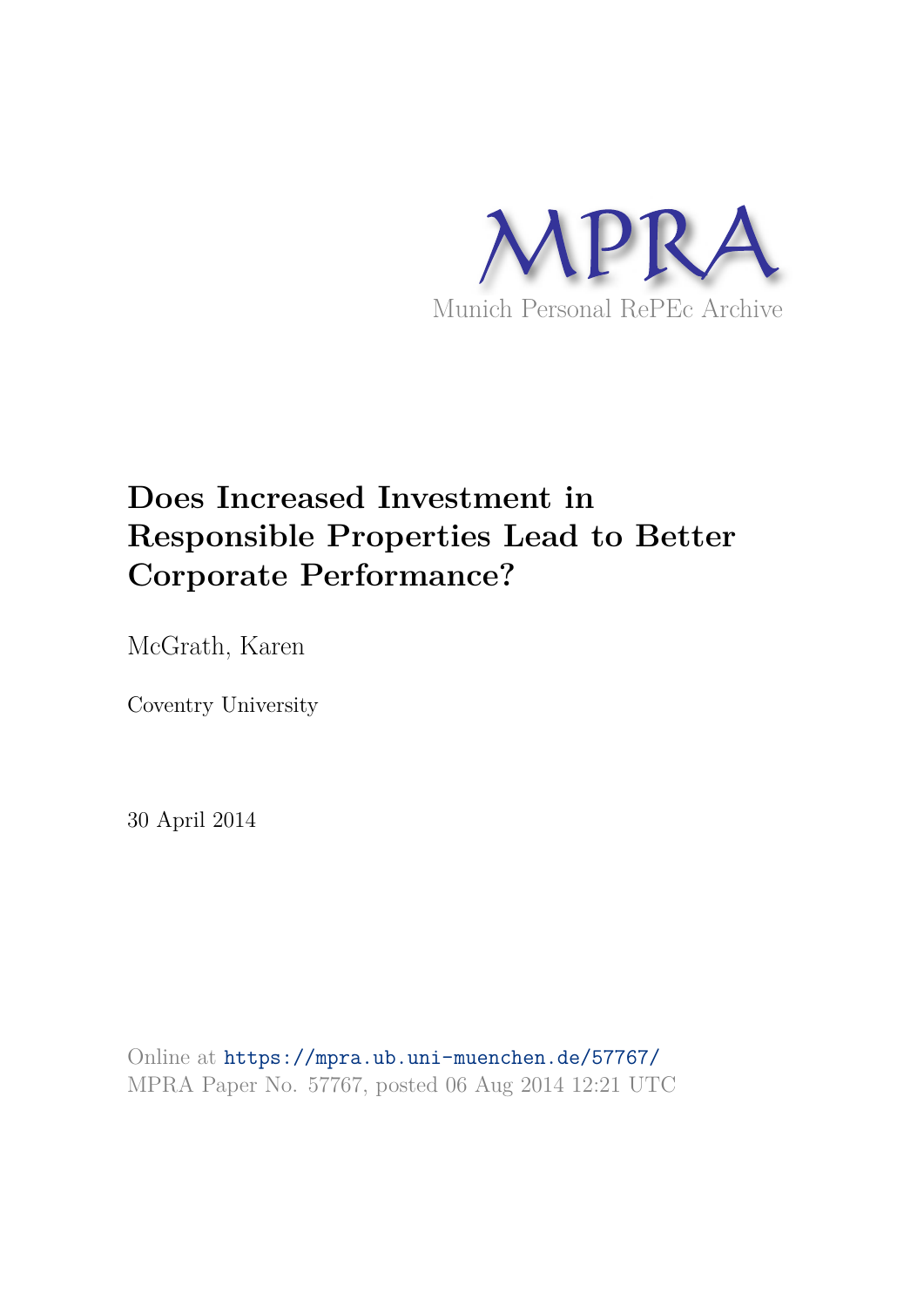#### **Does Increased Investment in Responsible Properties Lead to Better Corporate Performance?**

#### **Abstract**

This paper investigates the impact that ownership of eco-certified properties has on the corporate performance of U.S. REITs. Given the financial benefits associated with individual eco-certified properties, ownership of such properties within an overall real estate portfolio should translate into better corporate operational performance. Utilizing OLS with robust standard errors, we analyze the 2011 property holdings for 66 U.S. equity REITs to determine the effect that LEED and Energy Star property ownership has on each firm's funds from operation (FFO), and return on average assets (ROAA) in 2012. Indeed, we found that ownership of LEED certified properties had a positive impact on both FFO and ROAA, with ownership of Energy Star properties positively effecting FFO only.

#### **1. Introduction**

For the past thirty years, many corporations have been increasingly focused not only on corporate financial performance (CFP) and the challenges associated with allocating scarce corporate resources, but also on advancing and promoting corporate social performance (CSP) or corporate environmental performance (CEP). As this effort by corporations has increased, so has the attempt by researchers to quantify the relationship between CSP and its implications for corporate profitability.

With regards to environmental impact and performance, the real estate sector is unique. In terms of environmental impact, buildings are the single largest energy consumer, responsible for an estimated 30 percent of the total greenhouse gas emissions, 39 percent of the total primary energy use, and 70 percent of the total electricity consumption in the United States [\(Nelson, 2007\)](#page-39-0). From a performance standpoint, it has been estimated that energy costs are the "largest and most manageable operating expense for commercial properties", averaging about 30% of a building's total operating costs [\(Wiley et al., 2010, p.3\)](#page-41-0). Thus, the level of energy use has considerable impact not only on the overall environment, but may also impact financial performance as well.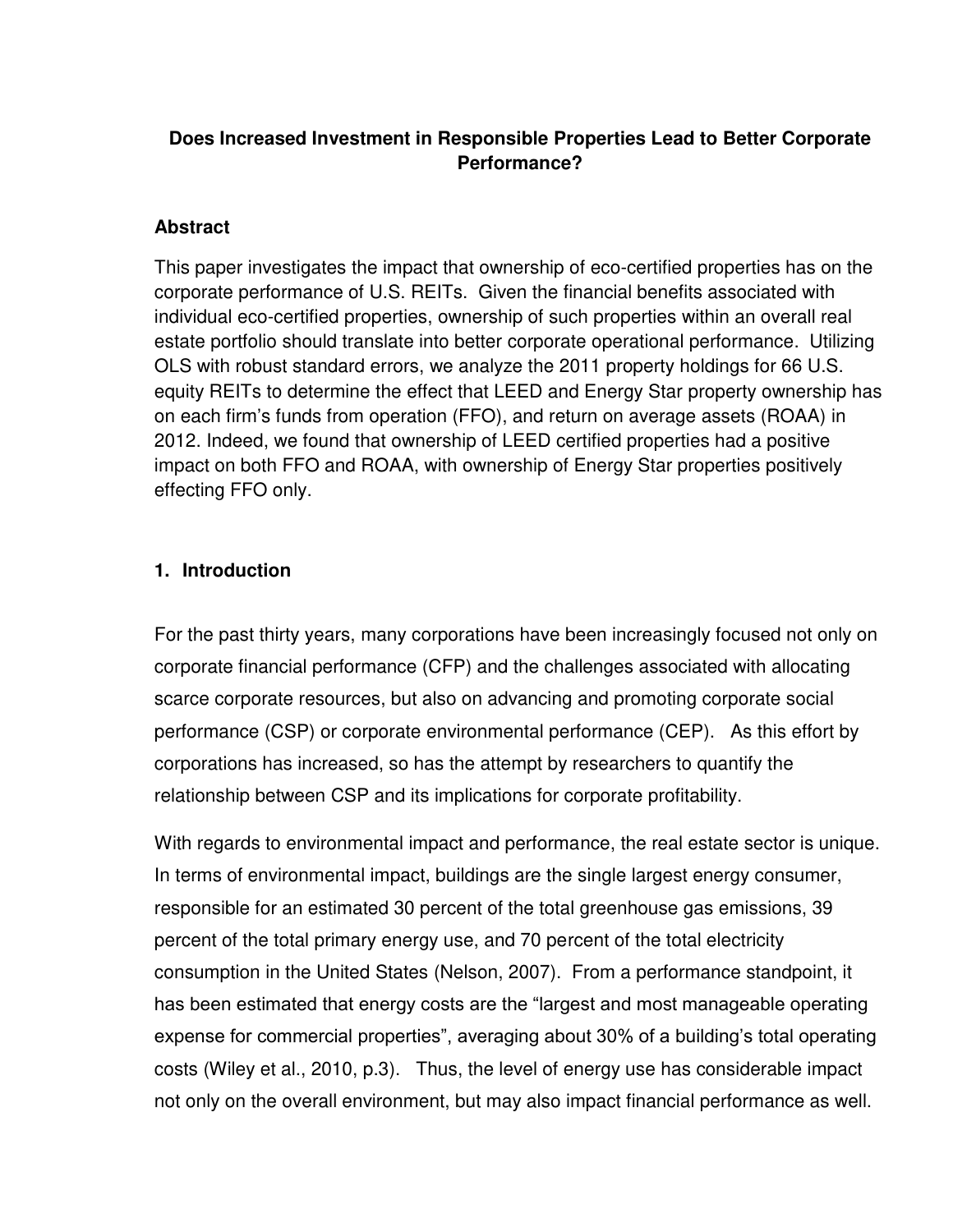With the advent of eco-certification schemes for commercial property, such as LEED and Energy Star in the United States and BREEAM in the United Kingdom, there has been a metric by which we can attempt to determine some of the benefits of sustainably built and/or energy efficient real estate, and numerous studies have been undertaken to do so. However, most of these studies have predominantly addressed the impact of these properties at the individual property level, focusing on rental income and capital value, as well as the value of eco-certification from an investment perspective both in the United States (see: [Miller et al., 2008, Dermisi, 2009,](#page-39-0) [Pivo and Fisher, 2009,](#page-41-1) [Eichholtz et al., 2010,](#page-40-0) [Wiley et al., 2010,](#page-41-0) [Das et al., 2011,](#page-39-0) [Fuerst and McAllister, 2011,](#page-40-1) [Harrison and Seiler, 2011,](#page-40-2) [McGrath, 2013\)](#page-41-2) and internationally (see [Bowman and Wills,](#page-39-0)  [2008,](#page-39-0) [Lorenz and Lützkendorf, 2008,](#page-41-2) [Newell et al., 2011\)](#page-41-3). Overall, these studies have shown that there is a positive relationship between eco-certification and an individual property's financial performance. However, the question as to whether this translates into increased overall financial benefit to investors is only beginning to be examined. Initial evidence does suggest that investors do see the benefits of eco-certification, as evidenced by lower average capitalization rates, most specifically in the case of Energy Star labelled properties. Indeed, McGrath [\(2013\)](#page-41-2) found that capitalization rates for properties purchased without the Energy Star certification and achieved certification after purchase were actually lower than those properties purchased with the Energy Star certification intact. This indicates that, for investors, the expected future benefits of ecocertification, as well as eco-certification itself, is expected to offset the expense involved in attaining certification.

So, with the research thus far indicating that there are overall property-specific benefits as well as perceived future benefits for investors associated with eco-certification, the question is to what degree, if at all, companies whose revenues are primarily derived from the ownership and management of properties, such as Real Estate Investment Trusts (REITs), would benefit from owning eco-certified properties. These benefits may manifest themselves in two ways. The first is through direct operational benefits such as lower operational costs, increased rental values, risk mitigation related to future environmental regulation and increasing energy costs, and higher property valuations. These benefits would be expected to translate into higher performance figures, such as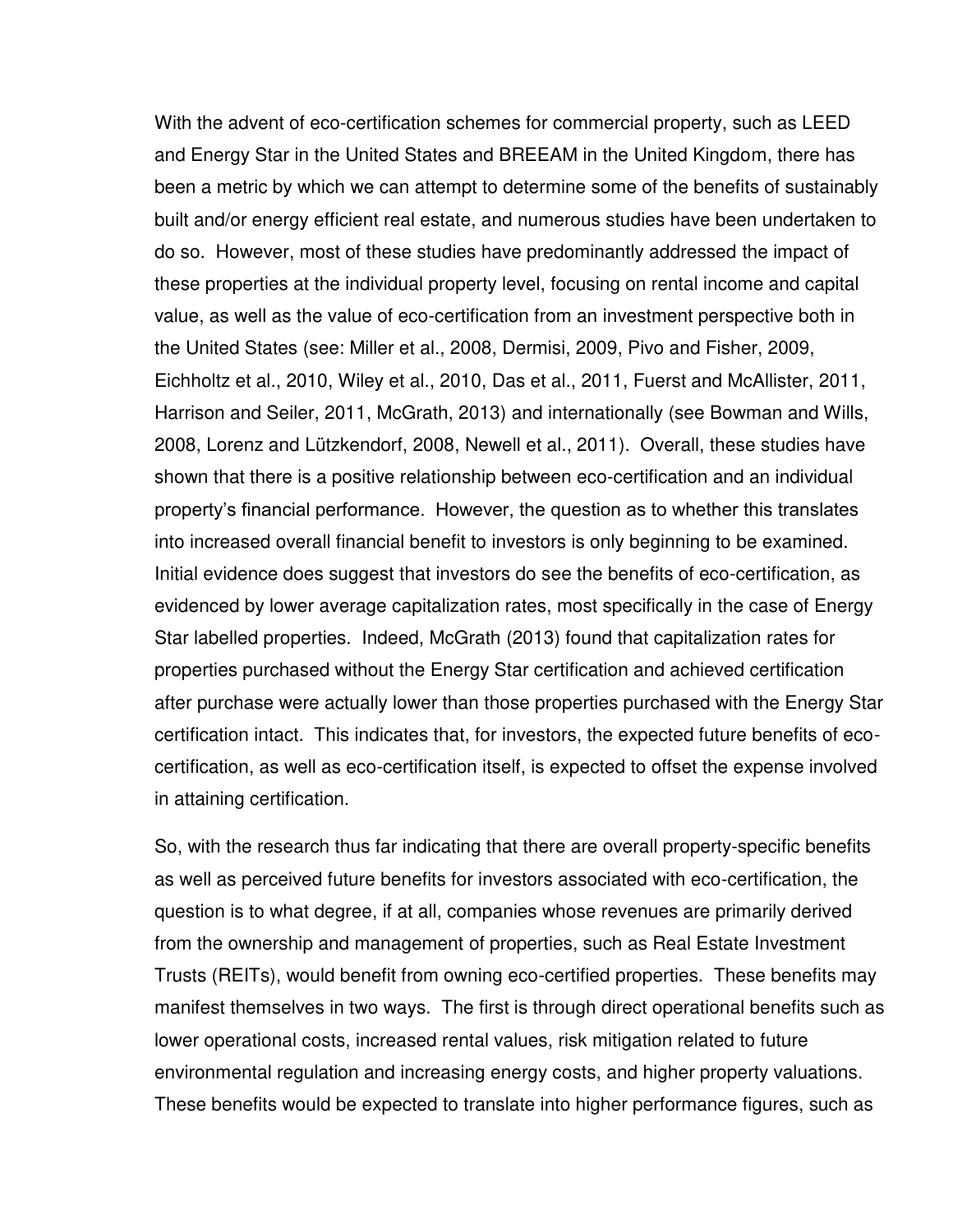funds from operations (FFO) and return on assets (ROA). The second area of benefit may relate to the stakeholder theory of CSP whereby firms engaging in socially responsible behaviour may be rewarded with greater customer satisfaction, better employees, an enhanced corporate reputation, and greater access to financial markets [\(Marom, 2006\)](#page-41-4). Indeed, studies such as that by El Ghoul, Geudhami, Kwok, & Mishra [\(2011\)](#page-40-3) have also shown that firms with better CSR scores are able to obtain equity financing at lower cost. This aspect of stakeholder theory would be particularly important to a U.S. publicly-traded REIT given that their REIT status allows them to reduce or eliminate all corporation tax in exchange for distributing 90 percent of all taxable income to investors in the form of a dividend. Thus, unlike non-REITs who may choose to retain profits for use in future investment, REITs rely much more heavily on the marketplace to provide funding for major property or portfolio acquisitions.

Overall, based upon the building-specific benefits shown in the research discussed below, it is anticipated that the financial benefits associated with eco-certified properties should translate into better operational performance for those REITs with a greater proportion of eco-certified properties in their portfolio. Thus, this study seeks to examine the impact of corporate social performance, as defined by the levels of eco-certified properties held in a given REIT's overall portfolio, in the corporate financial performance of publicly traded U.S. REITs. Two measures of CFP are used: funds from operation (FFO), and return on average assets (ROAA), two widely accepted measures of REIT performance and in-line with previous research.

#### **2. Background and Literature Review**

How does the social and/or environmental performance of a firm affect a company's financial performance? Over the last 30 years, there have been numerous studies in a variety of disciplines that have sought to determine the link between this aspect of CSP and CFP. Overall, the results are mixed, with some studies finding that CSP has a positive effect on CFP (see: [King and Lenox, 2001,](#page-40-4) [Hart and Ahuja, 1996,](#page-40-5) [Konar and](#page-41-5)  [Cohen, 2001,](#page-41-5) [Russo and Fouts, 1997,](#page-41-6) [Earnhart and Lizal, 2007a,](#page-40-6) [Salama, 2005\)](#page-41-7), some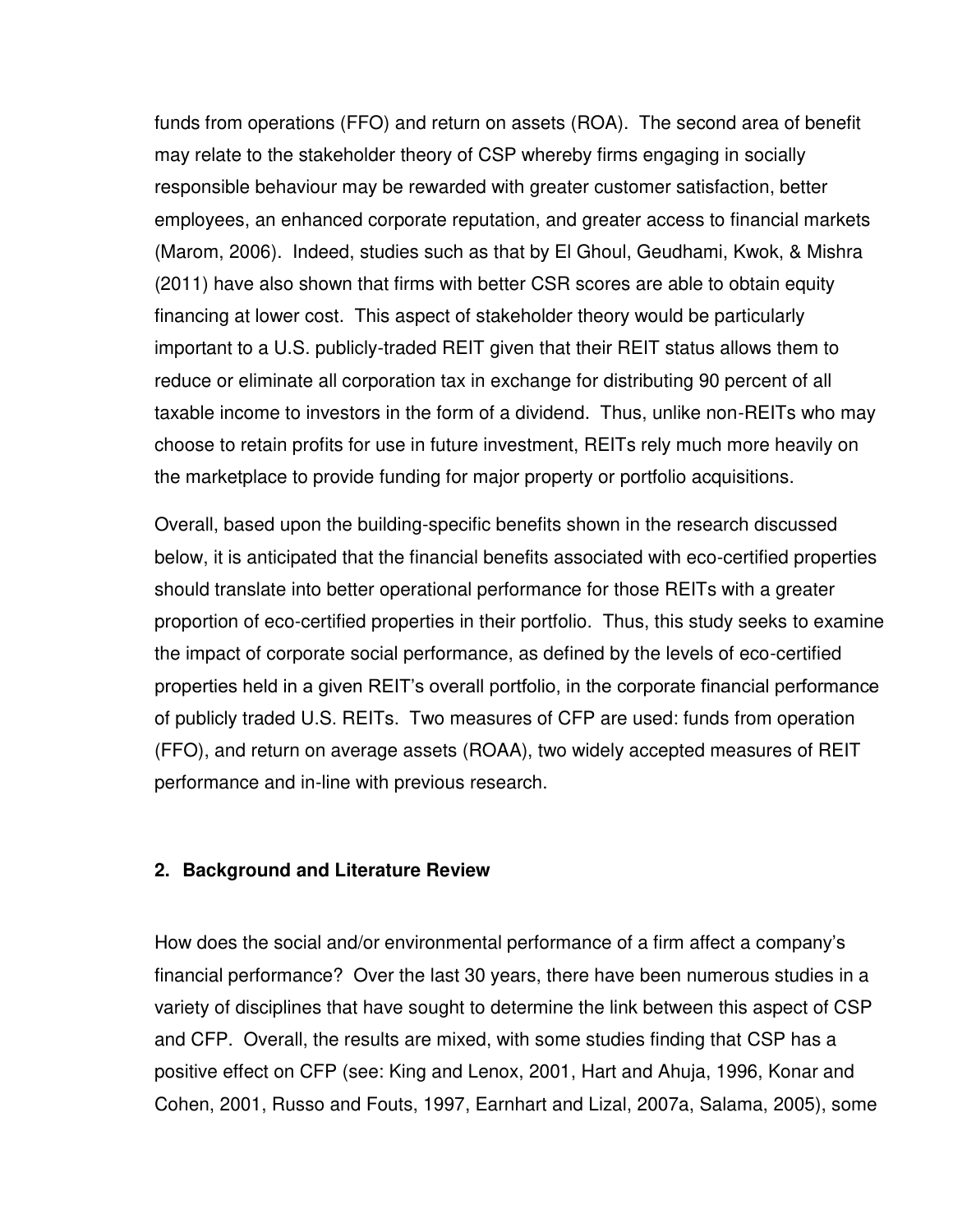studies finding a negative relationship between CSP and CFP (see: [Cordeiro and](#page-40-7)  [Sarkis, 1997,](#page-40-7) [Sarkis and Cordeiro, 2001,](#page-41-8) [Jaggi and Freedman, 1992,](#page-40-8) [Stanwick and](#page-41-9)  [Stanwick, 1998\)](#page-41-9), and there are still more studies where the results were inconclusive (see: [Cohen et al., 1995,](#page-40-7) [Earnhart and Lizal, 2007b,](#page-40-9) [Wagner, 2005\)](#page-41-10).

However, there have been numerous reasons found to account for the inconsistencies in results. Indeed, Orlitzky, Schmidt, & Rynes [\(2003\)](#page-41-1) performed a meta-analysis on 52 studies using Hunter and Schmidt's [\(1990\)](#page-40-8) statistical aggregation techniques. In this, they examined the relationship between corporate social/environmental performance and corporate financial performance and found that though there are positive financial benefits to good CSP, the measures used to determine CFP had an effect on results. Indeed, those studies that used accounting-based measures of CFP were more highly correlated to CSP than those that used market-based measures. Another study that sought to address inconsistent results in prior CSP/CFP research was undertaken by Horváthová [\(2010\)](#page-40-8). The author also used meta-analysis in order to determine some of the underlying factors which would influence the observed variation within the empirical results. In their study, which focused on the link between environmental performance and corporate financial performance, they found that when studies simply examined correlation coefficients and portfolio studies, there was an increased likelihood of finding a negative link between CSP and CFP, and there was no effect on the outcome when panel analysis and multiple regression analysis was used, which suggests that there are unaccounted for omitted variable biases. Additionally, they found that the measure of financial performance did not affect results; rather, it was the type of environmental performance used, with qualitative measures of environmental performance being more likely to result in a positive impact on CFP. Additionally, the majority of the studies have also undertaken to study a cross section of industries, despite the fact that there are inherently both internal and external pressures that create a separate specialization of social interests unique to different industries [\(Griffin and Mahon, 1997\)](#page-40-2).

#### **2.1 Theoretical Perspective on CSP**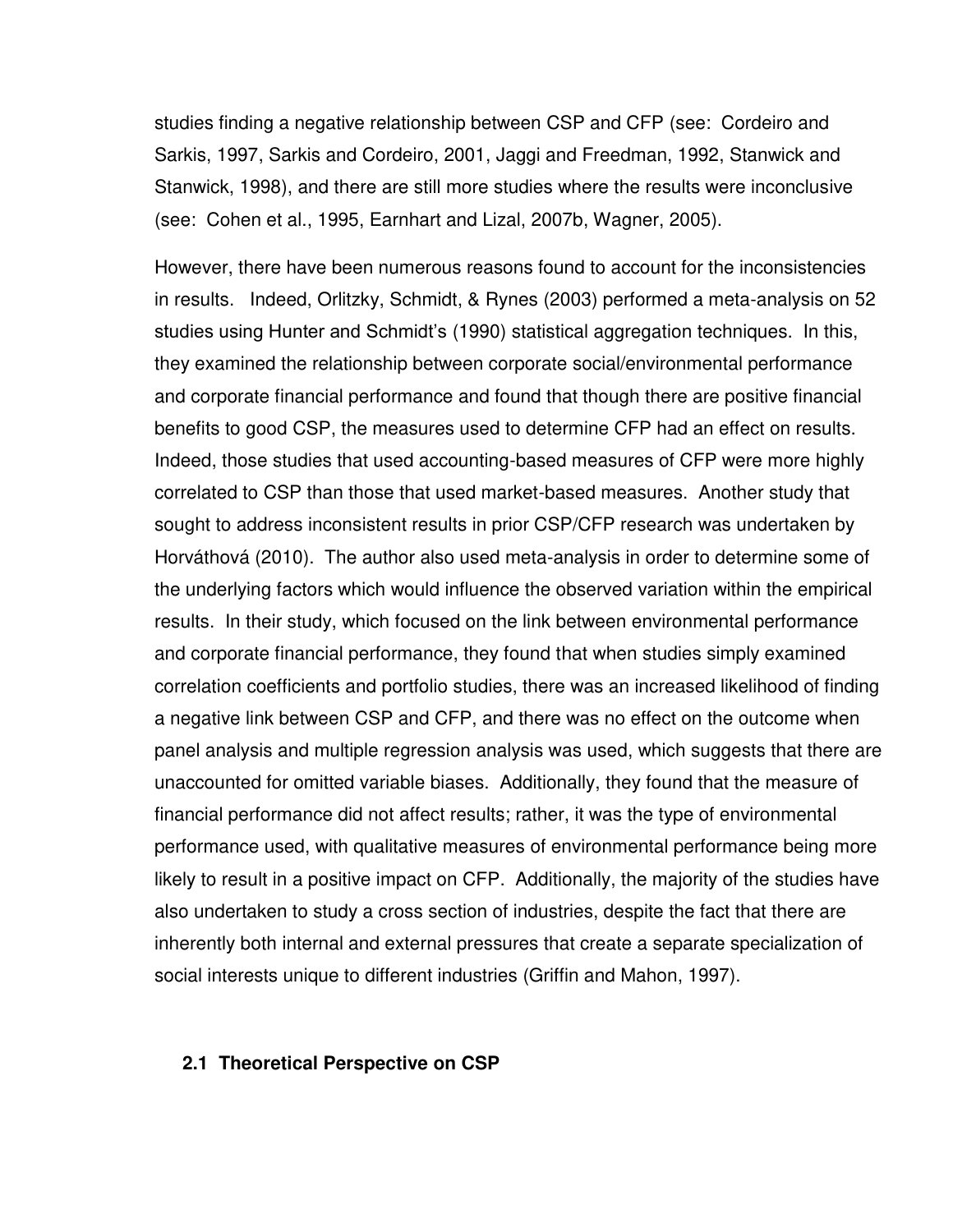There are also multiple theories that attempt to explain the relationship between environmental performance and CFP. The neoclassical traditionalist view, such as that espoused by Friedman [\(1970\)](#page-40-1) says that the mere presence of any corporate social responsibility indicates an agency problem within that firm. Indeed, agency theorists believe that the only responsibility that a company has is to make money and that allocation of resources to social areas adds costs and is contrary to this goal, thus it is not in the interest of investors. Indeed, it has been contended that industries with greater level of environmental compliance required are at a competitive disadvantage. Thus, the traditionalist view of economics would require that economic performance would decrease as environmental performance increases [\(Walley and Whitehead,](#page-41-0)  [1994\)](#page-41-0). However, stakeholder theorists believe that an organization can affect stakeholders in a positive or negative way and, conversely, stakeholders are also influential in helping or hindering a firm in reaching its aims. Freeman [\(1984, iv\)](#page-40-1) defines stakeholders as "any group or individual who can affect, or is affected by, the achievement of a corporation's purpose." Thus, when a firm seeks to lower implicit costs, such as environmental or product quality costs, by means of socially irresponsible actions, the result is higher explicit costs, such as increased payments to bondholders or reduced access to capital markets, thereby placing the firm at a competitive disadvantage [\(Waddock and Graves, 1997\)](#page-41-10). Additional benefits to those companies with positive stakeholder relations are thought to be greater customer satisfaction, the ability to attract and retain top quality employees, increased productivity and an enhanced overall corporate reputation [\(Marom, 2006\)](#page-41-4).

#### **2.2 CSP in Real Estate**

There has been very little research to the CSP of real estate companies. Indeed, a study by Sardinha, Reijnders, & Antunes [\(2011\)](#page-41-8) examined the CSR practices of 23 companies with portfolios invested in the development and/or the management of shopping centres based in Australia, China, Europe or the United States. The authors developed a CSR evaluation framework in order to examine changes to CSR relevant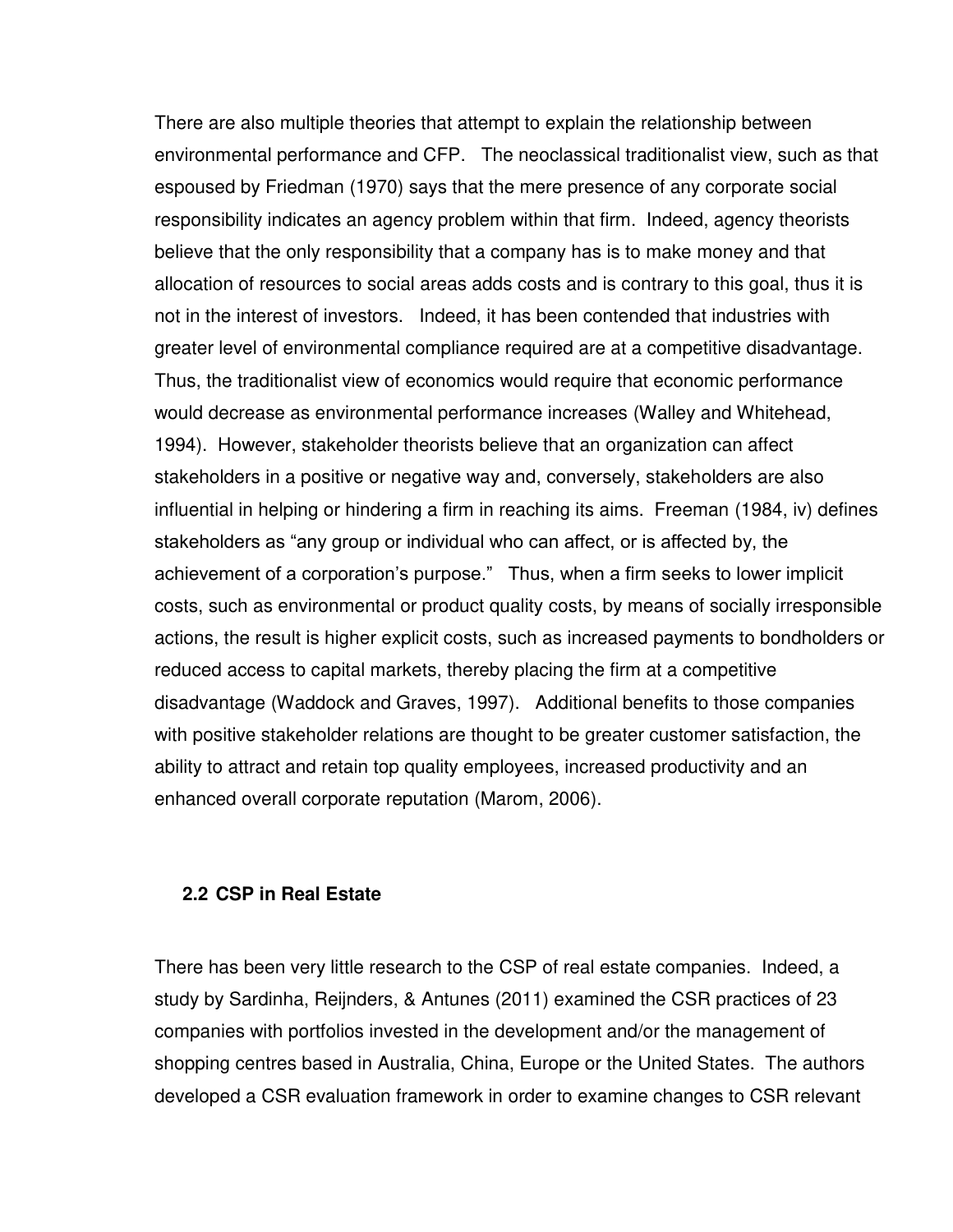practices, processes, and management from 2004 to 2010. However, though the authors found that there has been an increase in transparency, CSR reporting, and greater adoption of environmental activities such as green building, the authors did not examine any correlation between CSR and CFP.

More recently, and most relevant to this study, are studies undertaken by Eichholtz, Kok, & Yonder [\(2012\)](#page-40-3) and Ho, Rengarajan, & Lum [\(2013\)](#page-40-8). The first, by Eichholtz, et al., [\(2012\)](#page-40-3) examined both the operating and stock performance of various U.S. REITs over the 2000-2011 period. This was achieved by creating a dynamic 'greenness' scale that corresponds to both the number of green properties, and the total square footage of green properties owned by each REIT for the period 2000-2011. The authors also chose to attempt to account for endogeneity between environmental and financial performance by using a two-stage regression model using locational greenness and local environmental government policies as their instrumental variables. Overall, they found that an increased weighting of 1 percent for green properties results in an increase to ROA of around 3.5 percent for LEED certified properties and about 0.5 percent for Energy Star properties. Additionally, a 1 percent increase in LEED properties results in an increase in FFO/Total Revenue by 17 to 25 percent and a 1 percent increase in Energy Star properties increases the same financial measure by 2 to 7 percent overall. However, in examining the descriptive statistics, it would appear that the sample of REITs containing at least one LEED or Energy Star property had significantly lower means for both ROA and FFO/Total Revenue that the mean for all observations. Where the average ROA for the entire sample was 3.12, the mean for the LEED portfolios and Energy Star portfolios were 1.35 and 1.8 respectively. Similarly, means for FFO/Total Revenues were found to be 46.34, 31.76, and 32.18 for all portfolios, LEED portfolios, and Energy Star portfolios respectively.

Of note is that the authors state that all of the obtained data on all properties used was obtained from the SNL Real Estate database, and that they then used the property addresses found in SNL to find which properties are LEED and Energy Star. They further listed all of the REITs in the sample used along with the number of properties that are green as a percentage of each portfolio in Appendix A2. However, we found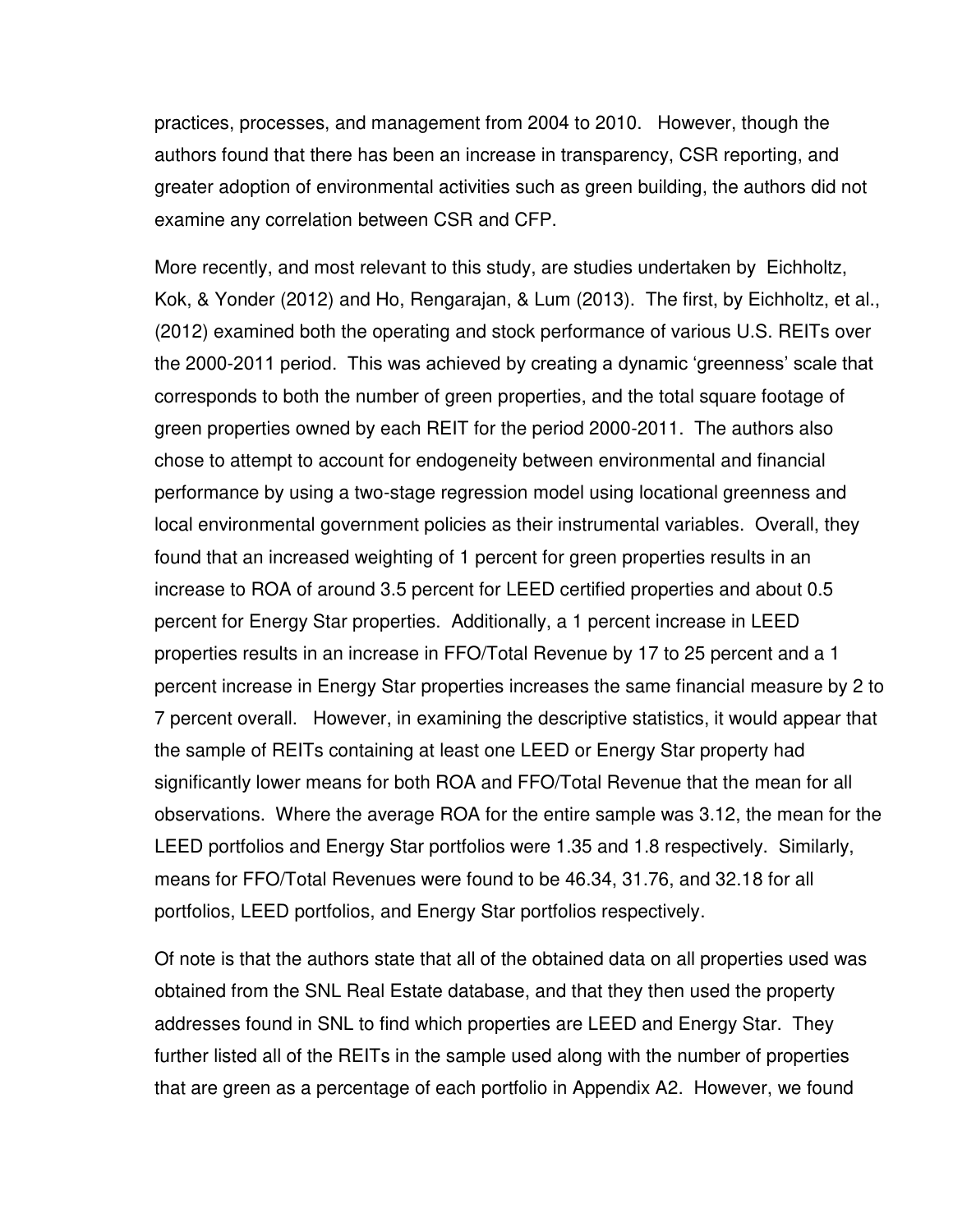that there were numerous REITs that, although listed among the 128 companies used in the analysis, did not appear to have listed addresses nor did they appear to have a common name by which to identify each property in SNL. Additionally, the authors also state that they use a weighted 'greenness measure' consisting of the percentage of ecocertified properties held as well as the percentage of square footage each portfolio held. Although the authors do provide data regarding the percentage of the portfolio regarding the number of properties, no data was given regarding the overall square footage of properties per portfolio. This is of note because it appears that there are variations within SNL regarding the reporting of total size (sq ft) per property, with some specific REIT types, such as residential, assisted living or hotel REITs, reporting size in terms of numbers of beds or rooms only. Thus, there may be a variation in the number of properties that have disclosed their total size in the terms of square footage, with some REITs having 0 percent such disclosure. This potential underreporting of property size, as well as the lack of individual identifiers for properties, could lead to inconsistencies in the 'greenness score' reported if.

The study by Ho, et al. [\(2013\)](#page-40-8) examined the impact of 'green' developments on the operational and financial performance of REITs in Singapore through the use of ordinary least square (OLS) regression. Using the BCA Green Mark eco-certification scheme, the authors examined at the performance of three companies, two REITs (K-REIT and CMT) and one public trust (CDL), each of which was deemed to have the highest levels of green buildings in their portfolio relative to their peers in the years between 2007 and 2011. Similarly to Eichholtz et al. [\(2012\)](#page-40-3), the authors use the accounting-based measures of ROA, and FFO/Total Revenue as their measures for operational performance. Their measures of 'green' were the percentage of the total square footage of certified properties contained in each portfolio, and a 'greenness score' that reflect a ratio of the sum of the BCA Green Mark score for all properties by the total number of certified properties. However, the sum of the BCA Green Mark scores had to be estimated as the actual number of points per property was unknown. Thus, given that each Green Mark award spans a range of points, the authors took the average number of points within each range per award and applied it to the property that had earned that award. Further, the 'greenness score' variable was dropped in the analysis of FFO/total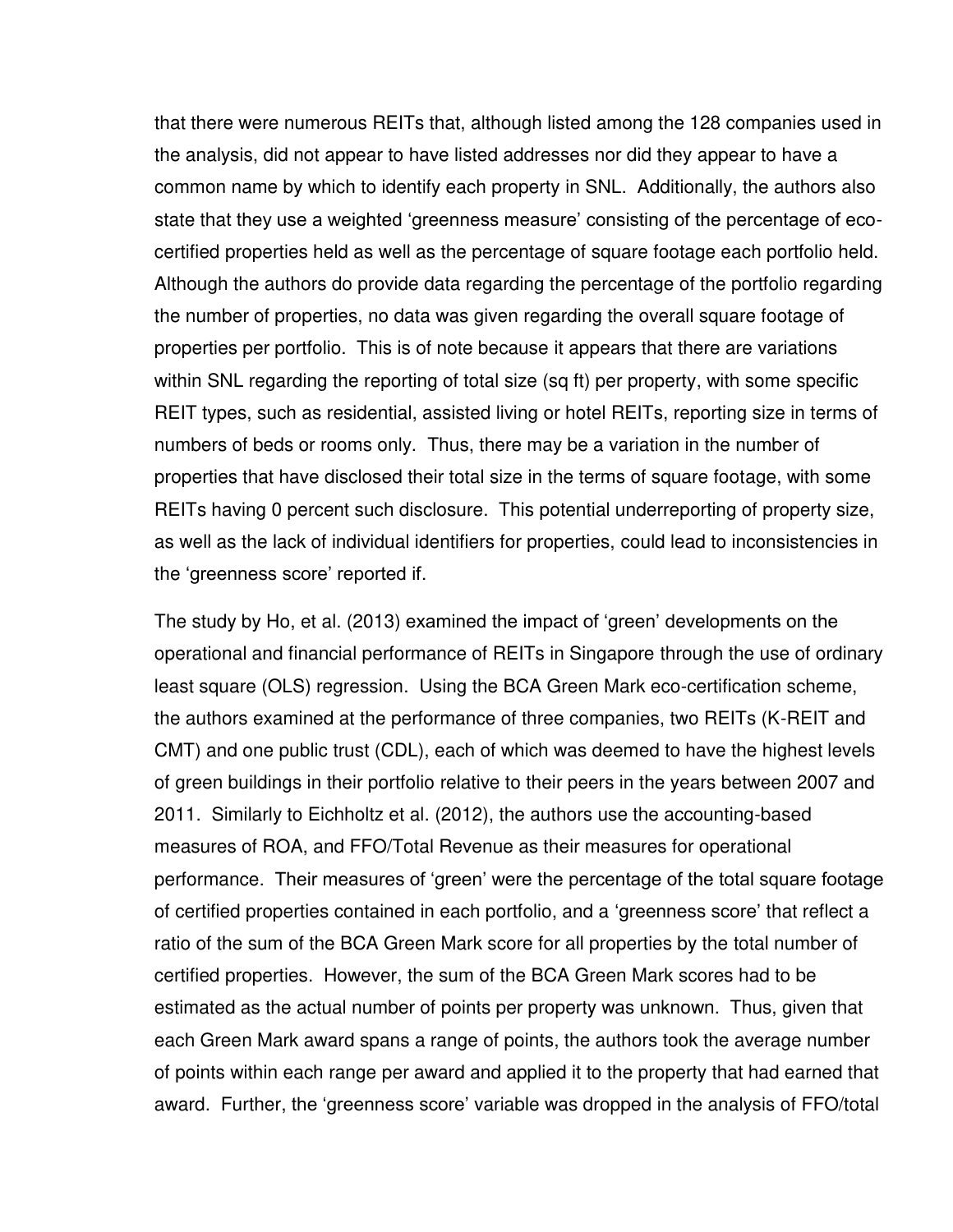revenue, as the authors determined that it showed no explanatory significance for that specific dependent variable.

The author's sample consisted of 3 companies. From an initial sample of 23 public REITs listed in Singapore, 18 were identified as holding properties located in Singapore. Those 18 REITs were broken down by sector, and the total percentage of green buildings per sector was identified, ranging from 4.05 for 'others' to 61.90 percent for office. Based on these figures, those sectors that were deemed to hold an 'insignificant' percentage of green buildings (5.8 and 4.05) were excluded from the sample, with office and retail REITs remaining. Finally, the authors purposely selected just 2 REITs for inclusion in this study from the remaining sample of total possible REITs, one from each sector, as they were identified as being "leaders of sustainable developments in office and retail sector, respectively" with 100 percent green holdings for K-REIT and 50 percent for CMT. The rationale given for such a small sample was that it would enable them 'to conduct an in-depth investigation on the relationship between "greenness" of the REIT and its performance, across the different types of properties with the results being used as a reference for of the REITs in that same property sector.' As the authors further noted that the residential sector is becoming more receptive to green building, though there were no residential REITs, they included CDL as the green leader to represent of this sector.

The results reported were mixed and often contradictory. Though the relationship between the overall 'greenness score' and ROA was found to be positive for K-REIT, it was also found that a 1 percent increase s/f for green properties would result in a decrease in ROA by 44 percent. The results are reversed for CMT; though there is a negative relationship between ROA and the 'greenness score', a 1 percent increase in square footage for green properties would result in an increase in ROA of nearly 20 percent. Both of these results were significant at the 1 percent level. Additionally, it was found that a one point increase in the 'greenness scale' for K-REIT and CMT would correspond to a change in ROA of 0.04 and -0.28 percent, respectively. None of the results for CDL and ROA were statistically significant.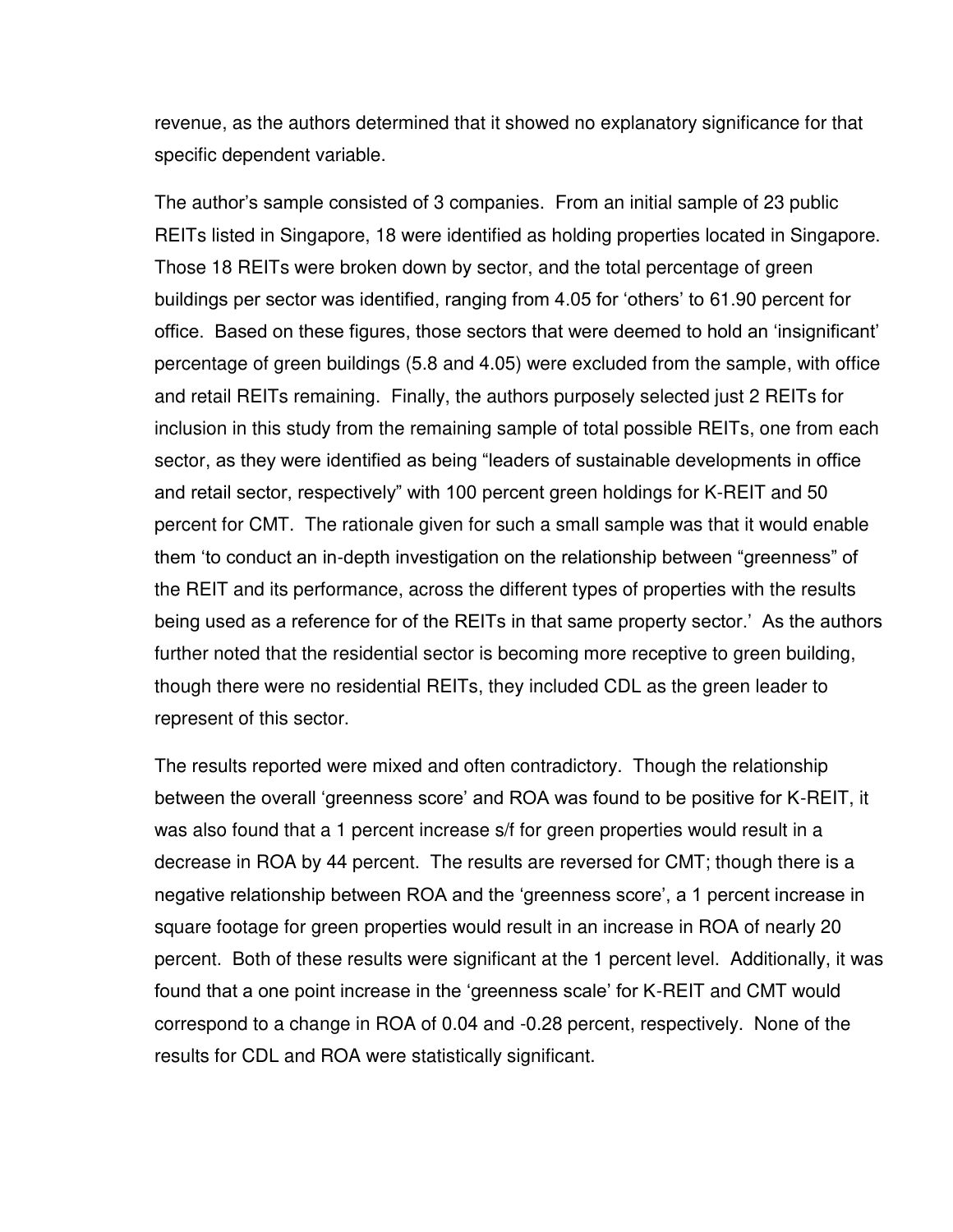The results for FFO/Total Revenue, looking only at the percent of green square footage, having removed the greenness score for this model, were only statistically significant at the 10 percent level for K-REIT. In this, the authors found a weak but positive relationship between the amount of green square footage and FFO/Total Revenue, with a 1 percent increase in the former resulting in an increase of 0.0004 for the latter.

In examining this study, we acknowledge that having a small sample does not automatically imply that the result is not relevant. However, we note that in selecting just three specific companies that the authors felt would best support their desired research findings and excluding all other properties from the sample the results of this study might not accurately represent the overall market. Additionally, we found it unusual that the authors made the decision to remove a variable from the model simply because the result was not deemed to be statistically significant. However, the fundamental issue regarding the relevance of this study is that the basic principles of OLS regression are violated, given that the number of variables in the authors' model exceeds the number of observations in the sample.

#### **3. Data and Methodology**

#### **3.1. Data**

REITs are unique in their relationship to the markets as compared to conventionally listed stocks. A company that possesses REIT status is required to pass 90 percent of its taxable income to shareholders in exchange for a reduction or elimination of federal income tax liability. Additionally, the purchase of many real estate assets often requires large amounts of capital. This combination of factors means that publicly-traded REITs are inherently more inclined to turn to the markets as a source of finance for many acquisitions than are companies without REIT status. One of the more important factors in a company's relationship with the market can be reflected in the levels and quality of its analyst coverage. Indeed, Chung & Jo (1996) found that analyst following had a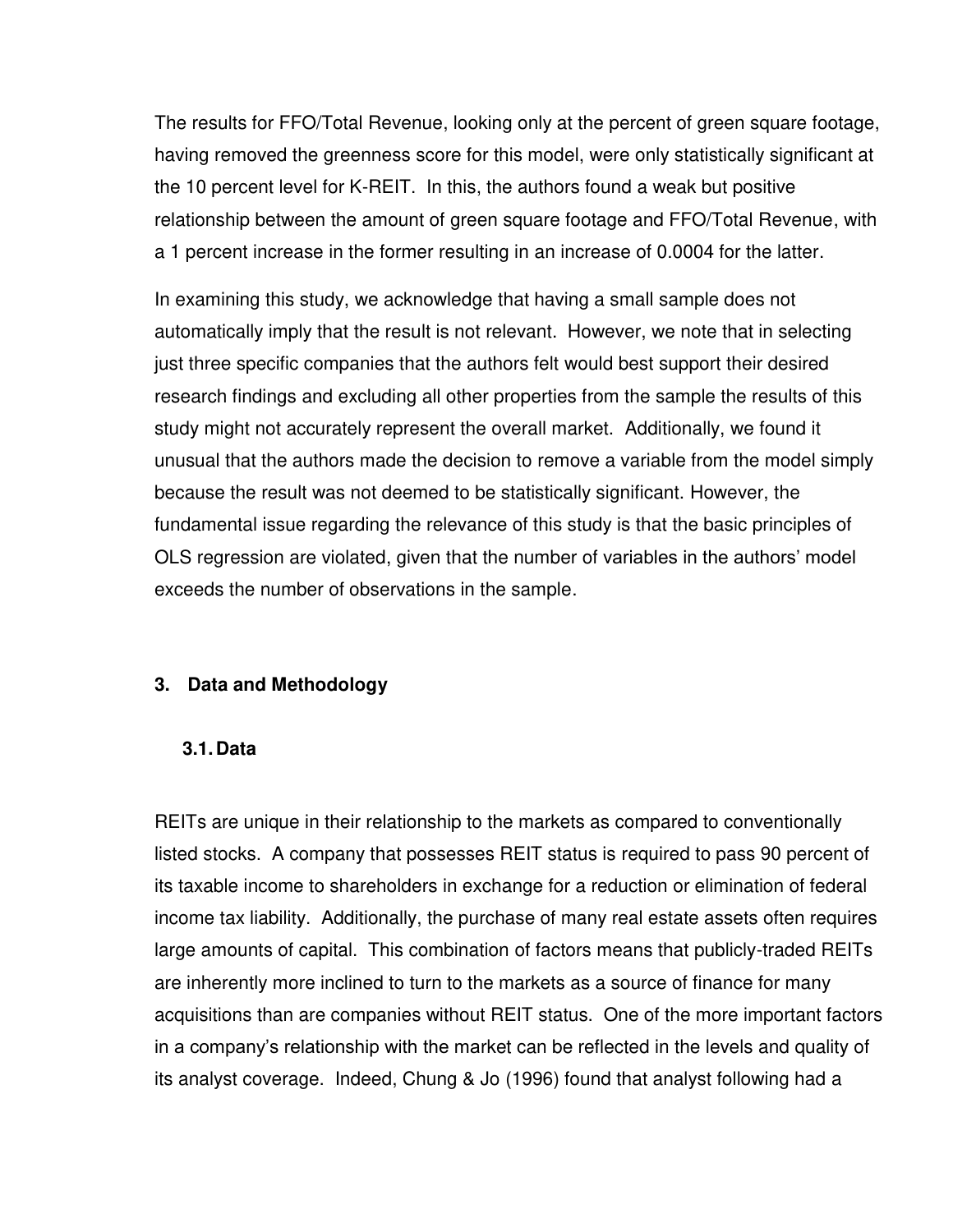significant and positive impact on a firm's market value, as well as identifying benefits associated with a higher proportion of analyst coverage. Additionally, it has been found that analyst coverage has an impact both on a company's financing decisions, as well as the costs of raising capital (see: Chang et al., 2006, Bowen et al., 2008). Thus, though the National Association of Real Estate Investment Trusts (NAREIT) states that there are about 1,100 companies registered with the U.S. Internal Revenue Service (IRS) as having REIT status, the majority of those are private REITs.<sup>1</sup> Regarding U.S. domiciled, publicly-traded REITs, NAREIT identifies 137 listed REITs involved in the ownership and/or management of real estate (NAREIT, 2013)<sup>2</sup>. We have chosen our sample to reflect only those companies that have analyst coverage by Green Street Advisors. Green Street Advisors was chosen for a number of reasons, the first of which is the overall quality of their research, understood to be some of the best in the industry with both firm and analysts consistently earning top REIT analyst awards<sup>3</sup>. Additionally, Green Street Advisors have specialized in REIT research for over 25 years. This longevity is important and represents consistency in their coverage. Whereas other firms may choose to expand or contract their coverage of this asset class in relationship to overall firm performance or perceived market demand, real estate is, and has always been, the sole focus of Green Street Advisors. Thus, the breadth and quality of stocks covered has been both large and consistent. Indeed, we find that those REITs covered by Green Street Advisors have an average of 11 analysts covering them as opposed to an average of 4 analysts for those NAREIT listed REITs not covered by Green Street Advisors. Finally, because Green Street Advisors does not act as an investment bank,

 $\overline{a}$ 

<sup>&</sup>lt;sup>1</sup> U.S. Real Estate Investment Trust (REIT) status is a designation under U.S. federal tax law, internal revenue code 856 applying to "any corporation, trust or association that acts as an investment agent specializing in real estate and real estate mortgages". REIT status is voluntary and provides the benefit of reducing or eliminating corporate tax through the requirement that the REIT will distribute a minimum of 90 percent of taxable income to investors in order to eliminate double taxation of income to the owner. There is no requirement for a REIT to be a public entity, and the majority of those REITs electing to file IRS Form 1120-REIT to obtain this status are private entities.

 $2$  The 137 REITs identified refers only to those companies engaged in the ownership and management of physical real estate assets. Thus, mortgage REITs and those companies that focus primarily on real estate financing were not included in this number

<sup>&</sup>lt;sup>3</sup> Two of Green Street Advisors analysts have been acknowledged in The Wall Street Journal's 2012 Best-On-The-Street, and Greenwich Associates has rated Green Street Advisors #1 in five categories including first place i[n Best](http://www.greenstreetadvisors.com/pdf/Best_Industry_Knowledge.pdf)  [Industry Knowledge and Best Original Research](http://www.greenstreetadvisors.com/pdf/Best_Industry_Knowledge.pdf) for past six years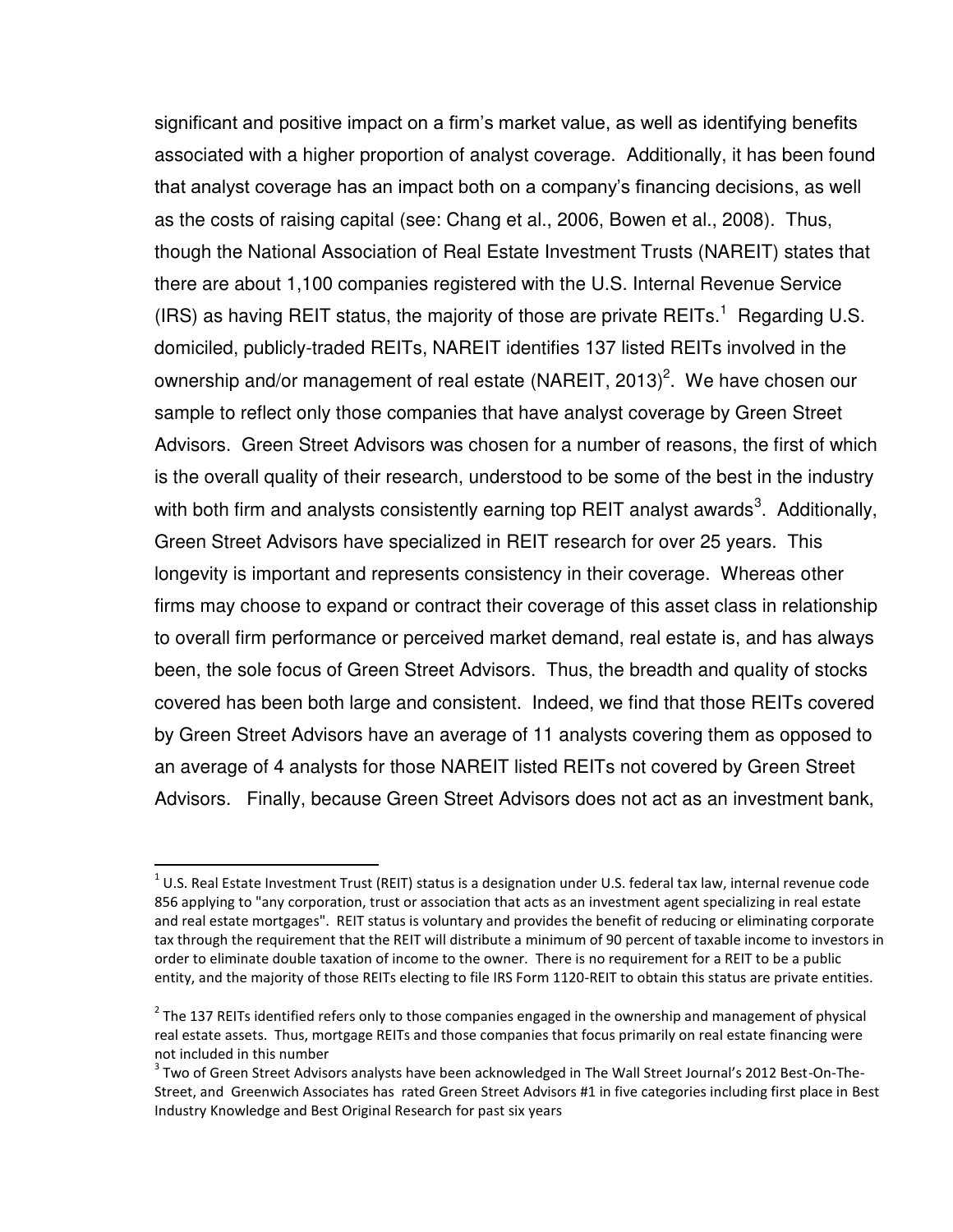it is able to avoid the potential conflicts of interest inherent in other Wall Street institutions evidenced in such research as that by Michaely & Womack (1999).

Thus, our master sample comprised 77 U.S domiciled and listed REITs covered by Green Street Advisors. All financial data relating to our sample was obtained from the SNL Financial database. Those REITs without values for properties or tech REITs, such as American Tower Corporation (AMT), Coresite Realty (COR), Cubesmart (CUBE), Digital Realty Trust (DLR), DuPont Fabros Tech (DFT), and Healthcare REIT (HR), were removed from our sample. Additionally, those REITs without suitable information that was needed to identify properties for a majority of a total REIT portfolio, such as individual property addresses, were removed from the sample as without these identifiers, there would be no viable means to ascertain whether or not these properties were eco-certified. Those REIT portfolios whereby the information provided by SNL Financial was insufficient to adequately identify individual properties were as follows: Public Storage (PSA) with only 10.6% of its portfolio possessing street addresses, Ventas (VTR) with only 0.9% of its portfolio possessing street addresses, and Omega Healthcare (OHI) with 0% if its portfolio possessing street addresses and only 11% possessing even state-level identifiers. Although removing these REITs results in a smaller sample, given that the research revolves around the ability to identify which individual properties possess eco-certification, their inclusion would have resulted in inaccurate results. Finally, those REITs such as manufactured housing REITs Equity Lifestyle Properties (ELS) and Sun Communities (SUI) which, due to the nature of their real estate holdings, would not currently qualify for either LEED or Energy Star certification were removed from the sample. This resulted in an overall sample of 66 companies with levels of eco-certified properties ranging from 0 to 70 percent of their overall portfolio, in terms of number of properties<sup>4</sup>.

A review was then undertaken at the property level. As of the end of 2011, there were 465 properties listed as under development and 461that were classified as land, 13 of the latter being listed as foreign. As these properties would not be contributing to REIT

 $\overline{a}$ 

<sup>&</sup>lt;sup>4</sup> See Appendix 1 for a list of all REITs used in the final sample along with the percentage of the portfolio (by number of properties), broken down by eco-certification type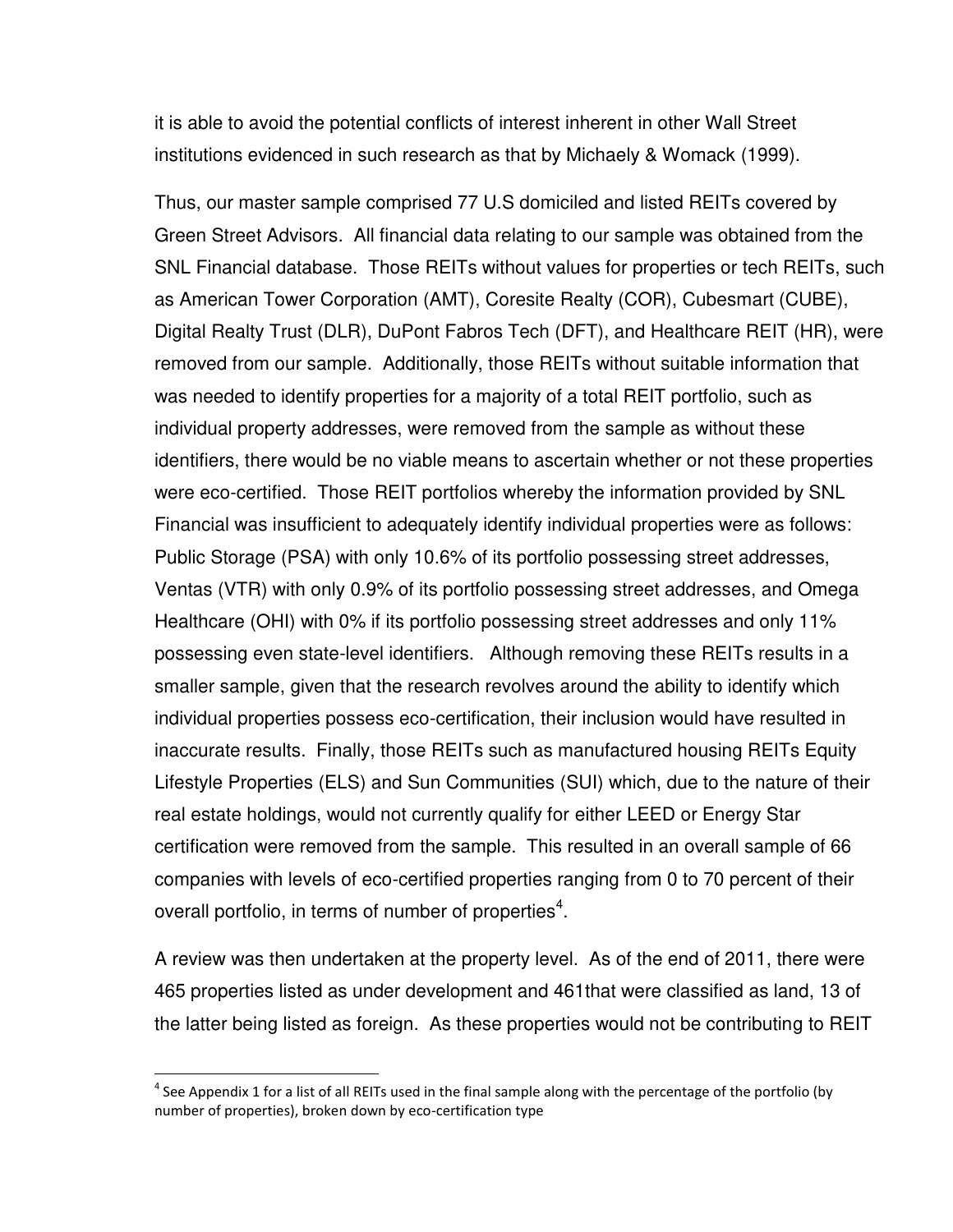revenue streams, they were removed from the sample. Additionally, given the fact that the eco-certification schemes being utilized in this study are U.S.-based schemes, the 590 properties listed as being located outside of the U.S. $5$  were also removed from the sample, though it should be noted that they would be included in a corporation's financial reporting. Although there were only 5 REITs that had more than 10 percent in foreign holdings, we recognize that any foreign holding may affect firm performance. In some instances, the data provided by SNL Financial indicated a single data entry as a portfolio of properties rather than a selection of individual properties. These single entries were classified in our sample as one property given that the actual profile of that portfolio is unknown. This was a relatively rare occurrence, with only 48 entries (0.3% of our sample) being listed as such. However, this may result in an understatement of the overall numbers of eco-certified properties attributed to a given portfolio if numerous properties in the portfolio are eco-certified, or in an overstatement of the percentage of eco-certified properties if there were larger numbers of non-certified properties than accounted for.

The resultant 13,325 properties held by the remaining sample of 66 REITs were then matched against databases accessed on-line from the USGBC LEED and Energy Star websites. Given that we are trying to determine the impact of properties that had achieved eco-certification on REIT performance, we did not adopt the method previously used by Eichholtz et al. [\(2012\)](#page-40-3) pertaining to their inclusion of properties that have only registered with LEED along with those that have achieved certification.

With regard to screening for eco-certification, if a property was identified as having achieved LEED certification only under the LEED Commercial Interior (LEED: CI), the property itself was not classified as LEED certified. This, because LEED: CI is the one LEED certification scheme that allows for individual tenant spaces within a given property to be certified, addressing such items as lighting, furnishings, flooring, and paints. Thus, this certification does not necessarily reflect the property as a whole, it is not a property-level certification, and such spaces may change upon vacancy.

 $<sup>5</sup>$  See Appendix 2 for a list of those REITs with foreign holdings.</sup>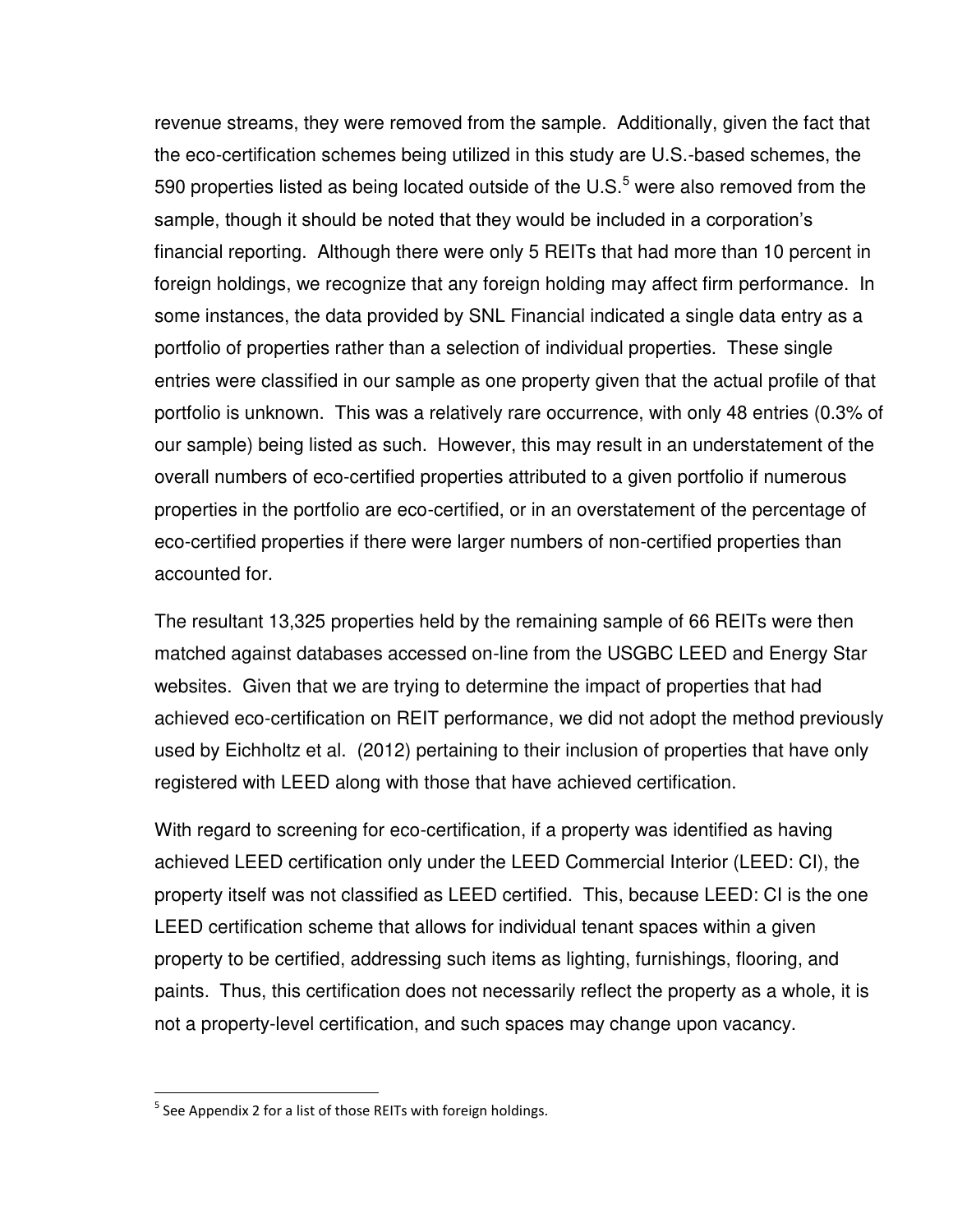Another potential issue during the screening process is the fact that LEED allows for the confidential registration of a property with LEED by their owners. Confidential registration means that owners have chosen to withhold all identifying information about the property from the public. Thus, as we matched our sample of 13,325 properties against the LEED database of 9,556 U.S. certified properties (excluding those certified under the LEED: CI scheme), we were aware that 1,607 or 16.8 percent of those 9,556 total LEED certified properties were registered with USGBC LEED as 'confidential' as of mid-year 2012. As such, it is possible that some of the properties in our sample may have been registered as confidential and therefore would not be identified as being LEED despite achieving certification, which may affect our results.

In all, the above screening process resulted in an overall sample of 65 U.S. publiclytraded REITs in 10 sub-sectors. At the year-end 2011, the sample of 66 REITs consisted of 13,325 properties of which 585 were eco-certified $6$ . Of these, 48 were dual certified, 478 had Energy Star certification only, and 66 had LEED certification only.

#### **3.1.1. Model**

As outlined in the above literature review, the established theoretical model for research that is based upon the premise that a firm's CSP can influence CFP can be represented as follows:

$$
\text{CFP}_{it} = (\text{CSP}_{it-1}, X_{it}, Z_{it})
$$

Where:

 $CFP_{it}$  is a measure of firm i's financial performance for period t,

 $CSP_{it-1}$  is a measure of firm i's corporate performance in terms of social responsibility for period t-1,

<sup>&</sup>lt;sup>6</sup> See Appendix 1 for a list of all REITs in our sample and the relative percentage of eco-certified properties per portfolio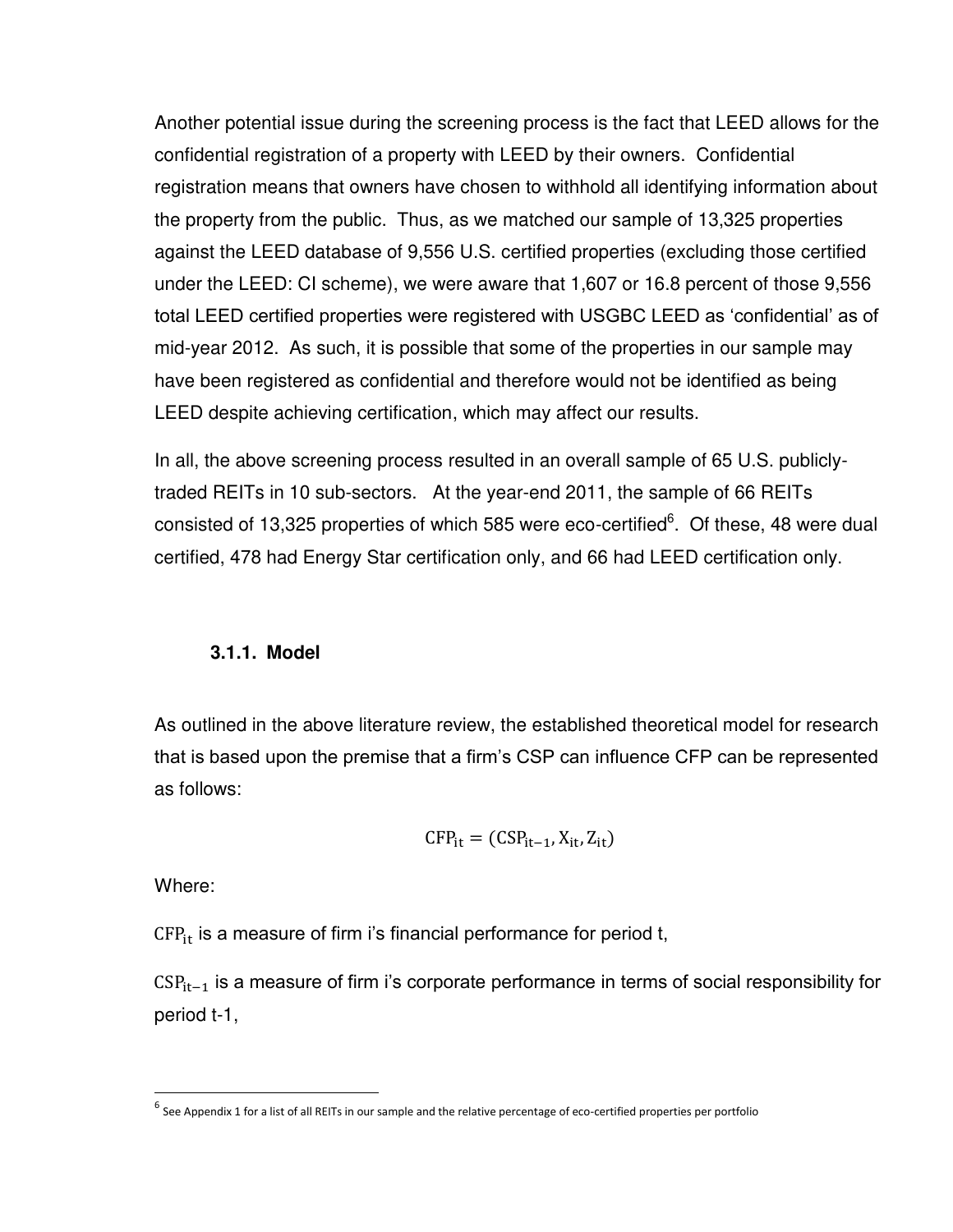$X_{it}$ , is a combination of control variables that are relevant to firm i's financial performance, such as size, risk, and R&D spending for period t,

 $Z_{it}$  are variables that identify the industry in which firm i operates for period t

In accordance with the accepted theoretical model for determining the effect of CSP on CFP as defined above, we utilize an ordinary least squares (OLS) regression model that identifies the REIT specific variables believed to influence a firm's financial performance. OLS is the method most used in practice as it presents estimators of the mean regression function that have desirable statistical properties: estimators that are linear, unbiased, and have minimum variance. Additionally, based upon the results of performing a White test, outlined in more detail in the results section, we reject the null and further utilize regression with robust standard errors in order to correct for heteroscedasticity. Robust standard errors uses the Huber-White sandwich estimators and results in coefficients that are the same as ordinary OLS, but the standard errors take into account any minor issues with normality and heteroskedasticity. We further ran a Hausman test of endogeniety on our model, given that the question of endogeniety was addressed as a potential issue in the study by Eichholtz, et al. [\(2012\)](#page-40-3). We did not find that the t variable of the residuals was significant, indicating that our eco-certification variable is not endogenous, and therefore there is no need for IV regression.

 $CFP_{it} = \beta_0 + \beta_1 EC_{it-1} + \beta_2 lnGP_{it} + \beta_3 lnDE_{it} + \beta_4 lnRE_{it} + \beta_5 lnRA_{it} + \beta_5 PT_{it} + \varepsilon_i$ 

Where:

 $CFP_{it}$  some measure of corporate financial performance, such as the log of FFO which reflects the REIT's financial performance or ROAA, which is a measure of the overall profitability of the assets of the firm,

t is the end-of-year 2012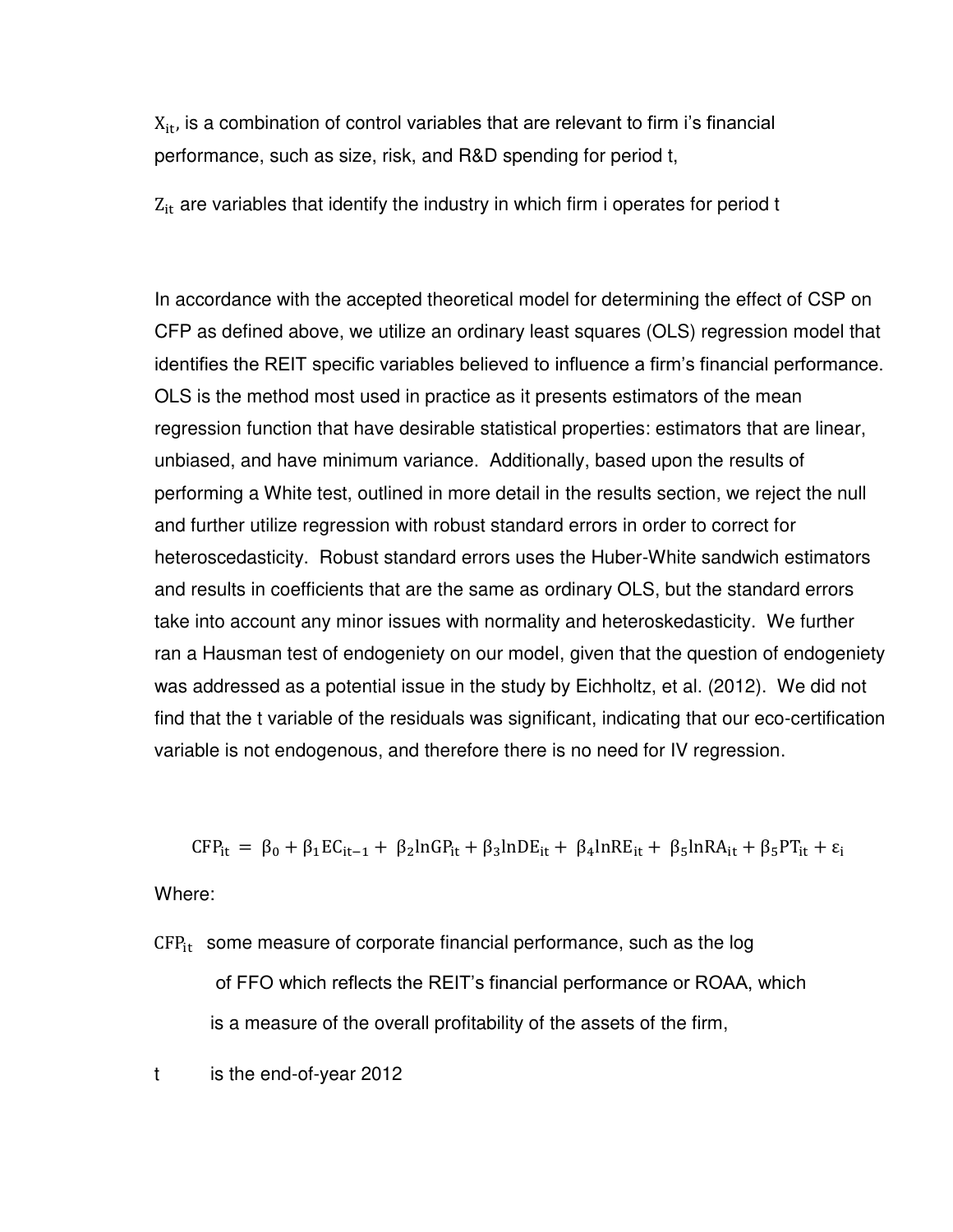- $EC_{t-1}$  represents the percentage of eco-certified properties possessing either dual certification, only LEED certification or only Energy Star certification held by a firm in time period t-1, or the end of 2011<sup>7</sup>. This, to account for the time lag between a firm's CSP and its effects on CFP. Alternatively, we also examined the effects of LEED and Energy Star certifications not accounting for dual certification for the same time period,
- InGP<sub>t</sub> represents the log of the gross depreciable properties held by a firm in time period t. Gross depreciable property is defined as the undepreciated book value of all properties used to generate income, and excludes all properties under construction, land, or buildings held for sale, and land held for future development. This serves as a proxy for firm size,
- In $\rm DE_{t}$  is the REIT's debt to equity ratio in time period t, and represents firm risk,
- $RE<sub>t</sub>$  is the rental operating expense for a firm in time period t and serves to estimate R&D equivalent spending. This figure is used due to the fact that, unlike traditional R&D expenditures for a firm which could potentially result in the creation of technology that might give a firm a CSP advantage, rental operating expenses are those expenditures undertaken by a REIT that cover the operation and maintenance of all real estate assets. In this, they would encompass capital improvements such as property upgrades and eco-certifications,
- $\mathrm{lnRA}_{\mathrm{t}}$  is the log of the REIT's age as of time period  $\mathrm{t}$  and serves as a proxy for the length of time a firm had both access to public capital, and received the tax benefits associated with U.S. REIT status,

<sup>7</sup> Some consideration was given to using a combination of factors such number of properties as well as percentage of eco-certified square feet as was done in the paper by Eichholtz, et al., (2012). However, only 45 percent of the REITs in our sample had more than 50 percent of their properties listed with values for SF and only 55 percent had at least 75 percent of their properties listed with values for SF (see Appendix 3 for breakdown).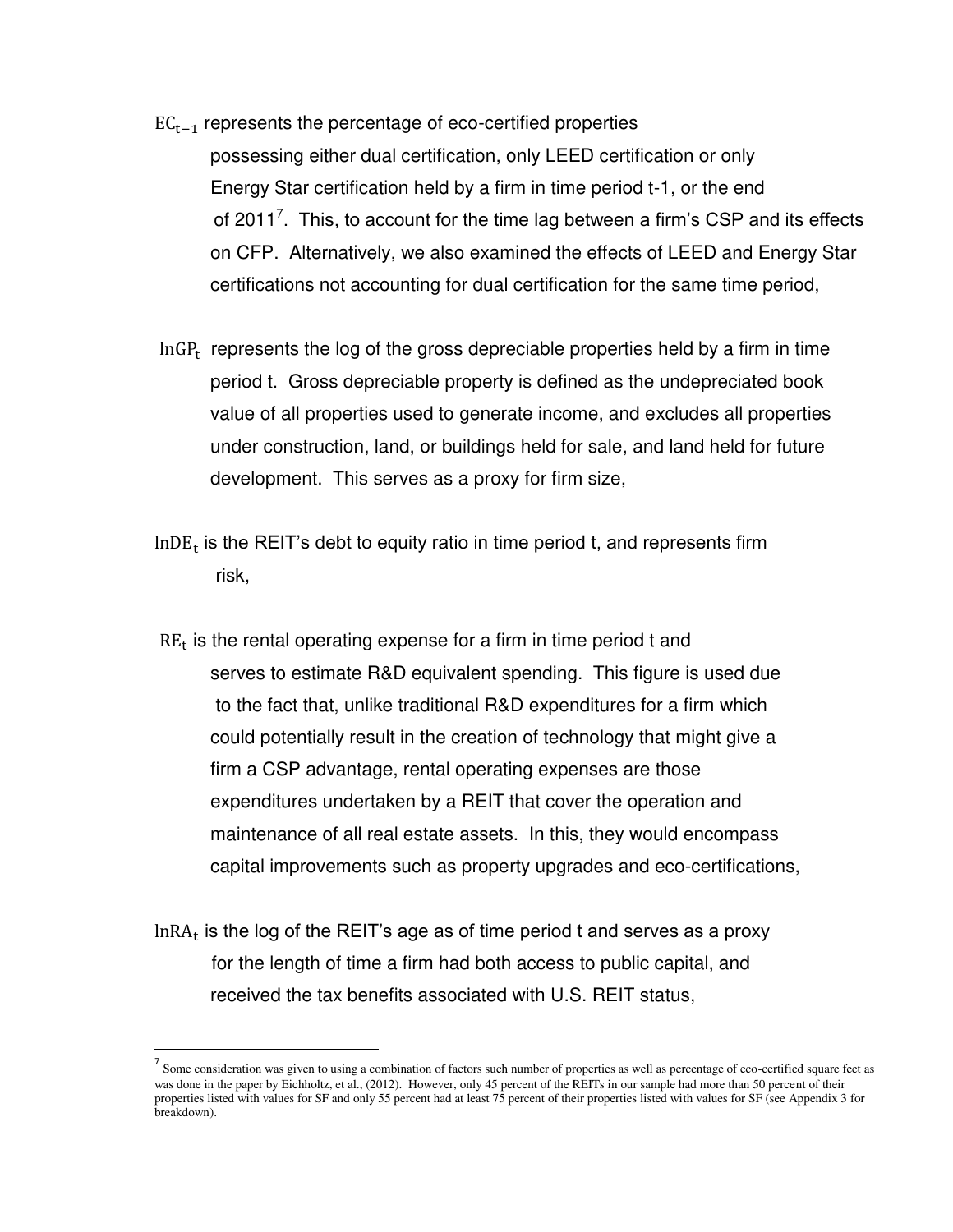$PT_{it}$  is the percentage of each portfolio in the different property types,

#### $\varepsilon_i$ represents the error term

Typically, for the sample model, there would be a breakdown by industry to account for different levels in R&D spending and risk inherent in different types of industries. Given that all of the companies in our sample are in the same industry, real estate, we have chosen instead to use property type breakdowns as our 'industry' variable ${}^{8}$ . Additionally, we note that though location effects in themselves should not affect the actual financial performance of a REIT. However, given the number of properties and their dispersion throughout the United States (2,654 cities in all states), including locational factors would only be possible through the use of an extremely broad definition of location, such as northeast, midwest, etc. Given the unique characteristics of each market, much less the variations between sub-markets, we feel that the use of such a broad category of locations would not serve to add value to our model. Although we also understand that market-specific regulation related to LEED and/or Energy Star certification should also not affect the actual performance of a REIT, we do acknowledge that it may be possible for such regulation to impact the certification levels for a REIT if said REIT was concentrated solely in these markets. However, only 1 of the REITs in our sample (MPG) is highly concentrated in one of these areas (LA County, CA). Given that regulation in this area did not come into effect until 2010 and only pertains to the issuance of new building permits and, given that MPG is over 10 years of age, we believe that the impact of regulation on the performance of this REIT would be nominal<sup>9</sup>.

<sup>&</sup>lt;sup>8</sup> See Appendix 4 for a breakdown by use as well as the consolidated use list, overall numbers of properties per use, and eco-certified properties per use 9

See Appendix 5 for a breakdown of the number of properties held in regulated areas as well as information regarding the actual regulation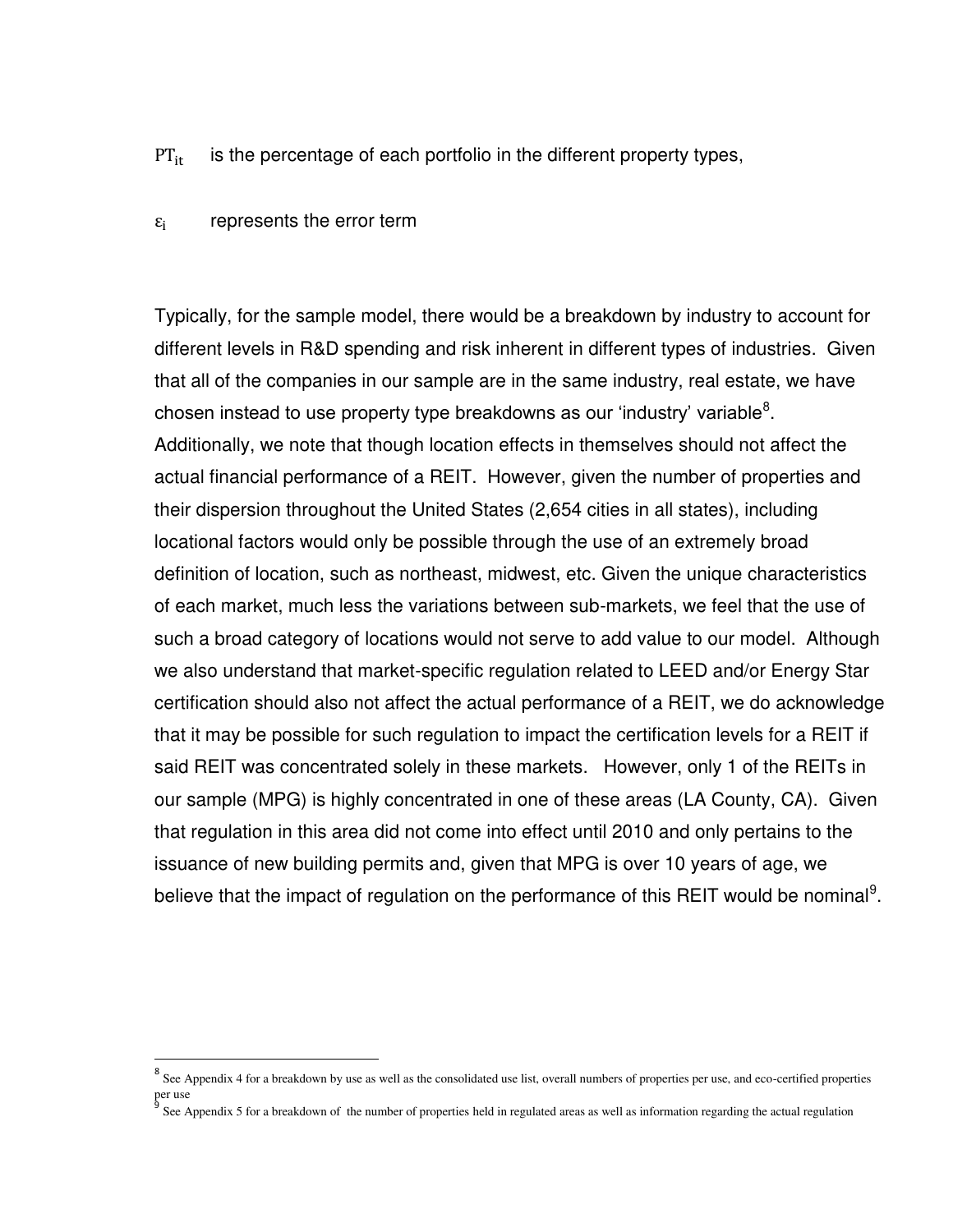#### **4. Results**

### **4.1. Descriptive Statistics**

### **Table I**

|                       | <b>Summary of REITs</b>        | <b>Summary of Properties Held By REITs</b> |               |  |  |  |
|-----------------------|--------------------------------|--------------------------------------------|---------------|--|--|--|
|                       | # Portfolio EC Properties 2011 | Size $(S/F)^*$                             | Occupancy %** |  |  |  |
| <b>Dual Certified</b> |                                |                                            |               |  |  |  |
| Mean                  | 0.62                           | 615,146                                    | 93            |  |  |  |
| Std. Dev.             | 1.72                           | 569,302                                    | 11            |  |  |  |
| Min                   | $\mathbf{0}$                   | 73,583                                     | 39            |  |  |  |
| Max                   | 10                             | 2,502,000                                  | 100           |  |  |  |
| Obs                   | 66                             | 46                                         | 46            |  |  |  |
| <b>ES Only</b>        |                                |                                            |               |  |  |  |
| Mean                  | 6.30                           | 274,581                                    | 89            |  |  |  |
| Std. Dev.             | 13.35                          | 355,541                                    | 14            |  |  |  |
| Min                   | $\mathbf{0}$                   | 2,039                                      | $\mathbf{0}$  |  |  |  |
| Max                   | 64.18                          | 2,685,000                                  | 100           |  |  |  |
| Obs                   | 66                             | 439                                        | 399           |  |  |  |
| <b>LEED Only</b>      |                                |                                            |               |  |  |  |
| Mean                  | 0.72                           | 295,780                                    | 89            |  |  |  |
| Std. Dev.             | 1.65                           | 481,627                                    | 27            |  |  |  |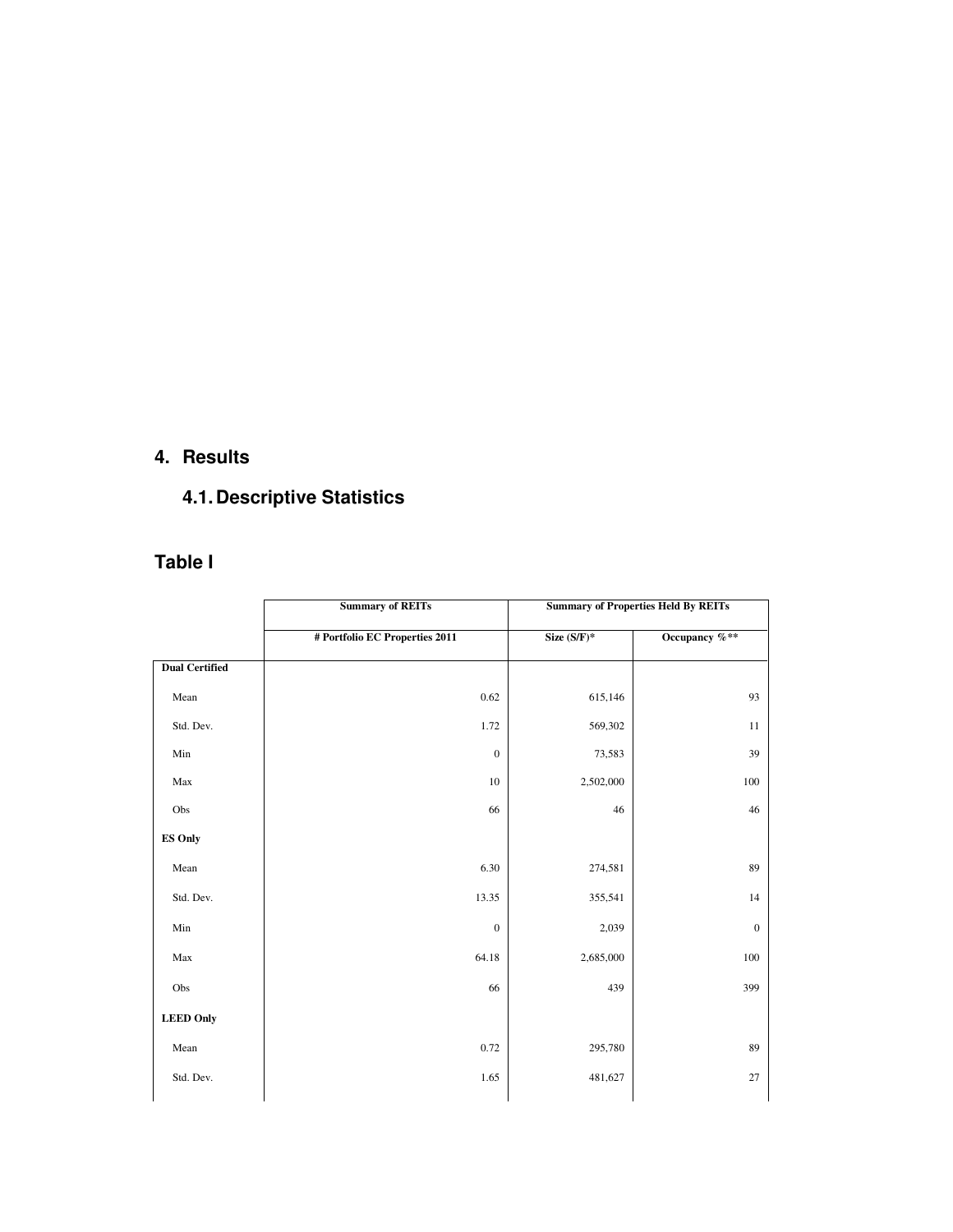| Min                                                                                                                                                                                                                                                     | $\mathbf{0}$                                          | 19,000    | $\Omega$ |  |  |  |
|---------------------------------------------------------------------------------------------------------------------------------------------------------------------------------------------------------------------------------------------------------|-------------------------------------------------------|-----------|----------|--|--|--|
| Max                                                                                                                                                                                                                                                     | 8.89                                                  | 3,553,000 | 100      |  |  |  |
| Obs                                                                                                                                                                                                                                                     | 66                                                    | 60        | 60       |  |  |  |
| Non-EC                                                                                                                                                                                                                                                  |                                                       |           |          |  |  |  |
| Mean                                                                                                                                                                                                                                                    |                                                       | 231,448   | 92       |  |  |  |
| Std. Dev.                                                                                                                                                                                                                                               |                                                       | 282,678   | 16       |  |  |  |
| Min                                                                                                                                                                                                                                                     |                                                       | 860       | $\Omega$ |  |  |  |
| Max                                                                                                                                                                                                                                                     |                                                       | 3,282,200 | 100      |  |  |  |
| Obs                                                                                                                                                                                                                                                     |                                                       | 8,485     | 7,916    |  |  |  |
| * Only 68% of the properties listed in our sample had data for property SF for year ending 2011. Additionally, those entries identified as portfolios<br>$(0.3\%$ of the number of properties with SF in 2011) were removed from our size calculations. |                                                       |           |          |  |  |  |
|                                                                                                                                                                                                                                                         | ** Only 63% of our 2011 sample had occupancy figures. |           |          |  |  |  |

Table I illustrates the average levels of eco-certification within our sample of portfolio for the year ending 2011, as well as presenting statistics on the overall sample composition relative to size and occupancy. The average percentages of eco-certified properties held are highest for Energy Star only properties at roughly 6.30 percent, followed by LEED only properties at around 0.72 percent, and dual certified properties in the region of 0.62 percent. This may be, in part, due to the relatively low number of LEED certified properties overall relative to number of properties that have achieved Energy Star certification. In examining the mean size for the properties in our sample in terms of s/f reported<sup>10</sup>, dual certified properties were, on average, more than twice the size of LEED only properties, Energy Star only, and non-certified properties at means of 615,146; 295,780; 274,581; and 231,4483 sf, respectively. The overall figures for occupancy<sup>11</sup> show that dual certified properties have the greatest level of occupancy at 93 percent, followed closely by non-eco-certified properties at 92 percent and then a consist ant 89 percent for both LEED only and Energy Star only properties.

#### **Table II**

|      | All<br>Dual |     |      |           | <b>LEED Only</b> |      |           |     |      | <b>ES Only</b> |     |  |
|------|-------------|-----|------|-----------|------------------|------|-----------|-----|------|----------------|-----|--|
| Mean | Std. Dev.   | Obs | Mean | Std. Dev. | Obs              | Mean | Std. Dev. | Obs | Mean | Std. Dev.      | Obs |  |

 $^{10}$  For year-end 2011, only 68% of the sample properties had reported data on size, so this data may or may not accurately reflect the true nature of the sample. See Appendix 11 for details

 $11$  Only 63% of the properties in the 2011 sample had reported occupancy figures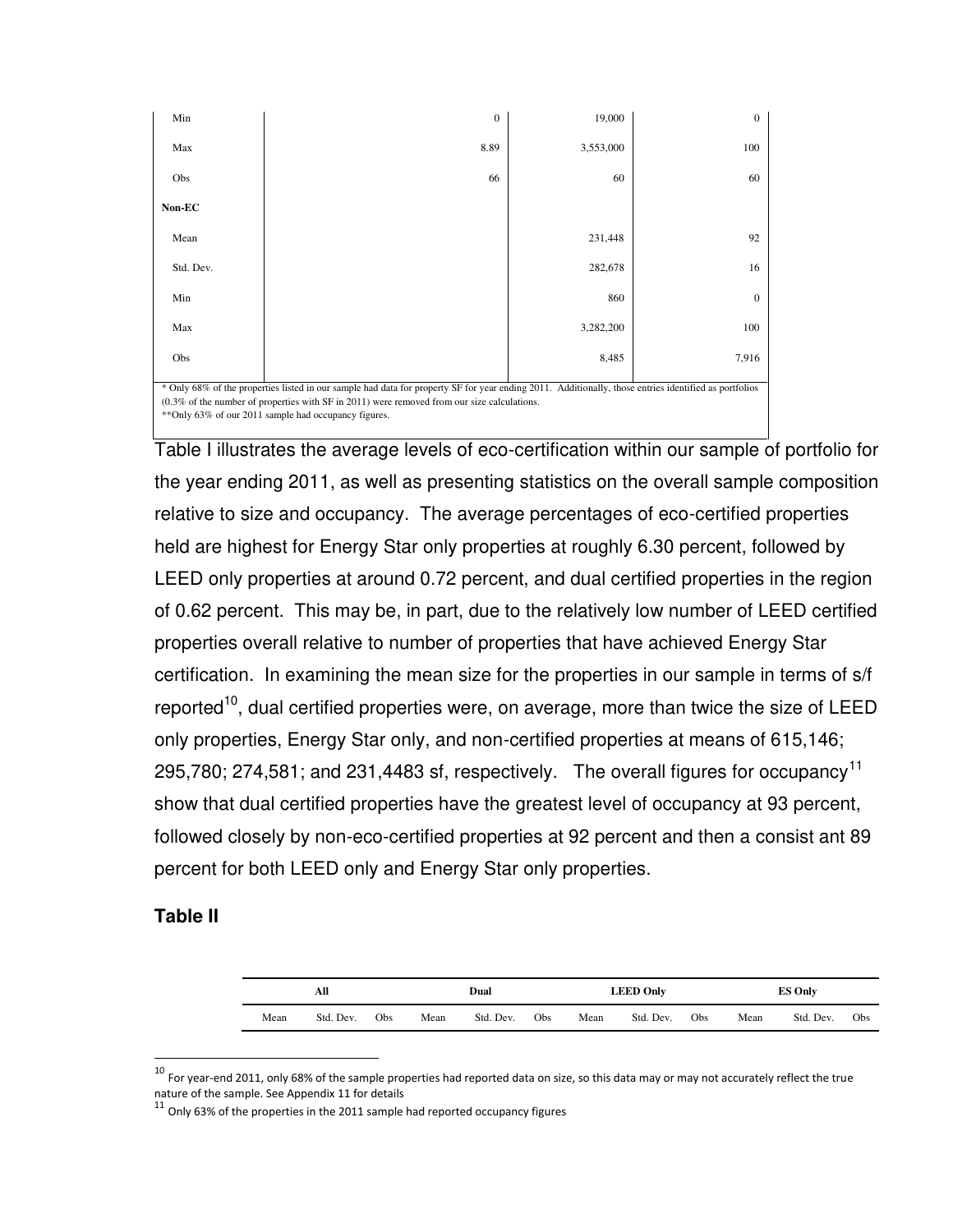| <b>Dependent Variables</b> |           | $\sim$    | $\overline{\phantom{a}}$ |           |           | $\overline{\phantom{0}}$ |           |           |    | -         | $\overline{\phantom{0}}$ | -  |
|----------------------------|-----------|-----------|--------------------------|-----------|-----------|--------------------------|-----------|-----------|----|-----------|--------------------------|----|
| <b>FFO</b>                 | 293,539   | 405.214   | 66                       | 322,089   | 248,507   | 14                       | 256,219   | 208,510   | 19 | 271.953   | 283,588                  | 29 |
| <b>ROAA</b>                | 2.38      | 3.15      | 66                       | 3.64      | 5.04      | 14                       | 2.73      | 1.73      | 19 | 2.36      | 3.97                     | 29 |
|                            |           |           |                          |           |           |                          |           |           |    |           |                          |    |
| <b>Control Variables</b>   |           |           |                          |           |           |                          |           |           |    |           |                          |    |
| Gross Dep. Prop.           | 6,319,508 | 6,308,405 | 66                       | 6,080,719 | 4,831,752 | 14                       | 5,814,510 | 5,586,912 | 19 | 6,456,363 | 5,543,891                | 29 |
| <b>Rent Oper. Exp</b>      | 258,878   | 254,938   | 61                       | 294,735   | 268,955   | 14                       | 268,269   | 294,335   | 18 | 253,008   | 230,046                  | 26 |
| Debt/Equity                | 1.34      | 0.76      | 64                       | 1.23      | 0.38      | 13                       | 1.08      | 0.46      | 19 | 1.10      | 0.4                      | 28 |
| Age                        | 19        | 11        | 66                       | 20        | 11        | 14                       | 19        | 10        | 19 | 17        | 10                       | 29 |

In Table II, we illustrate the control variables for our sample along with the financial variables used as our dependent variables. The figures for dual, LEED Only, and Energy Star only are determined by using all REITs that have at least one property in each category. Using gross depreciable property, or the undepreciated book value of all properties used to generate income, excluding properties under construction, land, or buildings held for sale, as our proxy for size, we see that the average REIT in our sample has 6,319,508 in gross depreciable properties. However, the range (not shown) is quite large. Indeed, the largest REIT in our sample is Simon Property Group (SPG) which with 33,922,858 in gross depreciable properties is nearly one and a half times larger than the sample's next largest portfolio, General Growth Properties (GGP) who has 23,085,329. Additionally, overall, 70 percent of the portfolios in our sample are below the mean. It is also of note that the size of REITs with at least one dual certified property or at least one LEED certified properties is lower than that of the overall mean at 6,080,719 and 5,814,518, respectively. However, the average size of those REITs with at least one Energy Star property is somewhat larger than that of the overall sample at 6,456,363. The mean reported rental operating expense, our proxy for R&D spending, is \$258,878<sup>12</sup>. In this case we see that the mean rental operating expense for all portfolios containing eco-certified properties, excepting Energy Star only, is larger than that of the overall sample. Indeed, dual portfolios are nearly 14 percent greater than the overall sample, which is interesting given the fact that the overall size in gross depreciable properties is lower. LEED only properties also have less in gross depreciable properties but greater rental operating expenses. This may be related to

<sup>12</sup> All financial numbers reported in monetary terms are (\$000)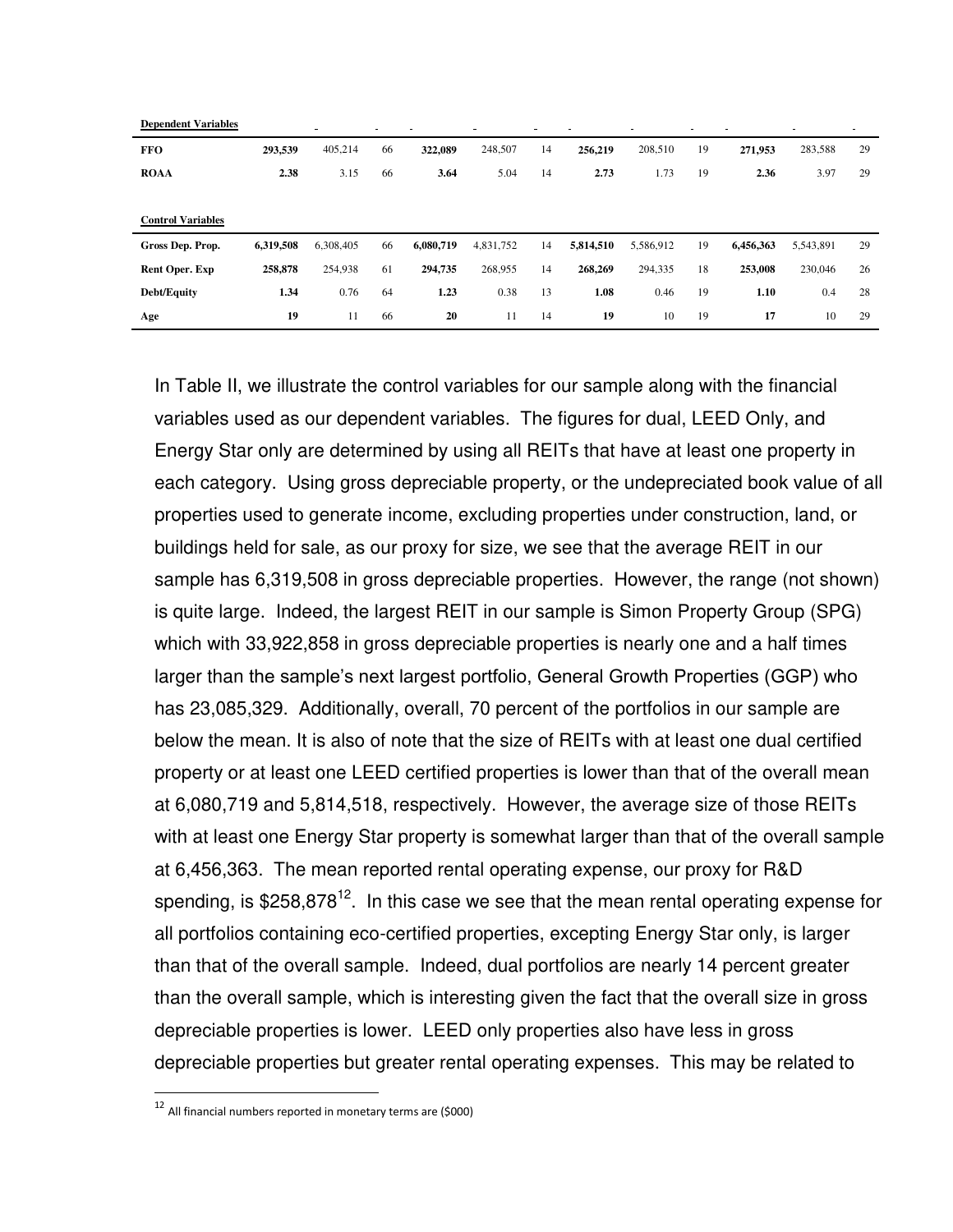the cost of obtaining LEED certification. The opposite is true for Energy Star only properties which have more in gross depreciable properties and overall lower rental operating expenses. This, however, is not unexpected given the impact of energy costs. Looking at the mean debt to equity ratio, which we use as our proxy for risk, we see that none of the eco-certified portfolios has a ratio greater than the overall sample of portfolios with the overall mean debt/equity ratio being between roughly 9 and 21 percent greater than the eco-certified portfolios. The average age of the REITs in our overall sample is 19 years, and is relatively consistent across all portfolios with Energy Star only portfolios being the youngest at an average age of 17 years. However, within the overall sample it should be noted that there are 7 of the companies being under 5 years of age which would mean that they have been operating only within the environment of the financial crisis.

In relation to our dependent variables that represent different measures of corporate financial performance, funds from operations (FFO) are typically the most accepted measure of a REIT's operating performance. Within our overall sample, the mean FFO figure was \$293,539. Simon Property Group (SPG) was at the top end of the spectrum with figures that were nearly two and a half times greater than the next largest reporting REIT (HCP, Inc.) with two REITs in the sample, FCH and SHO, reported negative FFOs for the year ending 2012. Dual portfolios had a mean FFO figure that was higher than the overall mean by nearly 10 percent. However, both LEED only and Energy Star only portfolios have mean FFO figures that are lower than the overall mean by with mean FFO figures that are between roughly 13 and 7 percent lower, respectively. This is not unexpected for the LEED only portfolios, given the figures for gross depreciable properties and rental operating expense, but it is interesting to note regarding the Energy Star only portfolios. Finally, the figures for return on average assets (ROAA) which, simply stated, is the net income divided by average assets reported as a percentage and is a measure of how well a company's assets perform, resulted in a mean of 2.38 with MPG Office Trust (MPG) posting a high figure of 19.8 which is well above the next highest reported figure of 6.90 by Kilroy (KRC). All eco-certified portfolios except Energy Star only, which is only 0.008 percent lower than the mean,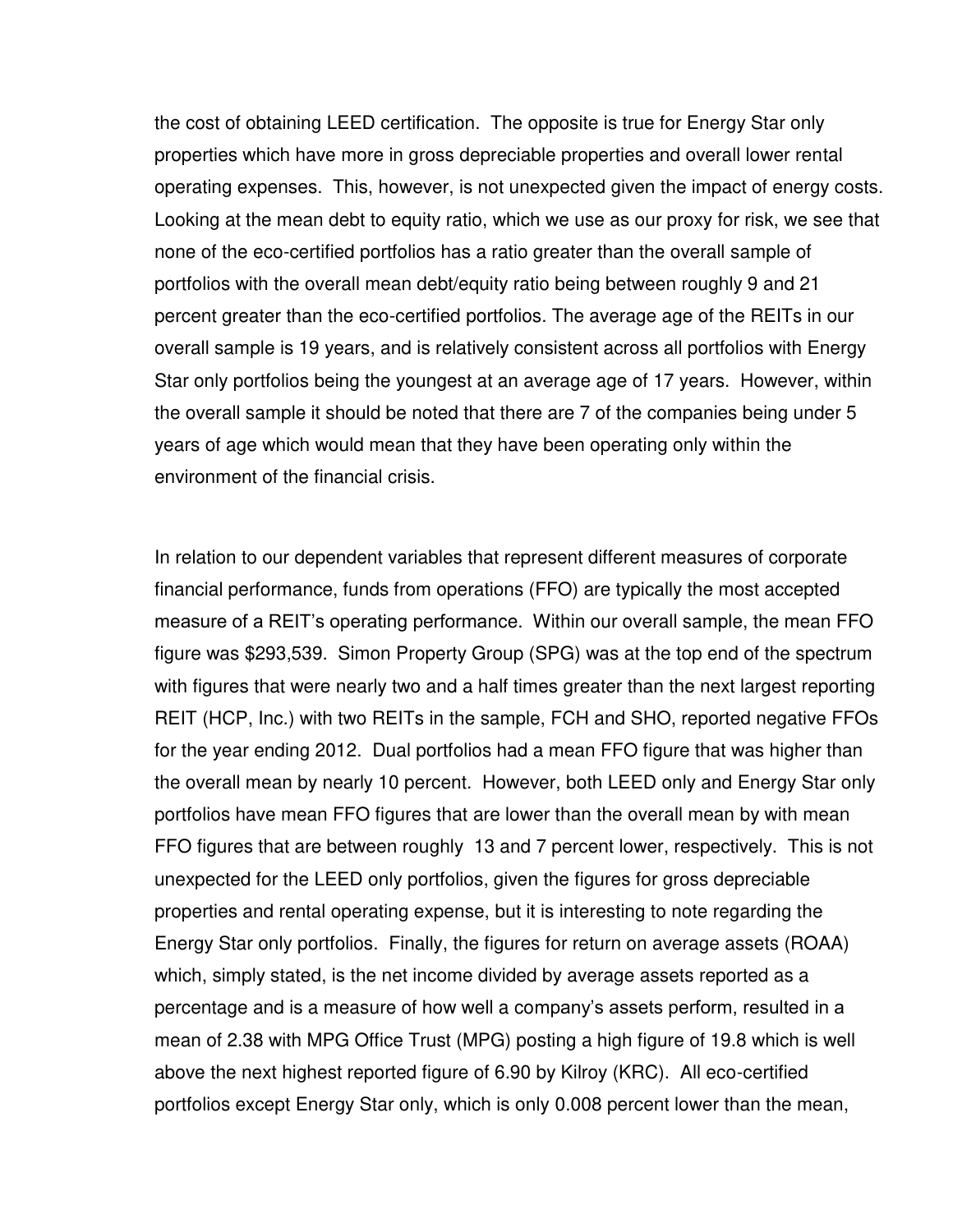outperformed the overall mean in this category. Additionally, 13 REITs in our sample reported negative ROAA figures for the year ending 2012. Overall, it would appear that those REITs with dual certified properties in their portfolios tend to report greater performance for both FFO and ROAA, while Energy Star only REITs slightly underperform, and the results for LEED only being mixed.

#### **4.2. OLS Regression Results**

In examining the effects that eco-certified properties might have on the overall rental performance of U.S. publicly-traded REITs, with the general hypothesis being that the greater the percentage of eco-certified properties held in a portfolio, the better a company's corporate financial performance would be, robust OLS regressions were run using the model outlined above but utilizing two unique measures of corporate financial performance. These measures are FFO, and ROAA. Additionally, though we feel that dual certification is a designation unto itself, we have also run our model using just the Energy Star and LEED categories. We do this so that our results may be compared to those in the existing literature as well as expanding the existing scope of research to encompass those properties that have achieved dual certification.

Our first iteration of the model looked at the effects of eco-certification on FFO using 2 definitions of eco-certification: Energy Star and LEED. We utilize FFO as a measure of how well the REIT performs. A summary of these results can be found in Figure I. This regression, based on 59 observations, has an extremely high degree of explanatory power, accounting for approximately 89% of the variation in FFO. The control variable for rental operating expense is significant to the 1 percent level, as are the location variables 'healthcare', 'retail', and 'self storage'. Additionally, property types 'assisted living' and 'industrial' are significant at the 3 and 5 percent level, respectively and all of our property type variables all exhibit positive signs. All control variables, with the exception of debt/equity and age, also exhibit positive signs. Indeed, it would be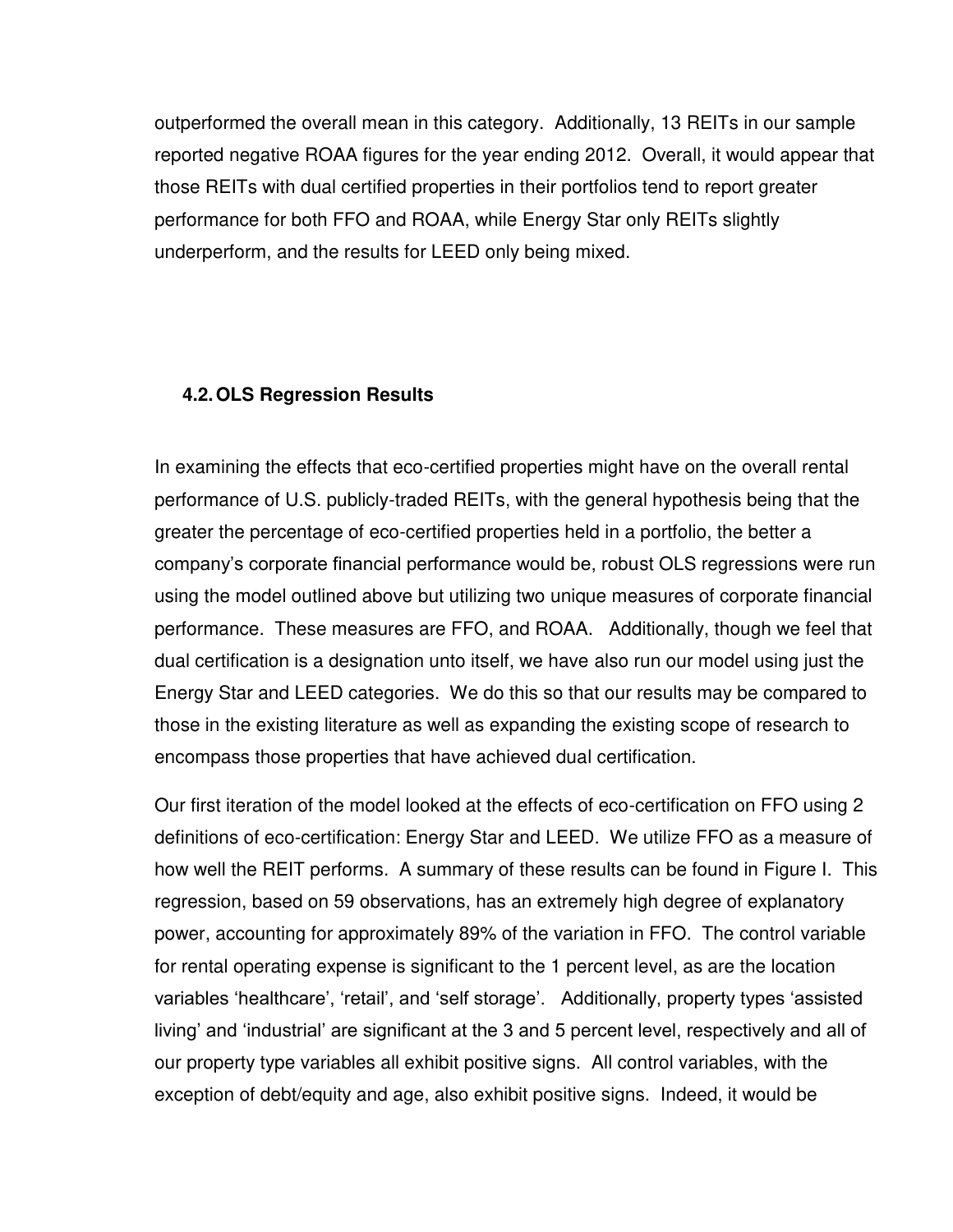expected that an increase in size, as measured by gross depreciable property, would result in an increase in FFO. Likewise, it would be expected that an increase in FFO would potentially result in an increase in rental operating expense. Regarding our ecocertification variables, we see that a 1 percent increase in LEED properties indicate that FFO would increase by 4.2 percent, significant at the 10.4 percent level. Although only statistically significant at the 15 percent level, our model indicates that a 1 percent increase in Energy Star properties would result in a 0.7 percent increase in FFO.

| Linear regression |             |          |         |       | Number of $obs =$                      | 59               |
|-------------------|-------------|----------|---------|-------|----------------------------------------|------------------|
|                   |             |          |         |       | F(12, 12)                              | $46$ ) = 5669.19 |
|                   |             |          |         |       | Prob > F                               | $= 0.0000$       |
|                   |             |          |         |       | R-squared                              | $= 0.8931$       |
|                   |             |          |         |       | Root MSE                               | $= .38377$       |
|                   |             |          |         |       |                                        |                  |
|                   |             | Robust   |         |       |                                        |                  |
| FFO1n             | Coef.       |          |         |       | Std. Err. t P> t  [95% Conf. Interval] |                  |
| LEED11            | .0416936    | .0251339 | 1.66    | 0.104 | $-.0088983$                            | .0922854         |
| ES11              | .0072219    | .0047422 | 1.52    | 0.135 | $-.0023237$                            | .0167675         |
| GDP121n           | .229439     | .1318679 | 1.74    | 0.089 | $-.0359973$                            | .4948753         |
| RentOE121n        | .7656683    | .1017693 | 7.52    | 0.000 | .5608174                               | .9705192         |
| DE121n            | $-.0057927$ | .1216346 | $-0.05$ | 0.962 | $-.2506304$                            | .239045          |
| $Aqel2ln$         | $-.017131$  | .08539   | $-0.20$ | 0.842 | $-.1890121$                            | .1547501         |
| AssistedLiving    | $-.0080106$ | .0031657 | $-2.53$ | 0.015 | $-.0143828$                            | $-.0016385$      |
| HealthCare        | .0494302    | .0037441 | 13.20   | 0.000 | .0418937                               | .0569666         |
| Industrial        | .0063149    | .0028953 | 2.18    | 0.034 | .0004869                               | .0121429         |
| Residential       | .0029494    | .0026856 | 1.10    | 0.278 | $-.0024563$                            | .0083551         |
| Retail            | .0069844    | .0026089 | 2.68    | 0.010 | .001733                                | .0122358         |
| SelfStorage       | .0070057    | .0025534 | 2.74    | 0.009 | .0018661                               | .0121454         |
| cons              | $-1.034963$ | 1.298211 | $-0.80$ | 0.429 | $-3.648125$                            | 1.5782           |
|                   |             |          |         |       |                                        |                  |

#### **Figure I: FFO, LEED, & Energy Star**

If we further break down our portfolios based upon dual certification, LEED only, and Energy Star only, we see similar results to the above model, specifically regarding our eco-certification variables LEED only and Energy Star only. The results of this iteration, shown in Figure II, indicate that a 1 percent increase in LEED only and Energy Star only properties would result in a 5.37 percent and 0.82 percent increase in FFO, respectively, with LEED only being significant at the 5 percent level and Energy Star only at the 10 percent level. This is an interesting result for LEED properties, given that the descriptive statistics indicate that the average FFO for portfolios with LEED in them are lowest of all four categories: total sample, LEED, Energy Star, and dual certified. Our results for dual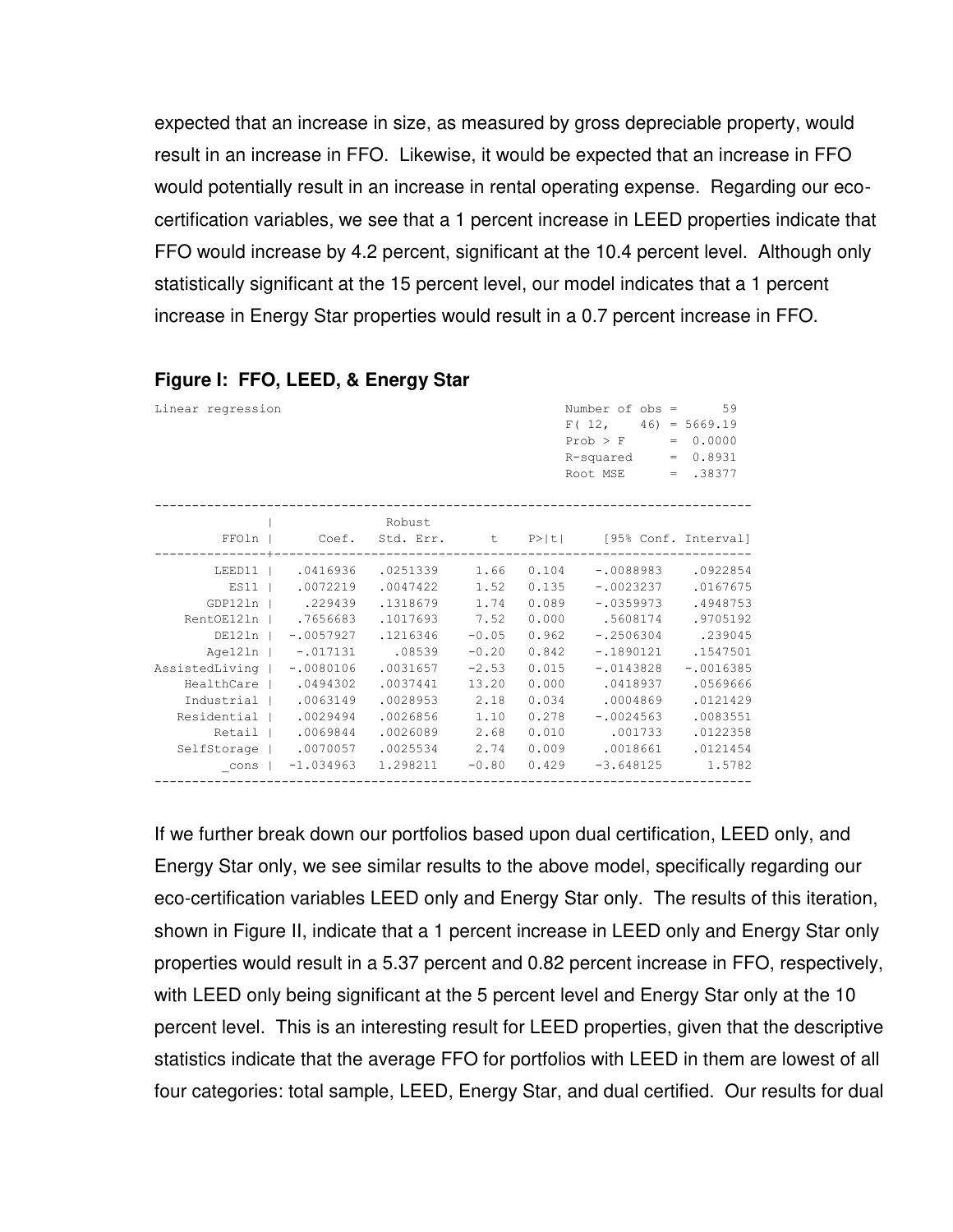certified properties, although not statistically significant, also indicate that an increase in these properties would result in an increase in FFO of 4.17 percent. Overall, the model again exhibits an extremely high r-squared value of 0.90 with all control variables and location variables all exhibiting the same signs and levels of significance as in the previous model.

| Linear regression |             |                  |         |       | Number of $obs =$                      | 59               |
|-------------------|-------------|------------------|---------|-------|----------------------------------------|------------------|
|                   |             |                  |         |       | F(13,                                  | $45$ ) = 5359.48 |
|                   |             |                  |         |       | Prob > F                               | $= 0.0000$       |
|                   |             |                  |         |       | R-squared                              | $= 0.8949$       |
|                   |             |                  |         |       | Root MSE                               | $= .38482$       |
|                   |             | Robust           |         |       |                                        |                  |
| FFO1n             | Coef.       |                  |         |       | Std. Err. t P> t  [95% Conf. Interval] |                  |
| $Dual11$          |             | .0388189.0509931 | 0.76    | 0.450 | $-.0638866$                            | .1415243         |
| LEED011           | .0536565    | .0257053         | 2.09    | 0.043 | .0018834                               | .1054295         |
| ES011             | .008252     | .0049462         | 1.67    |       | $0.102 - 00171$                        | .0182141         |
| GDP121n           | .2503003    | .1348314         | 1.86    | 0.070 | $-.021264$                             | .5218646         |
| RentOE121n        | .7567124    | .1030718         | 7.34    | 0.000 | .5491151                               | .9643097         |
| DE12ln            | $-.0119544$ | .1218143         | $-0.10$ | 0.922 | $-.257301$                             | .2333922         |
| $Aqel2ln$         | $-.0226893$ | .085233          | $-0.27$ | 0.791 | $-.1943573$                            | .1489788         |
| AssistedLiving    | $-.0074735$ | .0034037         | $-2.20$ | 0.033 | $-.0143288$                            | $-.0006182$      |
| HealthCare        | .0494611    | .0036129         | 13.69   | 0.000 | .0421843                               | .0567379         |
| Industrial        | .006581     | .002961          | 2.22    | 0.031 | .0006172                               | .0125448         |
| Residential       | .0032833    | .0027319         | 1.20    | 0.236 | $-.002219$                             | .0087855         |
| Retail            | .0073213    | .0026416         | 2.77    | 0.008 | .0020008                               | .0126419         |
| SelfStorage       | .0073601    | .0025849         | 2.85    | 0.007 | .0021539                               | .0125662         |
| cons              | $-1.266765$ | 1.346756         | $-0.94$ | 0.352 | $-3.979271$                            | 1.445741         |

#### **Figure II: FFO, Dual, LEED Only, & Energy Star Only**

#### **Figure III: ROAA, LEED, & Energy Star**

| Linear regression |       |           |   |         | Number of $obs =$ | 59                   |
|-------------------|-------|-----------|---|---------|-------------------|----------------------|
|                   |       |           |   |         | F(12,             | $46$ = $487.30$      |
|                   |       |           |   |         | Prob > F          | $= 0.0000$           |
|                   |       |           |   |         | R-squared         | $= 0.3837$           |
|                   |       |           |   |         | Root MSE          | $= 1.8792$           |
|                   |       |           |   |         |                   |                      |
|                   |       |           |   |         |                   |                      |
|                   |       | Robust    |   |         |                   |                      |
| ROAA I            | Coef. | Std. Err. | t | $P>$  t |                   | [95% Conf. Interval] |
|                   |       |           |   |         |                   |                      |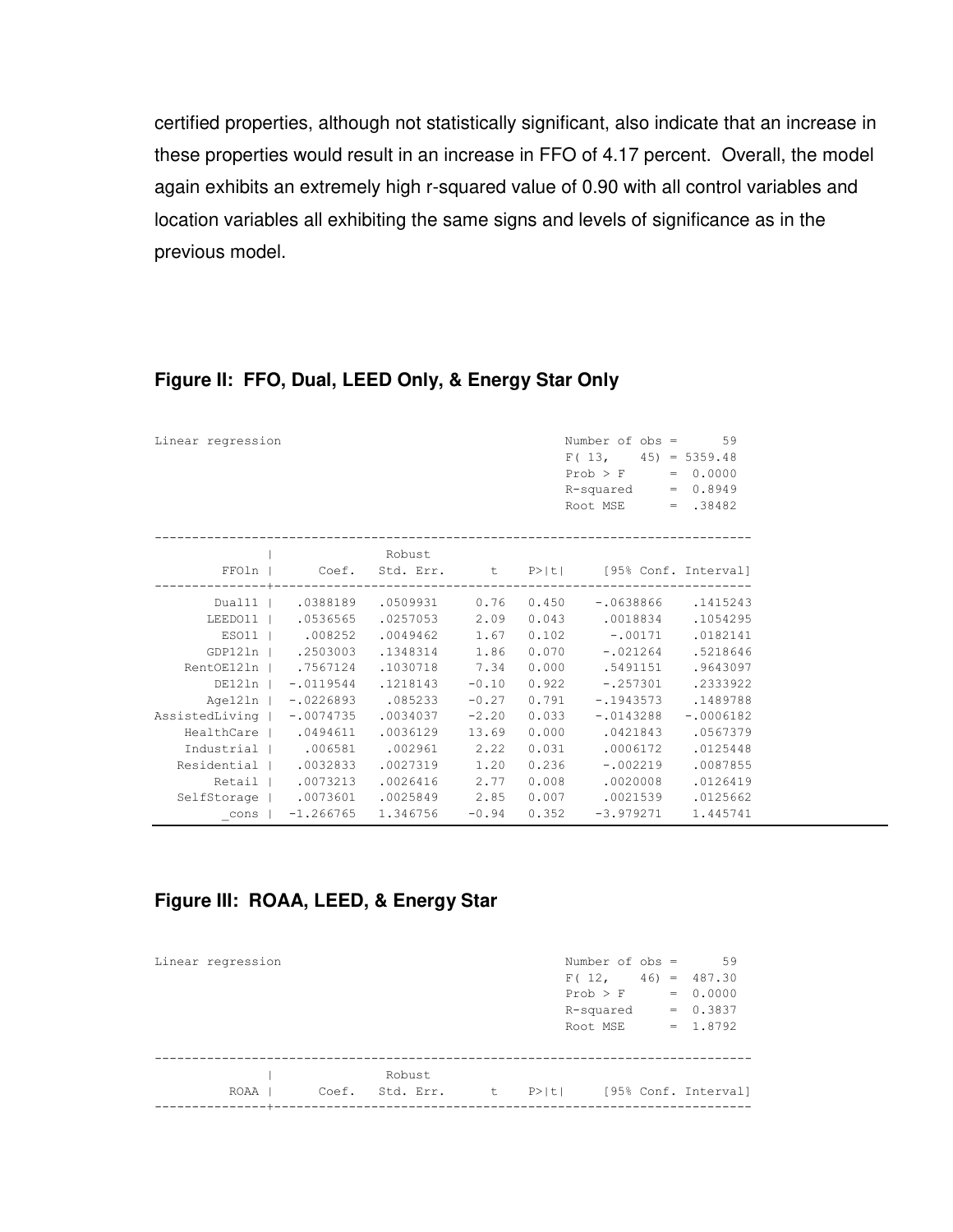| LEED11         | .2461345    | .0809007 | 3.04    | 0.004 | .0832899    | .4089791    |
|----------------|-------------|----------|---------|-------|-------------|-------------|
| ES11           | $-.0221785$ | .015181  | $-1.46$ | 0.151 | $-.0527363$ | .0083793    |
| GDP121n        | $-.9228932$ | .585469  | $-1.58$ | 0.122 | $-2.101381$ | .2555947    |
| RentOE121n     | 1.209955    | .3964486 | 3.05    | 0.004 | .4119455    | 2.007965    |
| DE121n         | $-.6895181$ | .5584833 | $-1.23$ | 0.223 | $-1.813687$ | .4346506    |
| Age121n        | .1966853    | .3466269 | 0.57    | 0.573 | $-.5010385$ | .894409     |
| AssistedLiving | $-.0533864$ | .0106061 | $-5.03$ | 0.000 | $-.0747355$ | $-.0320374$ |
| HealthCare     | .1186628    | .0121031 | 9.80    | 0.000 | .0943004    | .1430252    |
| Industrial     | $-.0136231$ | .0109335 | $-1.25$ | 0.219 | $-.0356312$ | .0083849    |
| Residential    | .0104127    | .0093058 | 1.12    | 0.269 | $-.0083189$ | .0291444    |
| Retail         | .003149     | .0097692 | 0.32    | 0.749 | $-.0165154$ | .0228134    |
| SelfStorage    | .02995      | .0080751 | 3.71    | 0.001 | .0136957    | .0462043    |
| cons           | .9763402    | 5.959446 | 0.16    | 0.871 | $-11.0194$  | 12.97208    |

In Figure III, we see the results of the model when we use ROAA as our measure of CFP. ROAA is typically used as an indicator of how well a firm's assets are performing and is calculated by taking net income and dividing it by the average of the total assets. In this iteration, the explanatory value of 38 percent for our model is considerably lower than in the iteration examining FFO. Additionally, none of the control variables excepting rental operating expense, which is statistically significant at the 1 percent level, is statistically significant. However, property types 'assisted living', healthcare', and 'self storage' are all significant at the 1 percent level. The results for gross depreciable property are extremely interesting as we see that this proxy for size exhibits a negative sign to the coefficient, although the result is not significant and the confidence interval does allow for the possibility that there may still be a positive relationship between size and ROAA. This result indicates that a larger portfolio does not necessarily represent an efficient use of the underlying assets. Equally interesting is the result for rental operating expense. Significant at the 1 percent level, this result indicates that a 1 percent increase in rental operating expense would correlate to a 12.1 percent increase in ROAA. Thus, it may be that improving properties, be it through applying principals associated with eco-certified properties or not, a company would achieve greater efficiencies of its assets. Indeed, looking at our eco-certification variables, we find that the LEED result indicates that a 1 percent increase in LEED properties would result in an increase in ROAA of 24.6 percent. Interestingly, in regards to Energy Star only properties, prior research at the property-level (addressed in the literature review) indicates that the rental premiums exhibited by Energy Star properties would be positive, albeit lower than LEED certified properties. Thus, it is somewhat unexpected that the coefficient for Energy Star only properties indicates that there may be a negative relationship between increased levels of these properties and ROAA.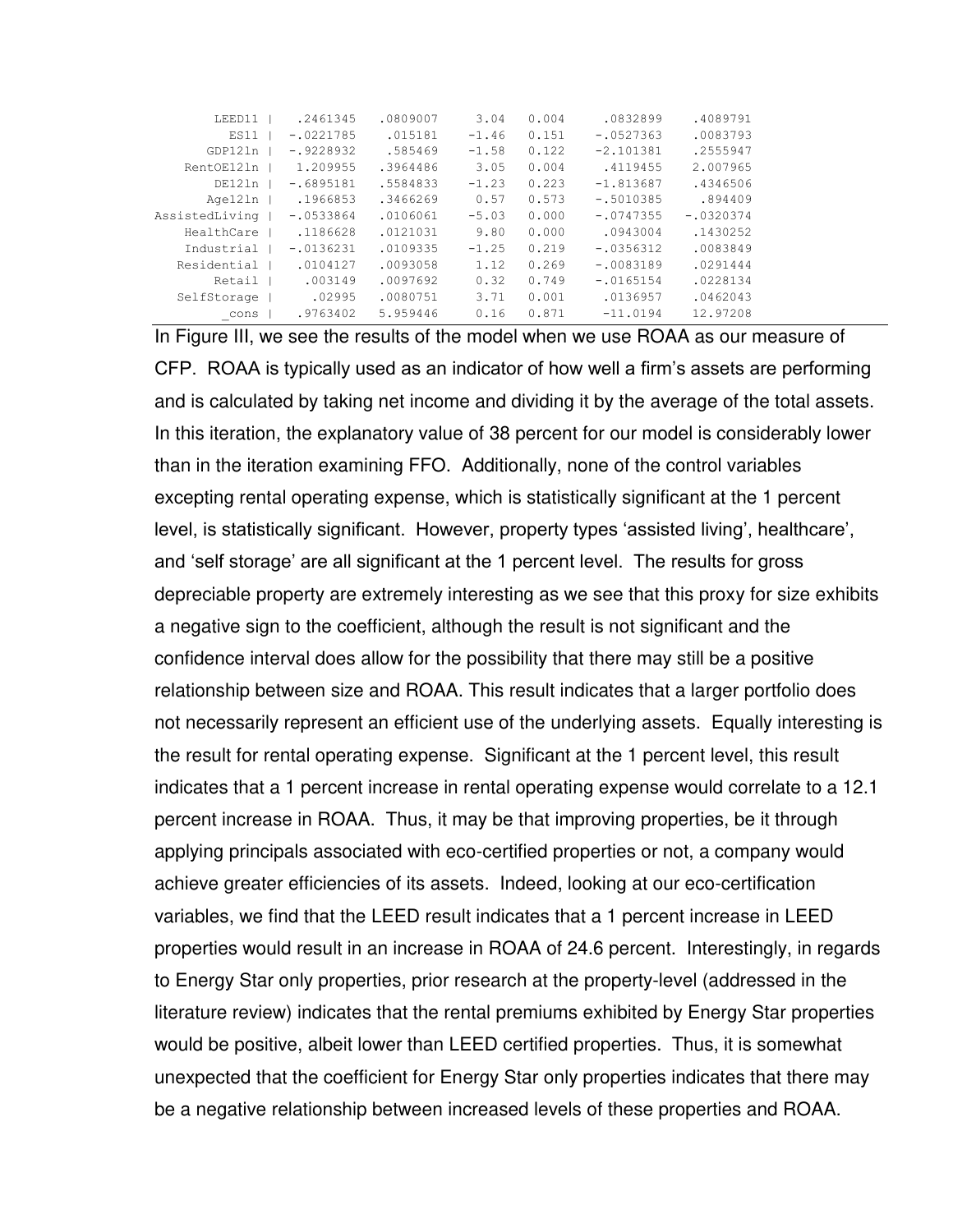#### **Figure IV: ROAA, Dual, LEED Only, & Energy Star Only**

| Linear regression           |                    |                   |         |       | Number of $obs = 59$                           |             |
|-----------------------------|--------------------|-------------------|---------|-------|------------------------------------------------|-------------|
|                             |                    |                   |         |       | $F(13, 45) = 431.60$                           |             |
|                             |                    |                   |         |       | $Prob > F$ = 0.0000                            |             |
|                             |                    |                   |         |       | $R$ -squared = $0.3812$                        |             |
|                             |                    |                   |         |       | Root MSE $= 1.9037$                            |             |
|                             |                    |                   |         |       |                                                |             |
|                             |                    | Robust            |         |       |                                                |             |
| ROAA I                      |                    |                   |         |       | Coef. Std. Err. t P> t  [95% Conf. Interval]   |             |
|                             |                    |                   |         |       | Dual11   .2529389 .2344586 1.08 0.286 -.219285 | .7251628    |
|                             | LEED011   .2209695 | 1284888 1.72      |         | 0.092 | $-.0378203$                                    | .4797592    |
|                             | ESO11   -.0271648  | $.0252414 - 1.08$ |         | 0.288 | $-.0780035$                                    | .0236739    |
|                             | GDP121n   -.929868 | .6199561          | $-1.50$ | 0.141 | $-2.178524$                                    | .3187877    |
| RentOE121n   1.22411        |                    | .406948 3.01      |         |       | $0.004$ . $4044747$                            | 2.043745    |
|                             | DE121n   -.6933685 | .5673935          | $-1.22$ | 0.228 | $-1.836158$                                    | .4494206    |
|                             | Age121n   .1558955 | .3491493 0.45     |         | 0.657 | $-.5473273$                                    | .8591183    |
| AssistedLiving   -. 0544588 |                    | .0110172          | $-4.94$ | 0.000 | $-.0766485$                                    | $-.0322691$ |
| HealthCare   .1186369       |                    | $.0124007$ 9.57   |         |       | $0.000$ .0936606                               | .1436133    |
| Industrial $ -0139562 $     |                    | .0112429          | $-1.24$ | 0.221 | $-.0366005$ .008688                            |             |
| Residential   .0098613      |                    | $.0100235$ 0.98   |         | 0.330 | $-.0103271$                                    | .0300497    |
|                             | Retail   .0025167  | .0107815          | 0.23    | 0.816 | $-.0191982$                                    | .0242317    |
| SelfStorage   .0291412      |                    | $.0093413$ 3.12   |         |       | $0.003$ .010327                                | .0479555    |
| cons                        | 1.087483           | 6.579782 0.17     |         | 0.869 | $-12.16488$                                    | 14.33984    |
|                             |                    |                   |         |       |                                                |             |

Finally, looking at the results of our model that examines dual, LEED only, and Energy Star only certifications in terms of ROAA, illustrated in Figure IV, we again see consistencies in our results. Our R-squared is again 38 percent, and property types and control variables that were significant at the 1 percent level are again such. Our ecocertification variables show that, again, the coefficient for Energy Star only properties exhibits a negative sign. The result for Energy Star properties is interesting given that our descriptive statistics indicate that portfolios that include Energy Star properties tend to have the highest gross depreciable property figures and the lowest rental operating expense numbers. The coefficients for both dual and LEED only are positive, with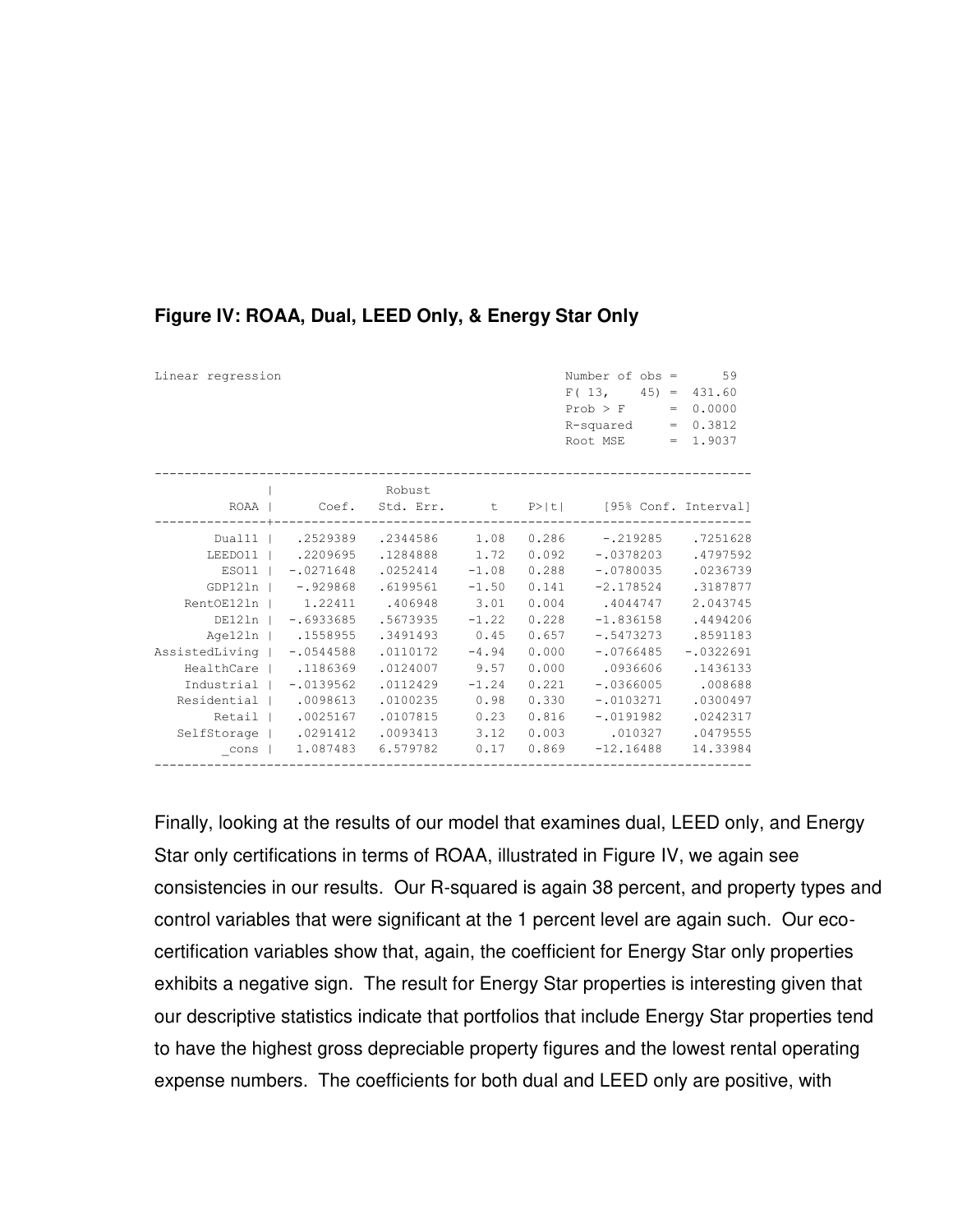LEED only indicating that a 1 percent increase would increase ROAA by 22.1 percent, significant at the 10 percent level.

#### **5. Conclusions**

Given the recent focus on the performance of eco-certified properties in the rental and sales markets, this study sought to determine whether the increased ownership of such properties in a portfolio would translate into an increase in overall financial performance for a company. Although many factors contribute to the overall performance of a firm, REITs whose core business is the ownership and operation of real estate would look to the characteristic of their underlying assets in order to help effect positive performance results. The results of this study indicate that eco-certified properties do, indeed, have a positive impact on the overall performance of the firm. Using a variable breakdown of just LEED and Energy Star, we see that both LEED and Energy Star have a positive effect on FFO. Indeed, increased ownership of LEED properties increases firm performance by 4.2 percent, with an increase in Energy Star properties having a much lower impact of just 0.7 percent. LEED properties are also seen to have the greatest impact on performance when we isolate LEED only properties from those with dual certification; that is both LEED and Energy Star. In this instance, we find that ownership of LEED only properties results in an increase in FFO of 5.4 percent. Segregating Energy Star from dual also increases the impact of Energy Star only properties to 0.8 percent. Although not statistically significant, when we examine dual certified properties, we also find that they have a positive impact on FFO by 3.9. Thus, overall, with varying degrees of significance, we see that eco-certified properties in general have a positive effect on overall firm performance.

When we examine the results for ROAA, which measures how well the underlying assets within the firm are performing, the results are not so evident. In our two ecocertification variable model, LEED again performs well, increasing ROAA by 24.6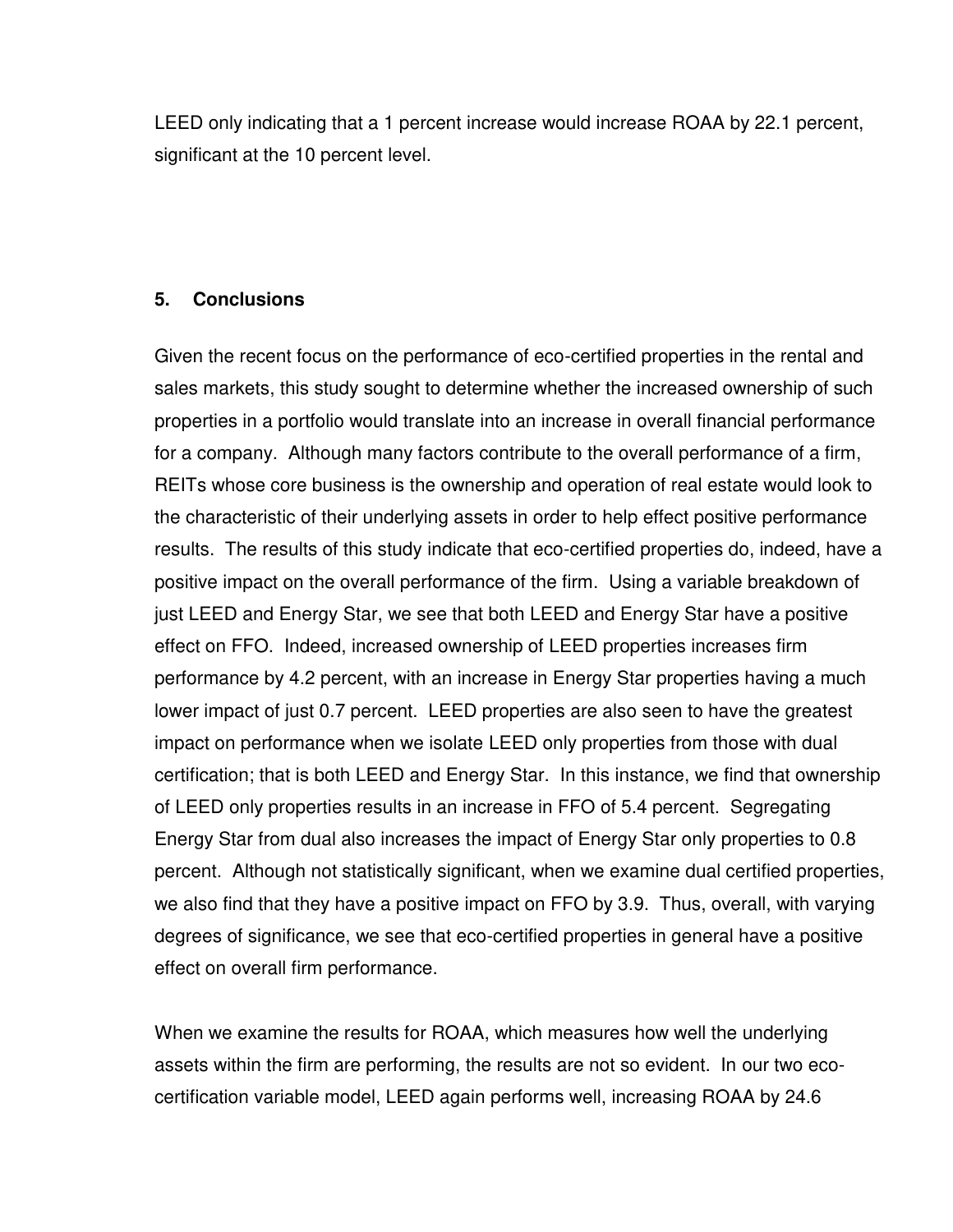percent. However, although not significant, the coefficient for Energy Star is negative, indicating that an increase in these properties would correspond to a decrease in ROAA of 2.2 percent. When we examine the three eco-certified variables, the results are similar, with LEED only increasing ROAA by 25.3 percent. Again, although not statistically significant, we note a positive impact from dual certified properties of 25.3 percent, while Energy Star only properties again indicate a negative influence.

As we have seen, there appears to be increased benefit to both overall firm performance and asset performance associated with the increased ownership of LEED properties. This result is in-line with prior research at the individual property level which has shown that the overall rental premium for LEED properties is greater than it is for Energy Star properties. Although such research has also shown that there are also rental premiums typically associated with Energy Star properties, the results in this study are somewhat mixed, with indications that Energy Star properties contribute positively to overall firm performance but that they also seems to indicate a negative impact on average asset performance. Overall, it is understood that, as a percentage of an overall portfolio, the number of eco-certified properties is still relatively low. Although as eco-certified properties become a more predominant part of REIT portfolios the results found in this study may be mitigated, currently, the scope for expansion in this area is great and would appear to provide an opportunity for outperformance. And although it is unclear as to why different types of eco-certification seems to result in a difference in asset performance, it is evident that by owning eco-certified properties of any type, there is value in these properties relative to the key measure by which REITs are assessed: FFO.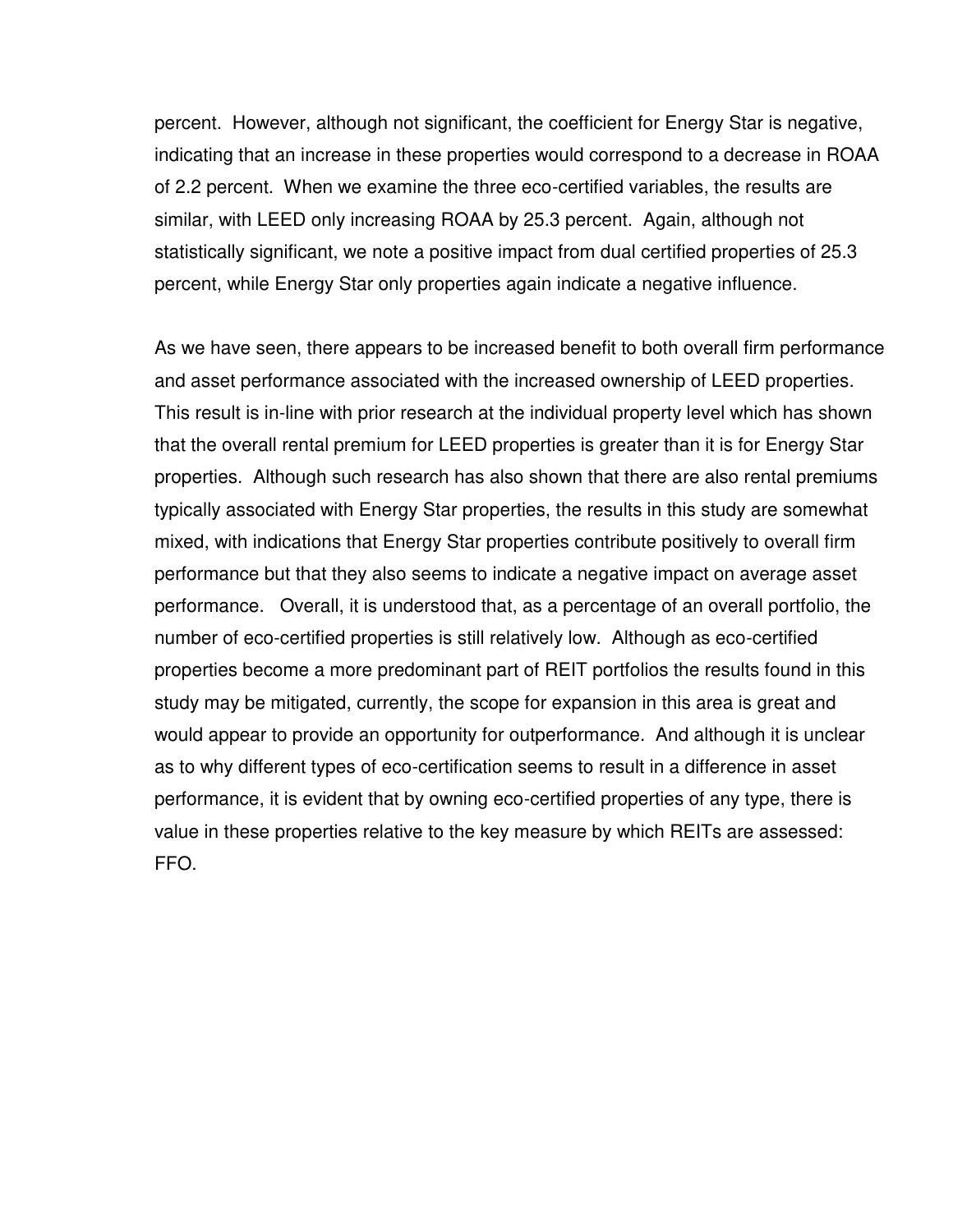## **Appendix**

### **A.1. Master Sample with Percent of Portfolio (No. Properties) Eco-Certified**

|                               |               | Percent Eco-Certified Properties per Portfolio EY2011 |              |                         |             |                              |
|-------------------------------|---------------|-------------------------------------------------------|--------------|-------------------------|-------------|------------------------------|
| <b>GreenStreet REIT</b>       | <b>SYMBOL</b> | Dual<br><b>Certified</b>                              | LEED<br>Only | <b>Energy Star Only</b> | <b>LEED</b> | <b>Energy</b><br><b>Star</b> |
| <b>AMERICAN ASSETS TRUST</b>  | <b>AAT</b>    | 0.00                                                  | 4.55         | 9.09                    | 4.55        | 9.09                         |
| <b>AMERICAN CAMPUS COMM</b>   | <b>ACC</b>    | 0.00                                                  | 0.00         | 0.00                    | 0.00        | 0.00                         |
| <b>ASSOCIATED ESTATES</b>     | <b>AEC</b>    | 0.00                                                  | 0.00         | 0.00                    | 0.00        | 0.00                         |
| <b>AIMCO</b>                  | AIV           | 0.00                                                  | 0.00         | 0.00                    | 0.00        | 0.00                         |
| <b>ACADIA REALTY TRUST</b>    | <b>AKR</b>    | 0.00                                                  | 1.47         | 0.00                    | 1.47        | 0.00                         |
| <b>ALEXANDRIA REAL ESTATE</b> | <b>ARE</b>    | 0.00                                                  | 1.49         | 0.00                    | 1.49        | 0.00                         |
| <b>AVALONBAY</b>              | <b>AVB</b>    | 0.00                                                  | 1.69         | 0.00                    | 1.69        | 0.00                         |
| <b>BRANDYWINE REALTY</b>      | <b>BDN</b>    | 1.59                                                  | 0.00         | 31.47                   | 1.59        | 33.07                        |
| <b>STRATEGIC HOTELS</b>       | <b>BEE</b>    | 0.00                                                  | 0.00         | 7.14                    | 0.00        | 7.14                         |
| <b>BIOMED REALTY TRUST</b>    | <b>BMR</b>    | 0.00                                                  | 5.26         | 1.05                    | 5.26        | 1.05                         |
| <b>BRE PROPERTIES</b>         | <b>BRE</b>    | 0.00                                                  | 2.60         | 0.00                    | 2.60        | 0.00                         |
| <b>BOSTON PROPERTIES</b>      | <b>BXP</b>    | 6.11                                                  | 0.00         | 35.11                   | 6.11        | 41.22                        |
| <b>CBL &amp; ASSOCIATES</b>   | <b>CBL</b>    | 0.00                                                  | 0.00         | 0.00                    | 0.00        | 0.00                         |
| <b>CAMPUS CREST COMM</b>      | <b>CCG</b>    | 0.00                                                  | 0.00         | 0.00                    | 0.00        | 0.00                         |
| <b>MACK-CALI REALTY</b>       | <b>CLI</b>    | 0.36                                                  | 0.00         | 12.77                   | 0.36        | 13.14                        |
| <b>COLONIAL PROPERTIES</b>    | <b>CLP</b>    | 0.00                                                  | 0.00         | 0.81                    | 0.00        | 0.81                         |
| <b>CAMDEN PROP TRUST</b>      | <b>CPT</b>    | 0.00                                                  | 0.00         | 0.00                    | 0.00        | 0.00                         |
| <b>COUSINS PROPERTIES</b>     | <b>CUZ</b>    | 2.94                                                  | 5.88         | 11.76                   | 8.82        | 14.71                        |
| <b>DCT INDUSTRIAL TRUST</b>   | <b>DCT</b>    | 0.00                                                  | 0.00         | 0.00                    | 0.00        | 0.00                         |
| <b>DDR CORP</b>               | <b>DDR</b>    | 0.00                                                  | 0.00         | 0.00                    | 0.00        | 0.00                         |
| <b>DOUGLAS EMMETT</b>         | <b>DEI</b>    | 0.00                                                  | 0.00         | 64.18                   | 0.00        | 64.18                        |
| <b>DUKE REALTY</b>            | <b>DRE</b>    | 0.28                                                  | 0.69         | 2.48                    | 0.96        | 2.75                         |
| <b>DIAMONDROCK HOSP</b>       | <b>DRH</b>    | 0.00                                                  | 0.00         | 9.52                    | 0.00        | 9.52                         |
| <b>EDUCATION REALTY TRUST</b> | EDR.          | 0.00                                                  | 0.00         | 0.00                    | 0.00        | 0.00                         |
| <b>EASTGROUP PROPERTIES</b>   | <b>EGP</b>    | 0.00                                                  | 0.00         | 0.00                    | 0.00        | 0.00                         |
| <b>EQUITY RESIDENTIAL</b>     | <b>EQR</b>    | 0.00                                                  | 0.00         | 0.00                    | 0.00        | 0.00                         |
| <b>EQUITY ONE</b>             | <b>EQY</b>    | 0.00                                                  | 0.00         | 0.00                    | 0.00        | 0.00                         |
| <b>ESSEX PROPERTY</b>         | <b>ESS</b>    | 0.00                                                  | 0.00         | 0.00                    | 0.00        | 0.00                         |
| <b>EXTRA SPACE STORAGE</b>    | <b>EXR</b>    | 0.00                                                  | 0.00         | 0.00                    | 0.00        | 0.00                         |
| <b>FELCOR LODGING TRUST</b>   | <b>FCH</b>    | 0.00                                                  | 0.00         | 0.00                    | 0.00        | 0.00                         |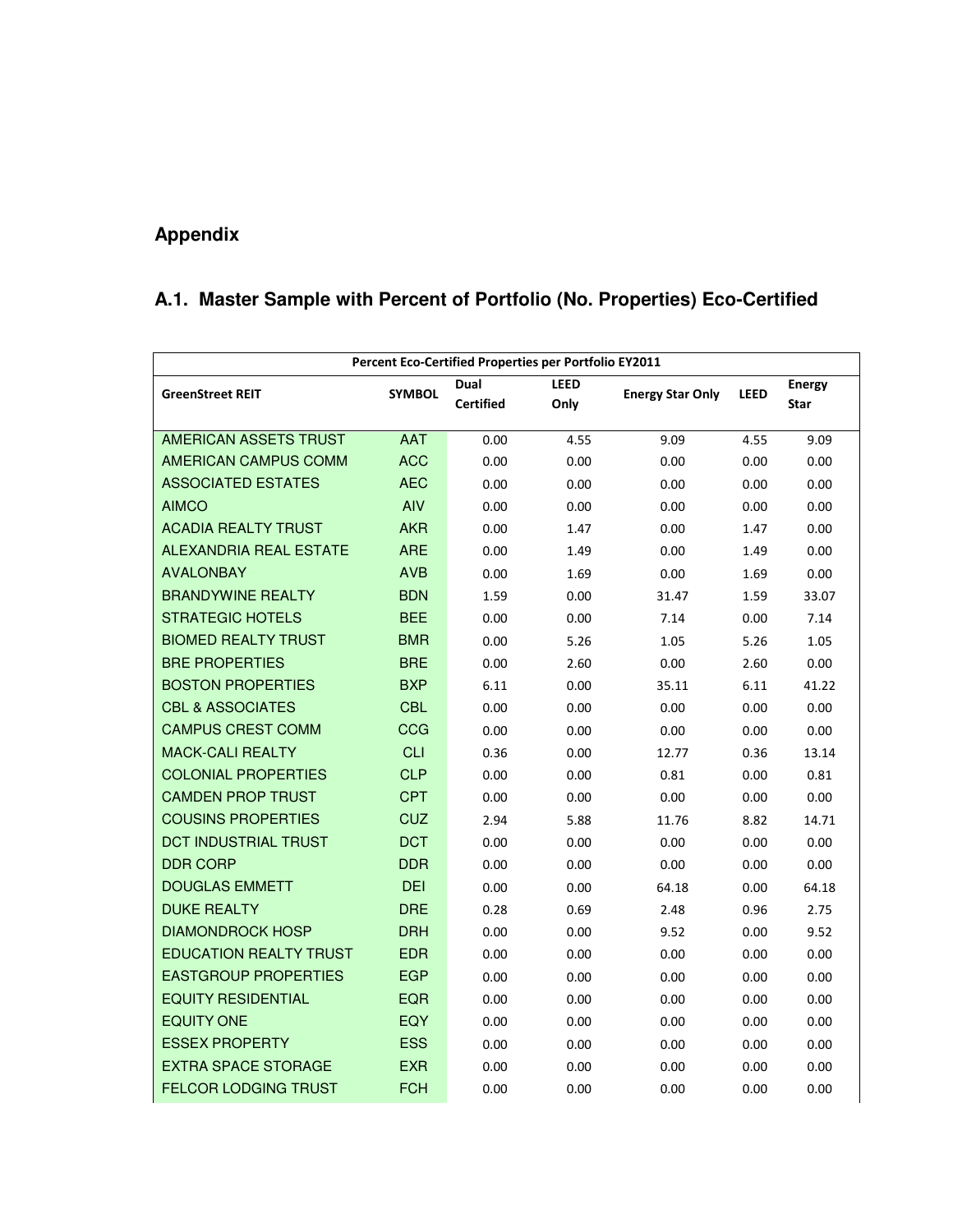| <b>FIRST INDUSTRIAL REALTY</b> | FR.         | 0.00  | 0.00 | 0.30  | 0.00  | 0.30  |
|--------------------------------|-------------|-------|------|-------|-------|-------|
| <b>FEDERAL REALTY</b>          | <b>FRT</b>  | 0.00  | 0.00 | 0.00  | 0.00  | 0.00  |
| <b>GENERAL GROWTH</b>          | <b>GGP</b>  | 0.00  | 0.00 | 0.00  | 0.00  | 0.00  |
| <b>GLIMCHER REALTY TRUST</b>   | <b>GRT</b>  | 0.00  | 0.00 | 0.00  | 0.00  | 0.00  |
| HEALTH CARE REIT               | <b>HCN</b>  | 0.00  | 0.00 | 0.00  | 0.00  | 0.00  |
| HCP, INC.                      | <b>HCP</b>  | 0.00  | 0.00 | 0.45  | 0.00  | 0.45  |
| <b>HIGHWOODS PROPS</b>         | <b>HIW</b>  | 0.32  | 0.32 | 23.79 | 0.32  | 23.79 |
| <b>HOME PROPERTIES</b>         | <b>HME</b>  | 0.00  | 0.00 | 0.00  | 0.00  | 0.00  |
| <b>HOST HOTELS</b>             | <b>HST</b>  | 0.00  | 0.00 | 8.74  | 0.00  | 8.74  |
| KIMCO REALTY                   | <b>KIM</b>  | 0.00  | 0.00 | 0.13  | 0.00  | 0.13  |
| KILROY REALTY                  | <b>KRC</b>  | 3.70  | 0.00 | 19.44 | 3.70  | 23.15 |
| <b>LASALLE HOTEL PROP</b>      | <b>LHO</b>  | 0.00  | 0.00 | 2.63  | 0.00  | 2.63  |
| <b>LIBERTY PROP TRUST</b>      | <b>LRY</b>  | 1.36  | 1.51 | 11.31 | 2.87  | 12.67 |
| <b>MAA</b>                     | MAA         | 0.00  | 0.00 | 0.00  | 0.00  | 0.00  |
| <b>MACERICH</b>                | <b>MAC</b>  | 0.00  | 0.00 | 0.00  | 0.00  | 0.00  |
| <b>MPG OFFICE TRUST</b>        | <b>MPG</b>  | 10.00 | 0.00 | 60.00 | 10.00 | 70.00 |
| <b>CORPORATE OFFICE PROP</b>   | <b>OFC</b>  | 0.44  | 8.89 | 0.89  | 9.33  | 1.33  |
| PIEDMONT OFFICE REALTY         | <b>PDM</b>  | 2.56  | 1.28 | 47.44 | 3.85  | 50.00 |
| PEBBLEBROOK HOTEL              | <b>PEB</b>  | 0.00  | 0.00 | 0.00  | 0.00  | 0.00  |
| PENNSYLVANIA REIT              | PEI         | 0.00  | 0.00 | 0.00  | 0.00  | 0.00  |
| <b>PROLOGIS</b>                | <b>PLD</b>  | 0.00  | 0.22 | 0.22  | 0.22  | 0.22  |
| POST PROPERTIES                | <b>PPS</b>  | 0.00  | 0.00 | 0.00  | 0.00  | 0.00  |
| PS BUSINESS PARKS              | <b>PSB</b>  | 0.00  | 1.89 | 0.94  | 1.89  | 0.94  |
| <b>REGENCY CENTERS</b>         | <b>REG</b>  | 0.00  | 0.59 | 0.00  | 0.59  | 0.00  |
| <b>RLJ LODGING TRUST</b>       | <b>RLJ</b>  | 0.00  | 0.00 | 1.42  | 0.00  | 1.42  |
| RETAIL OPP INVTS               | <b>ROIC</b> | 0.00  | 0.00 | 0.00  | 0.00  | 0.00  |
| ROUSE PROPERTIES               | <b>RSE</b>  | 0.00  | 0.00 | 0.00  | 0.00  | 0.00  |
| SUNSTONE HOTEL INV             | <b>SHO</b>  | 0.00  | 4.17 | 20.83 | 4.17  | 20.83 |
| <b>TANGER FACTORY</b>          | <b>SKT</b>  | 0.00  | 2.44 | 0.00  | 2.44  | 0.00  |
| <b>SL GREEN REALTY</b>         | <b>SLG</b>  | 2.44  | 0.00 | 31.71 | 2.44  | 34.15 |
| <b>SIMON PROPERTY GROUP</b>    | <b>SPG</b>  | 0.00  | 0.00 | 0.00  | 0.00  | 0.00  |
| <b>TAUBMAN CENTERS</b>         | <b>TCO</b>  | 0.00  | 0.00 | 0.00  | 0.00  | 0.00  |
| UDR, INC.                      | <b>UDR</b>  | 0.00  | 1.55 | 0.00  | 1.55  | 0.00  |
| <b>VORNADO</b>                 | <b>VNO</b>  | 5.58  | 1.29 | 12.02 | 6.87  | 17.60 |
| <b>WASHINGTON REIT</b>         | <b>WRE</b>  | 2.94  | 0.00 | 25.00 | 0.00  | 25.00 |
| <b>WEINGARTEN REALTY</b>       | <b>WRI</b>  | 0.00  | 0.00 | 0.00  | 0.00  | 0.00  |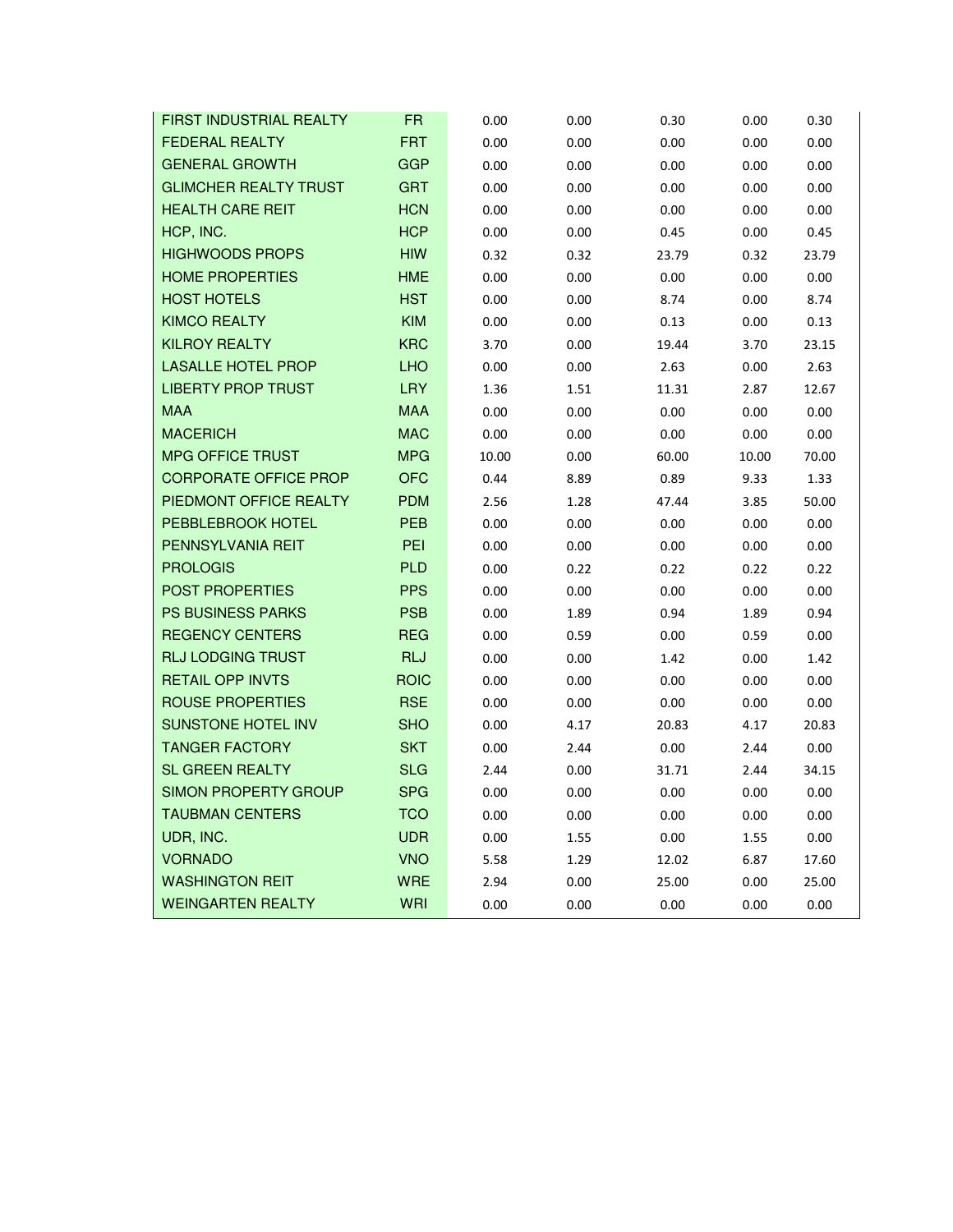| A.2. REITs with Foreign Holdings and the Percent of Foreign Holdings Per Overall |
|----------------------------------------------------------------------------------|
| Portfolio (No. Properties)                                                       |

| <b>REIT</b> | <b>No. Foreign Properties</b> | <b>No. U.S. Properties</b> | % Portfolio in Foreign Properties |
|-------------|-------------------------------|----------------------------|-----------------------------------|
| AIV         | 2                             | 264                        | 0.75%                             |
| <b>ARE</b>  | 14                            | 134                        | 9.46%                             |
| <b>BMR</b>  | 1                             | 96                         | 1.03%                             |
| <b>CBL</b>  | 1                             | 154                        | 0.65%                             |
| <b>DCT</b>  | 8                             | 234                        | 3.31%                             |
| <b>DDR</b>  | 25                            | 435                        | 5.43%                             |
| <b>FR</b>   | 1                             | 657                        | 0.15%                             |
| <b>GGP</b>  | 18                            | 143                        | 11.18%                            |
| <b>HCN</b>  | 45                            | 923                        | 4.65%                             |
| <b>HCP</b>  | 1                             | 929                        | 0.11%                             |
| <b>KIM</b>  | 155                           | 794                        | 16.33%                            |
| <b>LRY</b>  | 22                            | 686                        | 3.11%                             |
| <b>PLD</b>  | 250                           | 459                        | 35.26%                            |
| <b>SKT</b>  | 6                             | 41                         | 12.77%                            |
| <b>SPG</b>  | 34                            | 328                        | 9.39%                             |
| <b>TCO</b>  | 4                             | 24                         | 14.29%                            |
| <b>VNO</b>  | 3                             | 241                        | 1.23%                             |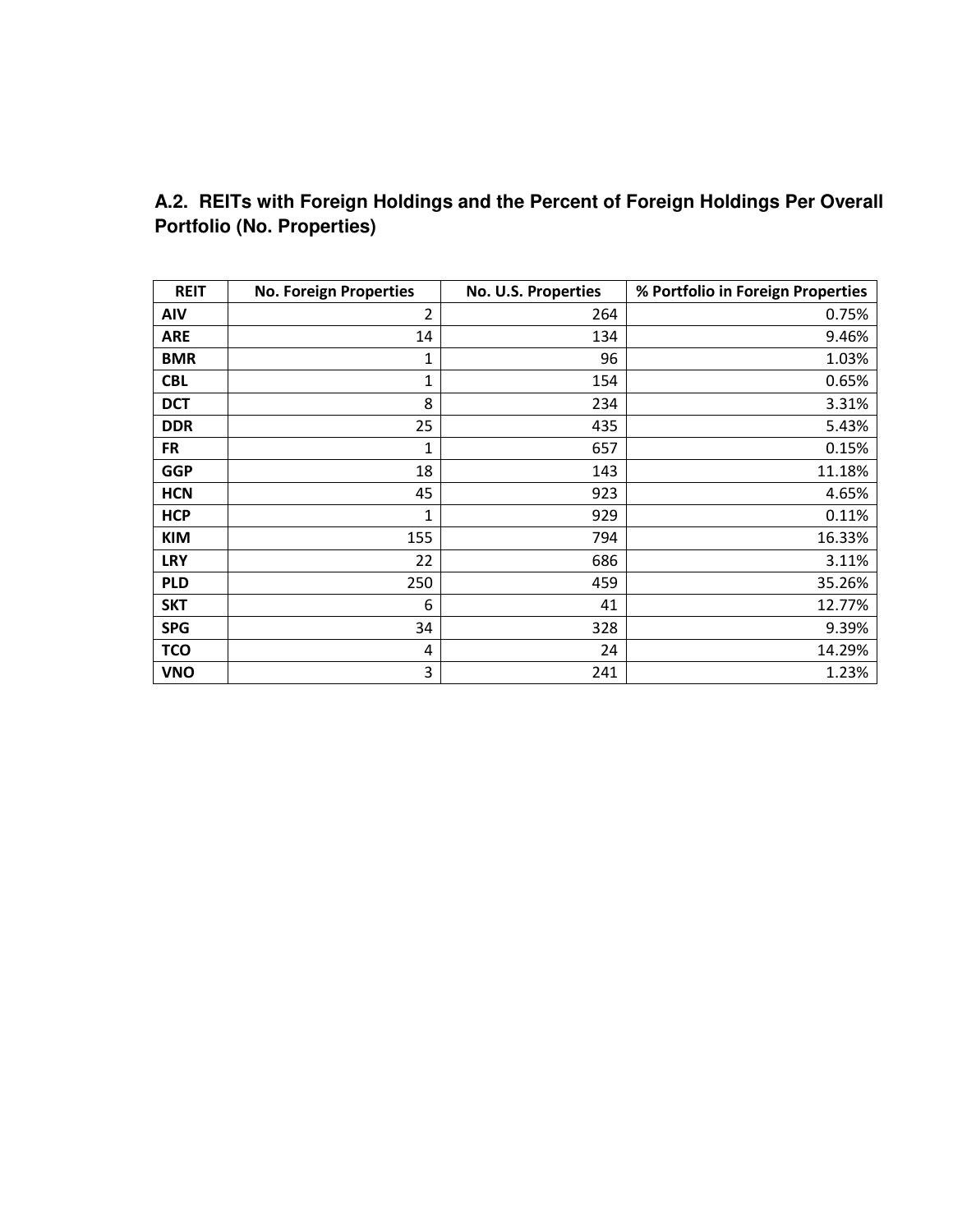### **A.3. Breakdown, By Percent, of the Number of Properties in Each REIT with Disclosed Square Footage**

| <b>REIT</b>                             | <b>SYMB</b> | % Port w/SF |
|-----------------------------------------|-------------|-------------|
| <b>AMERICAN ASSETS</b>                  | <b>AAT</b>  | 79%         |
| <b>TRUST</b><br><b>AMERICAN CAMPUS</b>  | <b>ACC</b>  | 56%         |
| <b>COMM</b>                             |             |             |
| <b>ASSOCIATED ESTATES</b>               | <b>AEC</b>  | 83%         |
| <b>AIMCO</b>                            | AIV         | 90%         |
| <b>ACADIA REALTY TRUST</b>              | <b>AKR</b>  | 36%         |
| <b>ALEXANDRIA REAL</b><br><b>ESTATE</b> | <b>ARE</b>  | 86%         |
| <b>AVALONBAY</b>                        | <b>AVB</b>  | 97%         |
| <b>BRANDYWINE REALTY</b>                | <b>BDN</b>  | 94%         |
| <b>STRATEGIC HOTELS</b>                 | <b>BEE</b>  | 0%          |
| <b>BIOMED REALTY TRUST</b>              | <b>BMR</b>  | 82%         |
| <b>BRE PROPERTIES</b>                   | <b>BRE</b>  | 97%         |
| <b>BOSTON PROPERTIES</b>                | <b>BXP</b>  | 87%         |
| <b>CBL &amp; ASSOCIATES</b>             | <b>CBL</b>  | 34%         |
| <b>CAMPUS CREST COMM</b>                | CCG         | 37%         |
| <b>MACK-CALI REALTY</b>                 | <b>CLI</b>  | 93%         |
| <b>COLONIAL PROPERTIES</b>              | CLP         | 96%         |
| <b>CAMDEN PROP TRUST</b>                | <b>CPT</b>  | 95%         |
| <b>COUSINS PROPERTIES</b>               | CUZ         | 71%         |
| <b>DCT INDUSTRIAL TRUST</b>             | <b>DCT</b>  | 83%         |
| <b>DDR CORP</b>                         | <b>DDR</b>  | 69%         |
| <b>DOUGLAS EMMETT</b>                   | <b>DEI</b>  | 91%         |
| <b>DUKE REALTY</b>                      | <b>DRE</b>  | 79%         |
| <b>DIAMONDROCK HOSP</b>                 | DRH         | 0%          |
| <b>EDUCATION REALTY</b><br><b>TRUST</b> | <b>EDR</b>  | 50%         |
| <b>EASTGROUP</b><br><b>PROPERTIES</b>   | <b>EGP</b>  | 90%         |
| <b>EQUITY RESIDENTIAL</b>               | <b>EQR</b>  | 96%         |
| <b>EQUITY ONE</b>                       | EQY         | 78%         |
| <b>ESSEX PROPERTY</b>                   | <b>ESS</b>  | 90%         |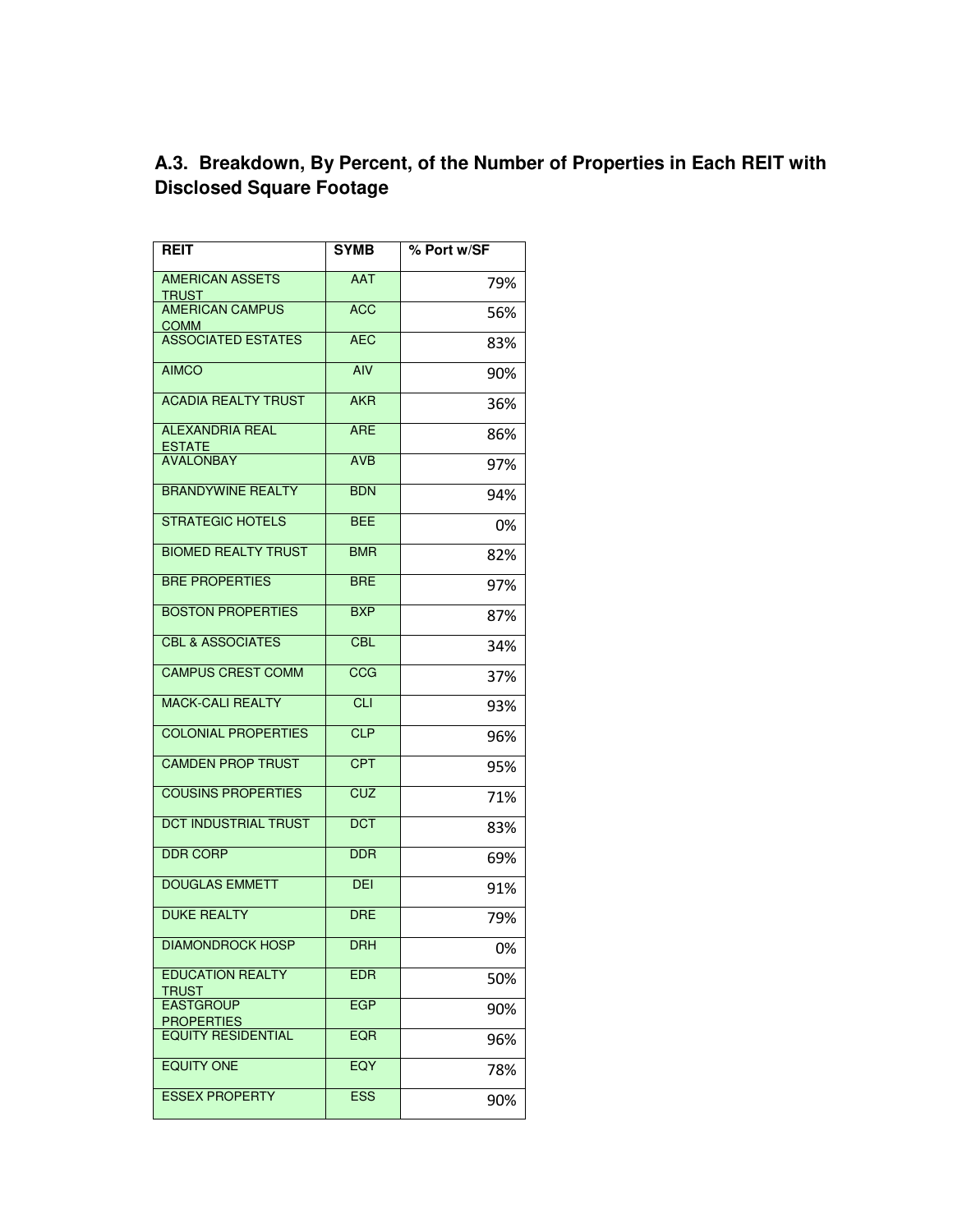| <b>EXTRA SPACE STORAGE</b>             | <b>EXR</b>     | 0%  |
|----------------------------------------|----------------|-----|
| <b>FELCOR LODGING</b><br><b>TRUST</b>  | <b>FCH</b>     | 0%  |
| <b>FIRST INDUSTRIAL</b>                | F <sub>R</sub> | 83% |
| <mark>REALTY</mark><br>FEDERAL REALTY  | <b>FRT</b>     | 81% |
| <b>GENERAL GROWTH</b>                  | <b>GGP</b>     | 15% |
| <b>GLIMCHER REALTY</b><br><b>TRUST</b> | <b>GRT</b>     | 11% |
| <b>HEALTH CARE REIT</b>                | <b>HCN</b>     | 0%  |
| HCP, INC.                              | <b>HCP</b>     | 11% |
| <b>HIGHWOODS PROPS</b>                 | <b>HIW</b>     | 85% |
| <b>HOME PROPERTIES</b>                 | <b>HME</b>     | 96% |
| <b>HOST HOTELS</b>                     | <b>HST</b>     | 0%  |
| <b>KIMCO REALTY</b>                    | <b>KIM</b>     | 76% |
| <b>KILROY REALTY</b>                   | <b>KRC</b>     | 92% |
| <b>LASALLE HOTEL PROP</b>              | <b>LHO</b>     | 0%  |
| <b>LIBERTY PROP TRUST</b>              | <b>LRY</b>     | 84% |
| <b>MAA</b>                             | <b>MAA</b>     | 89% |
| <b>MACERICH</b>                        | <b>MAC</b>     | 22% |
| <b>MPG OFFICE TRUST</b>                | <b>MPG</b>     | 80% |
| <b>CORPORATE OFFICE</b><br><b>PROP</b> | <b>OFC</b>     | 88% |
| <b>PIEDMONT OFFICE</b>                 | <b>PDM</b>     | 97% |
| REALTY<br>PEBBLEBROOK HOTEL            | <b>PEB</b>     | 0%  |
| <b>PENNSYLVANIA REIT</b>               | PEI            | 16% |
| <b>PROLOGIS</b>                        | <b>PLD</b>     | 80% |
| <b>POST PROPERTIES</b>                 | <b>PPS</b>     | 56% |
| <b>PS BUSINESS PARKS</b>               | <b>PSB</b>     | 91% |
| <b>REGENCY CENTERS</b>                 | REG            | 89% |
| <b>RLJ LODGING TRUST</b>               | <b>RLJ</b>     | 0%  |
| <b>RETAIL OPP INVTS</b>                | <b>ROIC</b>    | 76% |
| <b>ROUSE PROPERTIES</b>                | <b>RSE</b>     | 0%  |
| <b>SUNSTONE HOTEL INV</b>              | <b>SHO</b>     | 0%  |
| <b>TANGER FACTORY</b>                  | <b>SKT</b>     | 39% |
| <b>SL GREEN REALTY</b>                 | <b>SLG</b>     | 73% |
| <b>SIMON PROPERTY</b><br><b>GROUP</b>  | <b>SPG</b>     | 34% |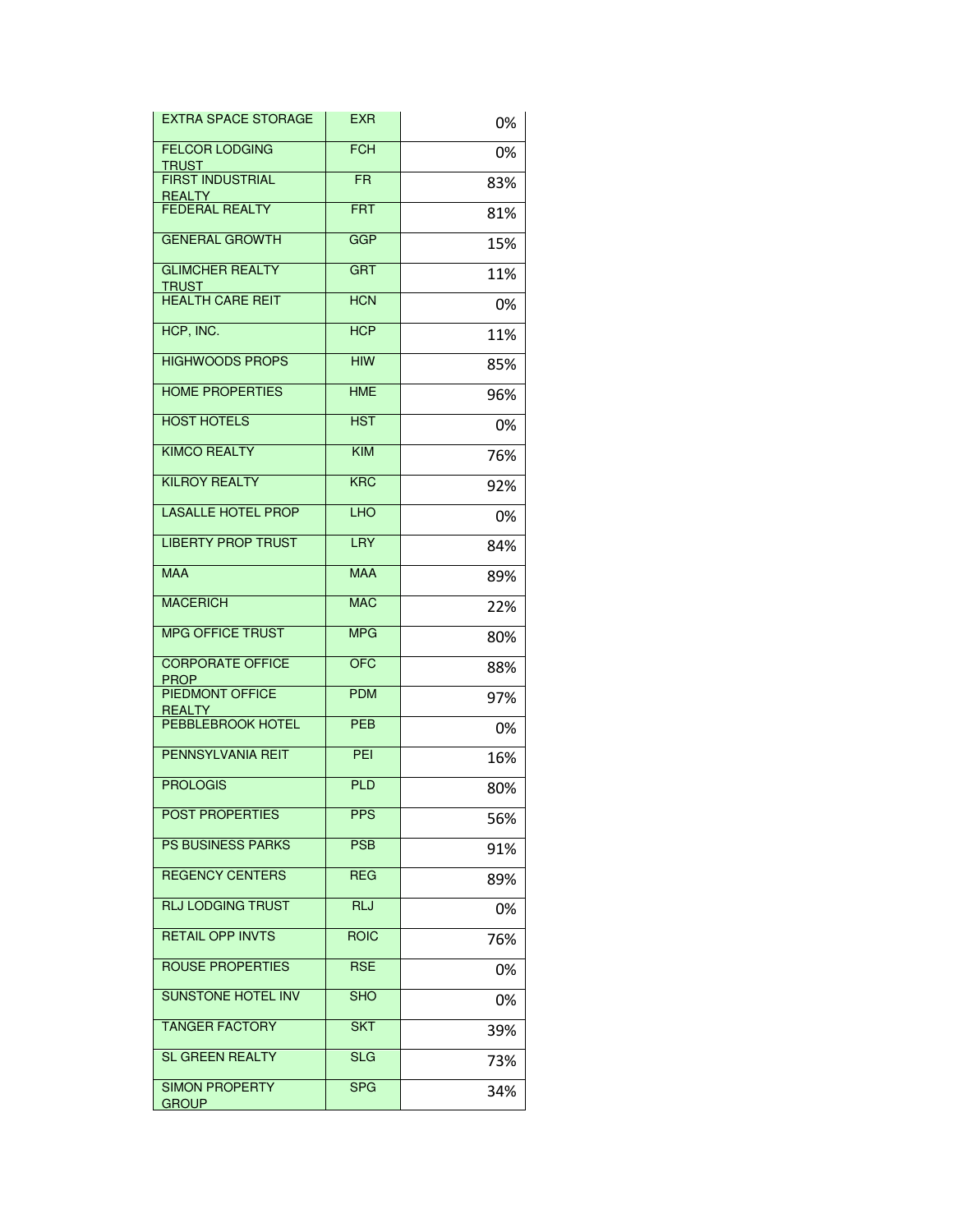| <b>TAUBMAN CENTERS</b>   | <b>TCO</b> | 13% |
|--------------------------|------------|-----|
| UDR, INC.                | <b>UDR</b> | 98% |
| <b>VORNADO</b>           | <b>VNO</b> | 66% |
| <b>WASHINGTON REIT</b>   | <b>WRE</b> | 68% |
| <b>WEINGARTEN REALTY</b> | <b>WRI</b> | 87% |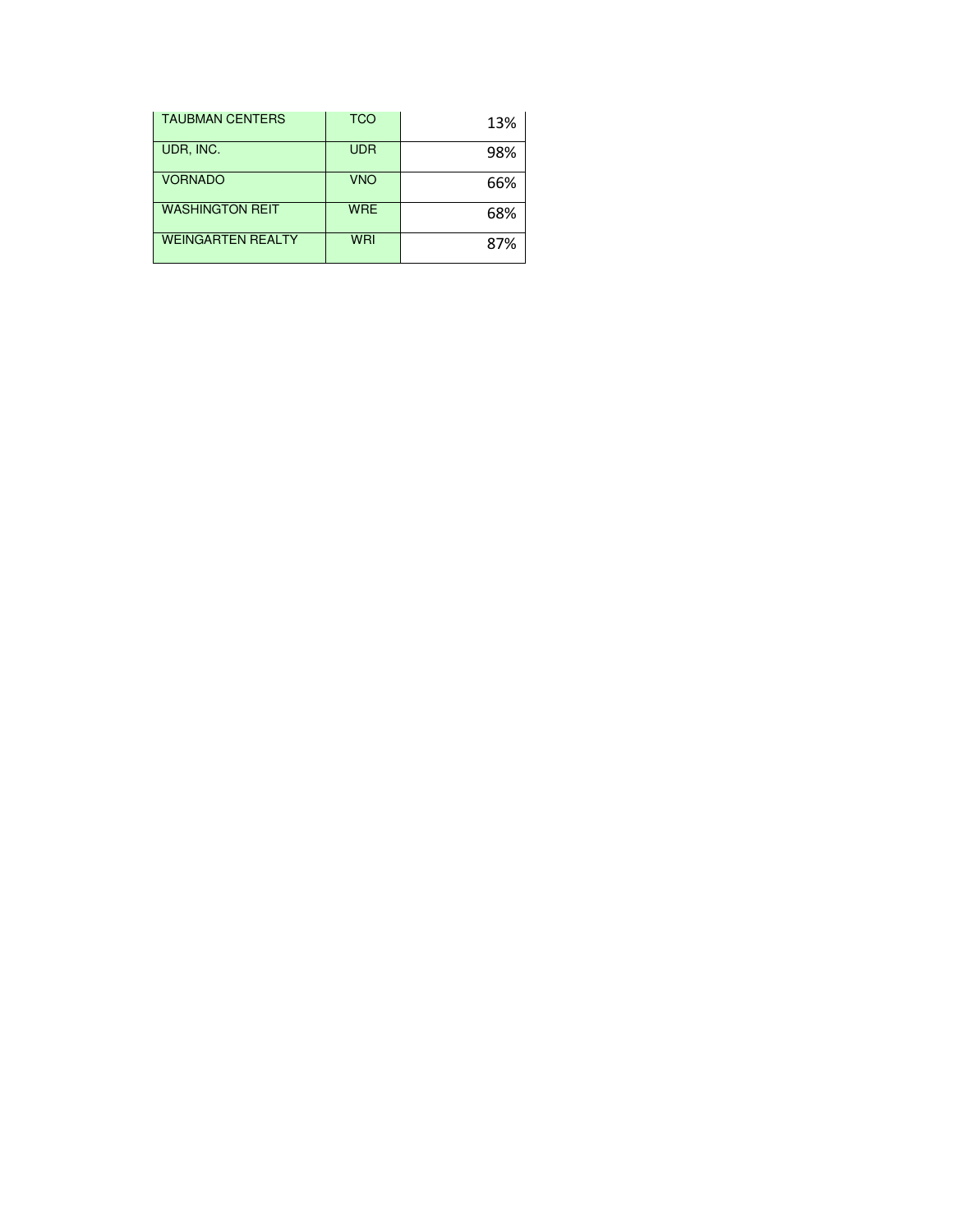### **A.4. Percentage of Properties in Each Portfolio: Consolidated Use, Components of Consolidated Use, Components, No. Sample Properties by Non-Consolidated Use, and No. Sample Eco-Certified Properties by Use**

|            | Percentage of Properties by Consolidated Use |          |                    |          |            |             |        |        |        |              |          |
|------------|----------------------------------------------|----------|--------------------|----------|------------|-------------|--------|--------|--------|--------------|----------|
|            |                                              |          |                    |          |            |             | Multi- |        |        |              | Single-  |
| REIT       | <b>Assisted Living</b>                       | Misc     | <b>Health Care</b> | Hotel    | Industrial | Residential | use    | Office | Retail | Self-Storage | Tenant   |
| AAT        | 0.00                                         | 0.00     | 0.00               | 4.55     | 0.00       | 18.18       | 0.00   | 27.27  | 50.00  | 0.00         | $0.00\,$ |
| ACC        | 0.00                                         | 0.00     | 0.00               | 0.00     | 0.00       | 100.00      | 0.00   | 0.00   | 0.00   | 0.00         | 0.00     |
| AEC        | 0.00                                         | 0.00     | 0.00               | 0.00     | 0.00       | 97.96       | 0.00   | 2.04   | 0.00   | 0.00         | 0.00     |
| AIV        | 0.00                                         | 0.00     | 0.00               | 0.00     | 0.00       | 100.00      | 0.00   | 0.00   | 0.00   | 0.00         | $0.00\,$ |
| AKR        | 0.00                                         | 1.47     | 0.00               | 0.00     | $0.00\,$   | 0.00        | 2.94   | 4.41   | 77.94  | 2.94         | 10.29    |
| ARE        | 0.00                                         | 0.00     | 0.00               | $0.00\,$ | 58.21      | 0.00        | 0.75   | 41.04  | 0.00   | 0.00         | 0.00     |
| AVB        | 0.00                                         | 0.00     | 0.00               | 0.00     | 0.00       | 100.00      | 0.00   | 0.00   | 0.00   | 0.00         | $0.00\,$ |
| <b>BDN</b> | 0.00                                         | 0.80     | 0.00               | 0.40     | 8.76       | 0.00        | 0.80   | 89.24  | 0.00   | 0.00         | $0.00\,$ |
| <b>BEE</b> | 0.00                                         | 0.00     | 0.00               | 100.00   | 0.00       | 0.00        | 0.00   | 0.00   | 0.00   | 0.00         | $0.00\,$ |
| <b>BMR</b> | 0.00                                         | 3.16     | 0.00               | 0.00     | 72.63      | 1.05        | 0.00   | 23.16  | 0.00   | 0.00         | $0.00\,$ |
| <b>BRE</b> | 0.00                                         | 0.00     | 0.00               | 0.00     | 0.00       | 98.70       | 0.00   | 1.30   | 0.00   | 0.00         | 0.00     |
| <b>BXP</b> | 0.00                                         | 0.76     | 0.00               | 0.76     | 11.45      | 1.53        | 0.76   | 82.44  | 1.53   | 0.00         | 0.76     |
| <b>CBL</b> | 0.00                                         | 0.65     | 0.00               | 0.65     | 0.00       | 0.65        | 0.00   | 11.76  | 84.97  | 0.00         | 1.31     |
| CCG        | 0.00                                         | 0.00     | 0.00               | 0.00     | 0.00       | 100.00      | 0.00   | 0.00   | 0.00   | 0.00         | 0.00     |
| <b>CLI</b> | 0.00                                         | 0.73     | 0.00               | 0.36     | 3.28       | 0.00        | 0.36   | 95.26  | 0.00   | 0.00         | 0.00     |
| <b>CLP</b> | 0.00                                         | 0.00     | 0.00               | 0.00     | 0.00       | 92.74       | 0.81   | 2.42   | 4.03   | 0.00         | 0.00     |
| <b>CPT</b> | 0.00                                         | 0.00     | 0.00               | 0.00     | 0.00       | 100.00      | 0.00   | 0.00   | 0.00   | 0.00         | $0.00\,$ |
| CUZ        | 0.00                                         | 2.94     | 0.00               | 0.00     | 0.00       | 2.94        | 0.00   | 47.06  | 47.06  | 0.00         | 0.00     |
| DCT        | 0.00                                         | $0.00\,$ | 0.00               | 0.00     | 99.54      | 0.00        | 0.00   | 0.00   | 0.46   | 0.00         | $0.00\,$ |
| <b>DDR</b> | 0.00                                         | 0.48     | 0.00               | 0.00     | 0.00       | 0.00        | 0.24   | 0.00   | 91.39  | 0.00         | 7.89     |
| DEI        | 0.00                                         | 0.00     | 0.00               | 0.00     | 0.00       | 13.43       | 4.48   | 82.09  | 0.00   | 0.00         | $0.00\,$ |
| DRE        | 0.00                                         | $0.41\,$ | 0.28               | 0.00     | 66.71      | 0.00        | 0.00   | 31.64  | 0.96   | 0.00         | 0.00     |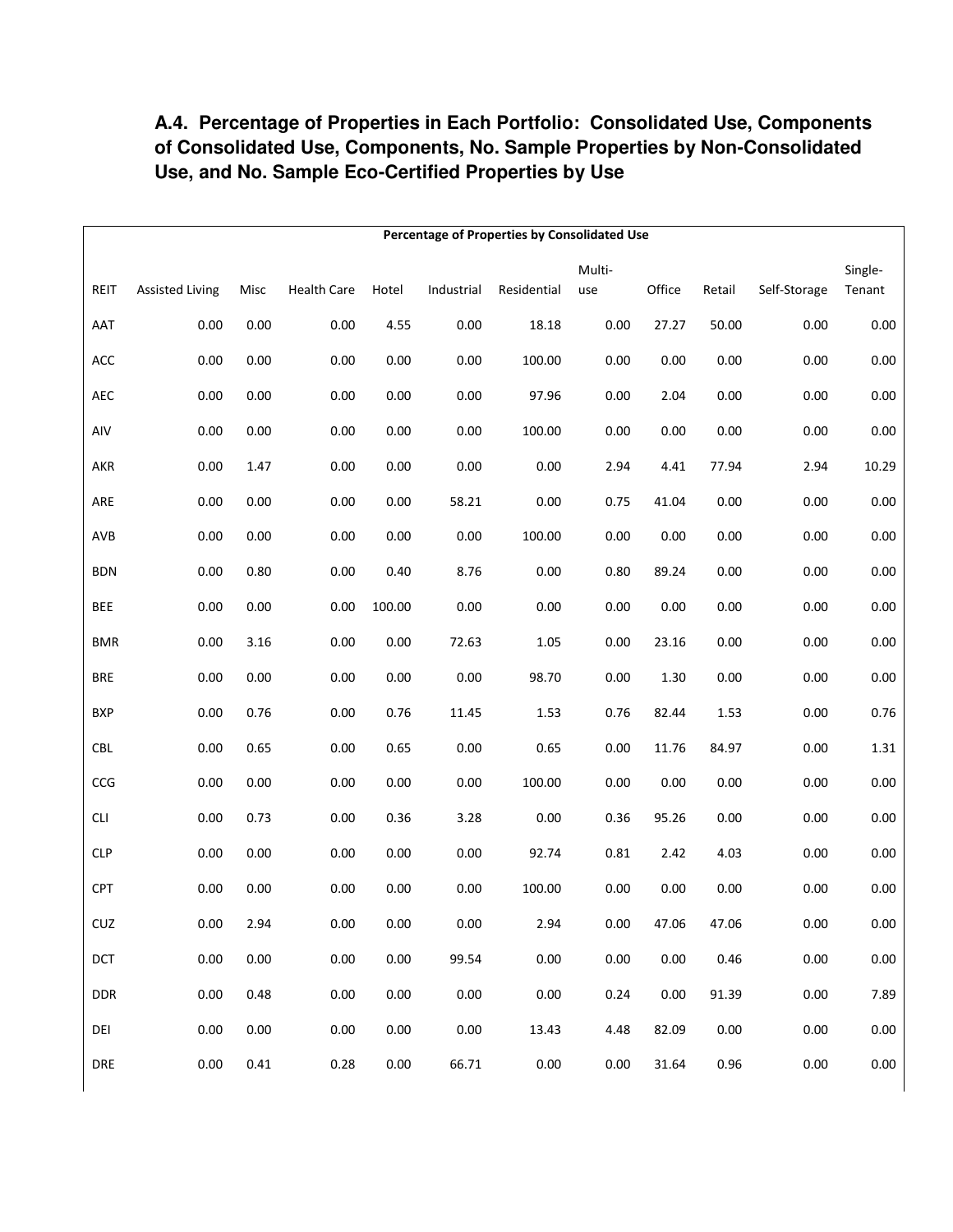| <b>DRH</b> | 0.00     | 0.00  | 0.00  | 100.00   | 0.00   | 0.00     | 0.00 | 0.00   | 0.00  | 0.00   | 0.00     |
|------------|----------|-------|-------|----------|--------|----------|------|--------|-------|--------|----------|
| EDR        | 0.00     | 0.00  | 0.00  | 0.00     | 0.00   | 100.00   | 0.00 | 0.00   | 0.00  | 0.00   | 0.00     |
| EGP        | 0.00     | 0.00  | 0.00  | 0.00     | 100.00 | 0.00     | 0.00 | 0.00   | 0.00  | 0.00   | 0.00     |
| EQR        | 0.00     | 0.00  | 0.00  | 0.00     | 0.00   | 99.52    | 0.24 | 0.24   | 0.00  | 0.00   | 0.00     |
| EQY        | 0.00     | 0.59  | 0.00  | 0.00     | 0.59   | 0.59     | 0.00 | 2.94   | 92.94 | 0.00   | 2.35     |
| ESS        | 0.00     | 0.64  | 0.00  | $0.00\,$ | 0.00   | 97.44    | 0.00 | 1.28   | 0.64  | 0.00   | 0.00     |
| EXR        | 0.00     | 0.00  | 0.00  | 0.00     | 0.00   | $0.00\,$ | 0.00 | 0.00   | 0.00  | 100.00 | 0.00     |
| FCH        | 0.00     | 0.00  | 0.00  | 100.00   | 0.00   | 0.00     | 0.00 | 0.00   | 0.00  | 0.00   | 0.00     |
| FR         | 0.00     | 0.00  | 0.00  | 0.00     | 99.70  | 0.00     | 0.00 | 0.30   | 0.00  | 0.00   | 0.00     |
| <b>FRT</b> | 0.00     | 0.00  | 0.00  | 0.00     | 0.00   | 2.06     | 9.28 | 0.00   | 87.63 | 0.00   | 1.03     |
| GGP        | 0.00     | 0.00  | 0.00  | 0.00     | 0.00   | 0.00     | 0.70 | 4.90   | 94.41 | 0.00   | 0.00     |
| GRT        | 0.00     | 0.00  | 0.00  | 0.00     | 0.00   | 0.00     | 3.70 | 0.00   | 96.30 | 0.00   | 0.00     |
| <b>HCN</b> | 60.24    | 0.00  | 21.16 | 0.00     | 0.22   | 0.00     | 0.00 | 18.37  | 0.00  | 0.00   | 0.00     |
| <b>HCP</b> | 28.04    | 0.00  | 37.50 | 0.00     | 12.61  | 0.00     | 0.00 | 21.85  | 0.00  | 0.00   | 0.00     |
| HIW        | 0.00     | 0.64  | 0.00  | 0.00     | 18.97  | 0.00     | 0.96 | 79.42  | 0.00  | 0.00   | 0.00     |
| HME        | $0.00\,$ | 0.00  | 0.00  | 0.00     | 0.00   | 100.00   | 0.00 | 0.00   | 0.00  | 0.00   | 0.00     |
| <b>HST</b> | 0.00     | 0.00  | 0.00  | 100.00   | 0.00   | 0.00     | 0.00 | 0.00   | 0.00  | 0.00   | 0.00     |
| KIM        | 0.00     | 1.67  | 0.13  | 0.13     | 0.00   | 0.00     | 0.77 | 0.90   | 87.52 | 0.00   | 8.88     |
| KRC        | 0.00     | 0.00  | 0.00  | $0.00\,$ | 0.00   | 0.00     | 0.00 | 100.00 | 0.00  | 0.00   | 0.00     |
| LHO        | 0.00     | 0.00  | 0.00  | 100.00   | 0.00   | 0.00     | 0.00 | 0.00   | 0.00  | 0.00   | 0.00     |
| LRY        | 0.00     | 0.00  | 0.00  | 0.00     | 59.43  | 0.15     | 0.00 | 40.42  | 0.00  | 0.00   | 0.00     |
| MAA        | 0.00     | 0.00  | 0.00  | 0.00     | 0.00   | 100.00   | 0.00 | 0.00   | 0.00  | 0.00   | 0.00     |
| MAC        | 0.00     | 0.00  | 0.00  | 0.00     | 0.00   | 0.00     | 2.44 | 4.88   | 92.68 | 0.00   | 0.00     |
| <b>MPG</b> | 0.00     | 20.00 | 0.00  | 0.00     | 0.00   | 0.00     | 0.00 | 80.00  | 0.00  | 0.00   | 0.00     |
| OFC        | 0.00     | 0.44  | 0.00  | 0.00     | 0.89   | 0.00     | 0.00 | 98.67  | 0.00  | 0.00   | 0.00     |
| PDM        | 0.00     | 0.00  | 0.00  | 0.00     | 2.56   | 0.00     | 0.00 | 97.44  | 0.00  | 0.00   | 0.00     |
| PEB        | 0.00     | 0.00  | 0.00  | 100.00   | 0.00   | 0.00     | 0.00 | 0.00   | 0.00  | 0.00   | 0.00     |
| PEI        | 0.00     | 0.00  | 0.00  | $0.00\,$ | 0.00   | 0.00     | 0.00 | 2.27   | 97.73 | 0.00   | $0.00\,$ |
|            |          |       |       |          |        |          |      |        |       |        |          |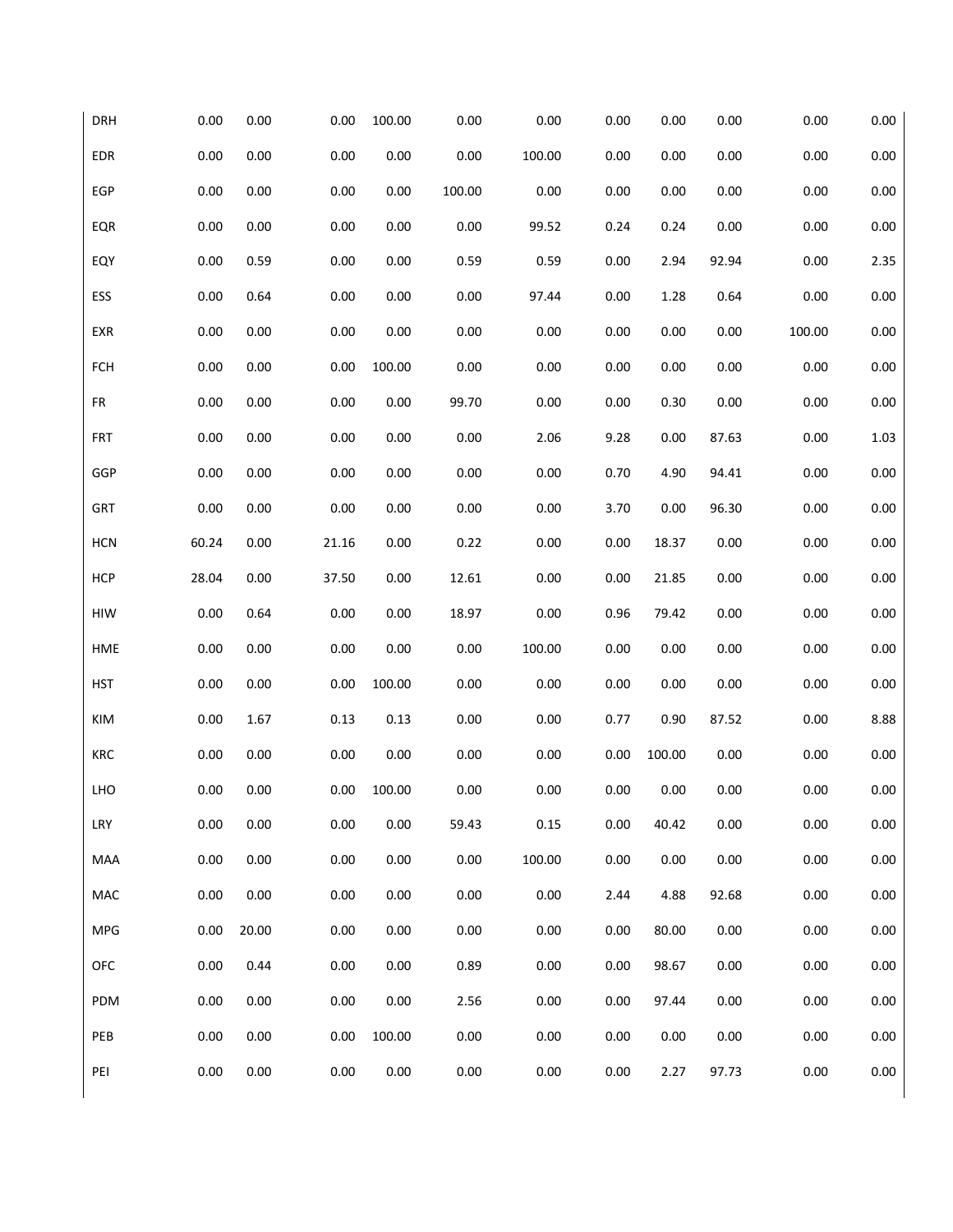| PLD         | 0.00 | 0.00 | 0.00 | 0.00   | 100.00   | 0.00  | 0.00  | 0.00  | 0.00   | 0.00 | 0.00 |
|-------------|------|------|------|--------|----------|-------|-------|-------|--------|------|------|
| <b>PPS</b>  | 0.00 | 0.00 | 0.00 | 0.00   | 0.00     | 56.67 | 43.33 | 0.00  | 0.00   | 0.00 | 0.00 |
| PSB         | 0.00 | 0.00 | 0.00 | 0.00   | 39.62    | 0.00  | 4.72  | 55.66 | 0.00   | 0.00 | 0.00 |
| <b>REG</b>  | 0.00 | 0.00 | 0.00 | 0.00   | 0.00     | 0.00  | 0.00  | 0.00  | 98.52  | 0.00 | 1.48 |
| <b>RLJ</b>  | 0.00 | 0.00 | 0.00 | 100.00 | 0.00     | 0.00  | 0.00  | 0.00  | 0.00   | 0.00 | 0.00 |
| <b>ROIC</b> | 0.00 | 0.00 | 0.00 | 0.00   | 0.00     | 0.00  | 0.00  | 0.00  | 100.00 | 0.00 | 0.00 |
| <b>RSE</b>  | 0.00 | 0.00 | 0.00 | 0.00   | 0.00     | 0.00  | 0.00  | 0.00  | 100.00 | 0.00 | 0.00 |
| SHO         | 0.00 | 0.00 | 0.00 | 100.00 | 0.00     | 0.00  | 0.00  | 0.00  | 0.00   | 0.00 | 0.00 |
| <b>SKT</b>  | 0.00 | 0.00 | 0.00 | 0.00   | 2.44     | 0.00  | 0.00  | 0.00  | 97.56  | 0.00 | 0.00 |
| <b>SLG</b>  | 0.00 | 0.00 | 0.00 | 0.00   | 0.00     | 2.44  | 4.88  | 76.83 | 14.63  | 0.00 | 1.22 |
| SPG         | 0.00 | 0.00 | 0.00 | 0.00   | 0.00     | 0.00  | 0.00  | 0.00  | 100.00 | 0.00 | 0.00 |
| <b>TCO</b>  | 0.00 | 0.00 | 0.00 | 0.00   | 0.00     | 0.00  | 0.00  | 0.00  | 100.00 | 0.00 | 0.00 |
| <b>UDR</b>  | 0.00 | 0.00 | 0.00 | 0.00   | 0.00     | 97.42 | 0.52  | 0.52  | 1.55   | 0.00 | 0.00 |
| VNO         | 0.00 | 0.00 | 0.00 | 0.86   | 0.86     | 1.72  | 4.29  | 25.32 | 65.24  | 0.00 | 1.72 |
| <b>WRE</b>  | 0.00 | 0.00 | 0.00 | 0.00   | 0.00     | 16.18 | 0.00  | 60.29 | 23.53  | 0.00 | 0.00 |
| WRI         | 0.00 | 0.00 | 0.00 | 0.00   | $1.01\,$ | 0.00  | 0.00  | 1.01  | 95.30  | 0.00 | 2.68 |
|             |      |      |      |        |          |       |       |       |        |      |      |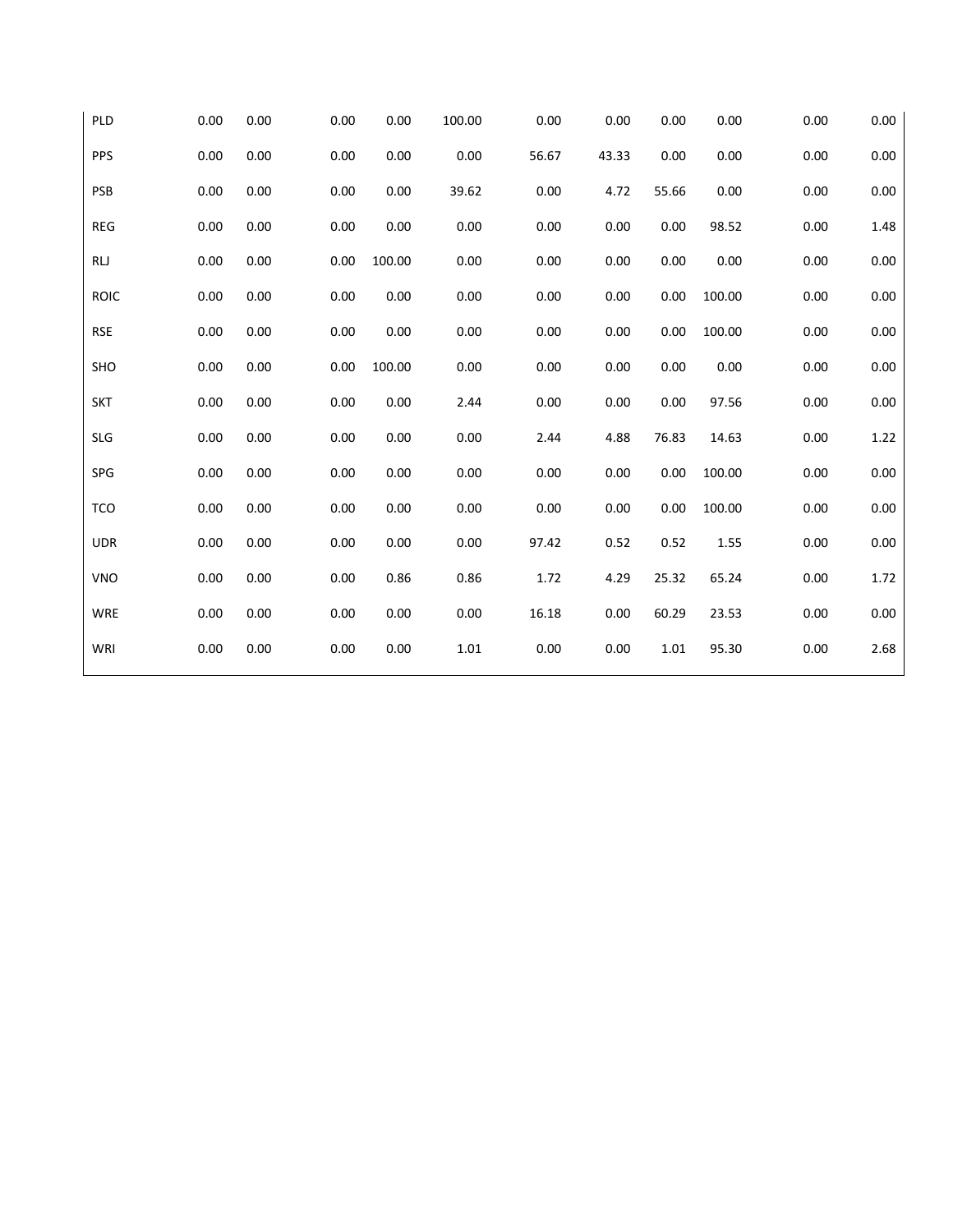|                           | <b>Consolidated Use</b> |                    |                          |                                          |                    |               |                 |                    |                  |                          |  |
|---------------------------|-------------------------|--------------------|--------------------------|------------------------------------------|--------------------|---------------|-----------------|--------------------|------------------|--------------------------|--|
| <b>Assisted</b><br>Living | <b>Misc</b>             | Health<br>Care     | Hotel                    | Industrial                               | Residential        | Multi-<br>use | Office          | Retail             | Self-<br>Storage | Single-<br><b>Tenant</b> |  |
| Assisted                  | Bowling                 | Health             | <b>Extended Stay</b>     |                                          | Multi-             | Multi-        | Medical         | Outlet<br>Center   | Self-            | Single-                  |  |
| Living                    | Alley                   | Care               | Hotel                    | Industrial                               | family             | use           | Office          |                    | Storage          | Tenant                   |  |
|                           |                         |                    |                          |                                          |                    |               |                 | Power<br>Center    |                  |                          |  |
|                           | Car<br>Dealership       | Inpatient          | Full<br>Service<br>Hotel | <b>Industrial Park</b>                   | Residential        |               | Office          |                    |                  |                          |  |
|                           |                         |                    |                          |                                          |                    |               |                 | Regional<br>Mall   |                  |                          |  |
|                           | Cineplex<br>Theater     | Outpatie<br>nt     | Hotel                    | Manufacturing                            | Single-<br>family  |               | Office<br>Parks |                    |                  |                          |  |
|                           |                         |                    |                          | <b>R&amp;D Facility</b>                  |                    |               |                 | Retail:<br>Other   |                  |                          |  |
|                           | <b>Health Club</b>      | Rehabilit<br>ation | Limited<br>Service Hotel |                                          | Student<br>Housing |               |                 |                    |                  |                          |  |
|                           | Parking<br>Facility     |                    |                          | Flex/Service Center                      |                    |               |                 | Shopping<br>Center |                  |                          |  |
|                           | Restaurant              |                    |                          | Warehouse/<br><b>Distribution Center</b> |                    |               |                 |                    |                  |                          |  |
|                           | Specialty               |                    |                          |                                          |                    |               |                 |                    |                  |                          |  |

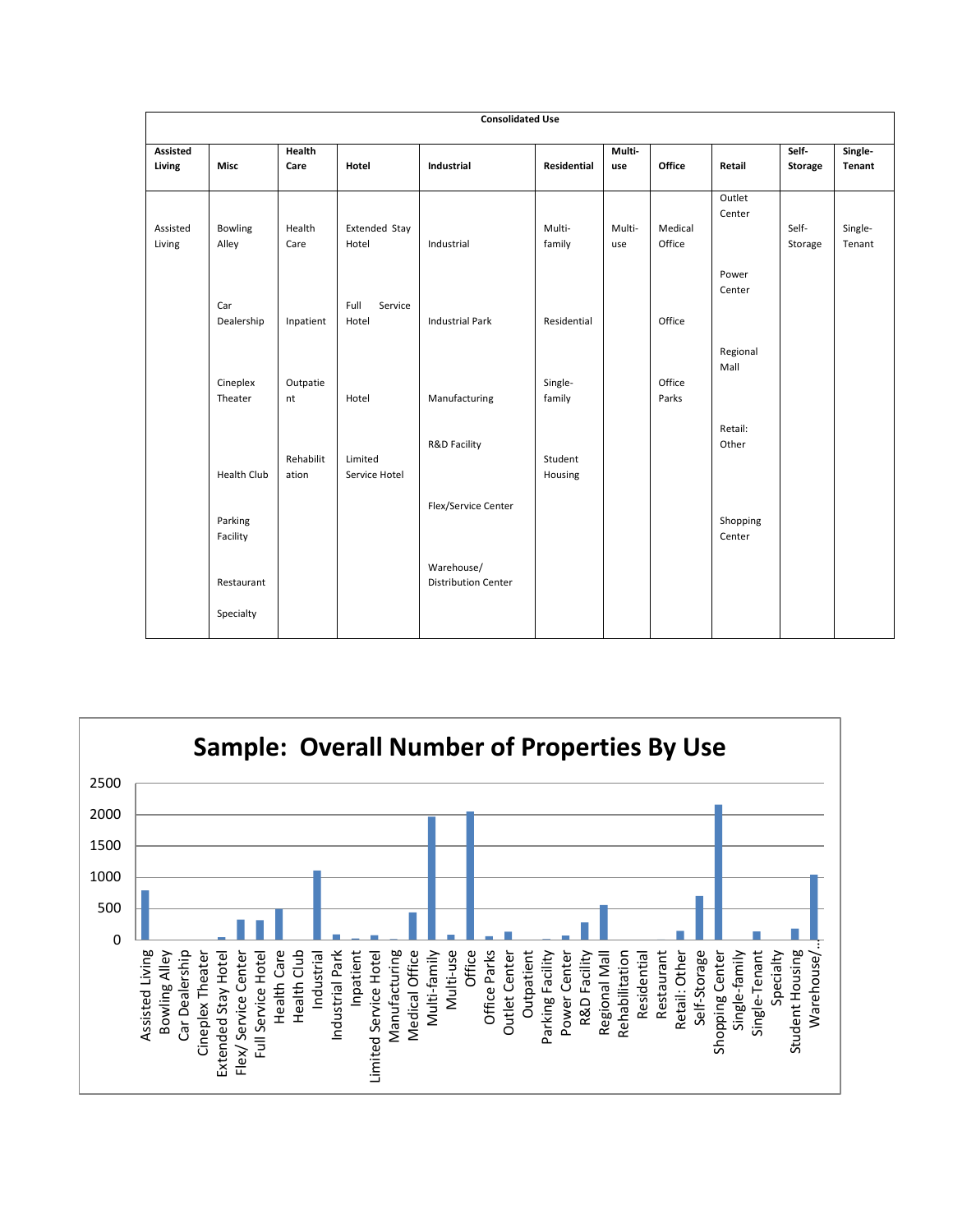#### **A.5. LEED and Energy Star Regulations by State/City/County, Type, Year Implemented, and Requirement**

| State | City/County         | <b>Type</b> | Year        | Requirement                                                                                                                                                                                                                                                                                                                                                                                                                                                                                                                                 |
|-------|---------------------|-------------|-------------|---------------------------------------------------------------------------------------------------------------------------------------------------------------------------------------------------------------------------------------------------------------------------------------------------------------------------------------------------------------------------------------------------------------------------------------------------------------------------------------------------------------------------------------------|
|       |                     |             | Implemented |                                                                                                                                                                                                                                                                                                                                                                                                                                                                                                                                             |
| CA    | San Francisco       | LEED        | 2008        | Large Commercial: New permit applications must include documentation to achieve LEED<br>Silver certification                                                                                                                                                                                                                                                                                                                                                                                                                                |
| CA    | San Francisco       | LEED        | 2009        | Mid-Sized Commercial: New permit applications don't need to meet LEED certification<br>requirements but must meet LEED standards for building commissioning, landscaping, water<br>use, and construction debris management.                                                                                                                                                                                                                                                                                                                 |
| CA    | San Francisco       | LEED        | 2012        | Mid-Sized Commercial: Building applications must also meet LEED standards for the use<br>of on-site renewable energy or the purchase of renewable energy credits                                                                                                                                                                                                                                                                                                                                                                            |
| CA    | San Francisco       | LEED        | 2012        | Large Commercial: New permit applications must include documentation to achieve LEED<br>Gold certification                                                                                                                                                                                                                                                                                                                                                                                                                                  |
| CA    | San Jose            | LEED        |             | Tier 1 Commercial Projects include commercial industrial projects (non-residential) of less<br>than 25,000 square feet, and less than a height of 75 feet are required to submit a<br>completed GreenPoint Rated Checklist or LEED Checklist in order to receive a building<br>permit.                                                                                                                                                                                                                                                      |
| CA    | San Jose            | LEED        |             | Tier 2 Commercial Projects include commercial industrial buildings (non-residential) of more<br>than 25,000 square feet but less than 75 feet in height must LEED Silver certified. Mix-Use<br>Projects must submit a GreenPoint Rated Checklist or LEED Checklist and receive the<br>minimum LEED certification required by the relevant standard in the Ordinance.                                                                                                                                                                        |
| CA    | San Jose            | LEED        |             | Mix-Use Projects must submit a GreenPoint Rated Checklist or LEED Checklist and receive<br>the minimum LEED certification required by the relevant standard in the Ordinance.                                                                                                                                                                                                                                                                                                                                                               |
| CA    | Los Angeles County  | LEED        | 2010        | 10,000-24,999 sq. ft.; Permit filed after 1/1/2010: Must be LEED certified or equivalent                                                                                                                                                                                                                                                                                                                                                                                                                                                    |
| CA    | Los Angeles County  | LEED        | 2010        | 25,000 sq. ft. or more; Permit filed after 1/1/2010: Must be LEED silver certified or equivalent                                                                                                                                                                                                                                                                                                                                                                                                                                            |
| CA    | Los Angeles County  | LEED        | 2010        | High-Rise Building; Permit filed after 1/1/2010: Must be LEED silver certified or equivalent                                                                                                                                                                                                                                                                                                                                                                                                                                                |
| CA    | <b>Marin County</b> | LEED        |             | Commercial New Construction: New construction, including additions to existing buildings,<br>between 2,000 and 4,999 square feet must comply with the prerequisite requirements of<br>LEED New Construction or LEED Core and Shell.                                                                                                                                                                                                                                                                                                         |
| CA    | <b>Marin County</b> | LEED        |             | Commercial New Construction: Building projects between 5,000 and 49,999 square feet<br>must be certified at the Silver level of LEED New Construction or LEED Core and Shell and<br>be 15% more efficient than the state building code.                                                                                                                                                                                                                                                                                                     |
| CA    | <b>Marin County</b> | LEED        |             | Commercial New Construction: Building projects greater than 50,000 square feet must be<br>certified at the Gold level of LEED New Construction or LEED Core and Shell and be 15%<br>more efficient than the state building code.                                                                                                                                                                                                                                                                                                            |
| CA    | <b>Marin County</b> | LEED        |             | Commercial Remodels: Commercial remodelling projects which cost less than \$500,000 or<br>involve less than 5,000 square feet have voluntary energy suggestions, which are not<br>required. Larger projects have requirements which are based on LEED Commercial Interiors<br>or LEED Operations and Maintenance.                                                                                                                                                                                                                           |
| CT    |                     | LEED        | 2009        | Not including residential buildings with less than four units, the provision applies to buildings<br>constructed after January 1, 2009, that are projected to cost at least \$5 million, and building<br>renovation projects started after January 1, 2010, that are projected to cost at least \$2<br>million and requires the building projects which meet this criteria to achieve the requirements<br>equivalent to a silver rating from LEED, a two-globe rating in the Green Globes USA design<br>program, or an equivalent standard. |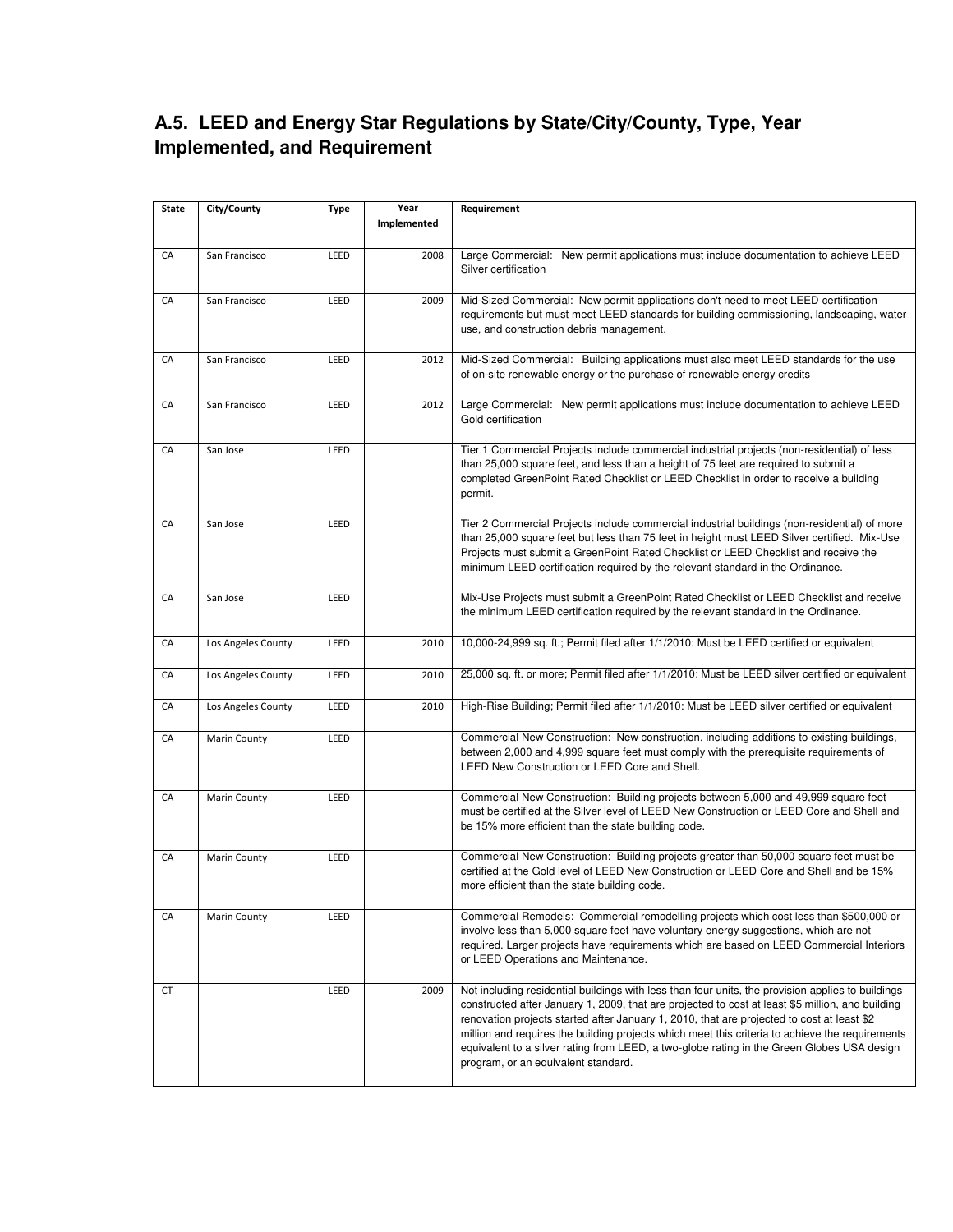| DC.       | DC.    | ES   | 2009-2014 | In addition to DC's building codes, DC passed the Clean and Affordable Energy Act of 2008<br>(B17-492) that establishes energy benchmarking requirements for government and private<br>buildings. Starting in the fall of 2009, government buildings must be benchmarked using the<br>Energy Star® Portfolio Manager tool. Annual benchmarking for private buildings will be<br>phased in over four years, starting on January 1, 2010.                                                                                                                          |
|-----------|--------|------|-----------|------------------------------------------------------------------------------------------------------------------------------------------------------------------------------------------------------------------------------------------------------------------------------------------------------------------------------------------------------------------------------------------------------------------------------------------------------------------------------------------------------------------------------------------------------------------|
| <b>TX</b> | Austin | LEED |           | The City of Austin has numerous green building provisions within the city building code, with<br>requirements that vary according to location, zoning designation and building type and relies<br>on the Austin Energy Green Building Rating system and the LEED certification system as<br>metrics. In some cases developers have the option of achieving compliance under either of<br>the two systems.                                                                                                                                                        |
| <b>TX</b> | Dallas | LEED | 2009      | Buildings that are larger than 50,000 square feet must submit a LEED scorecard<br>demonstrating that they have incorporated a number of LEED credits. The type of project<br>determines the number of points that must be obtained.<br>LEED New Construction (NC) projects must have 22 points<br>LEED Core and Shell projects must have 20 points<br>LEED for Retail must have 22 points<br>LEED for Healthcare must have 25 points<br>Multifamily development may use LEED NC, LEED for Homes, Green Built Texas, or an<br>equivalent green building standard. |

Source: DSIRE

## **No. Sample Properties in LEED and Energy Star Regulatory Areas**

<span id="page-39-0"></span>

| Potential Properties in LEED and Energy Star Regulatory Areas (2011) |              |                |  |  |  |  |  |  |  |
|----------------------------------------------------------------------|--------------|----------------|--|--|--|--|--|--|--|
| City/State                                                           | # Properties | % Total Sample |  |  |  |  |  |  |  |
| San Francisco, CA                                                    | 121          | 0.91%          |  |  |  |  |  |  |  |
| San Jose, CA                                                         | 48           | 0.36%          |  |  |  |  |  |  |  |
| Connecticut                                                          | 132          | 0.99%          |  |  |  |  |  |  |  |
| Washington DC                                                        | 107          | 0.80%          |  |  |  |  |  |  |  |
| Austin, TX                                                           | 95           | 0.71%          |  |  |  |  |  |  |  |
| Dallas, TX                                                           | 83           | 0.62%          |  |  |  |  |  |  |  |
| Los Angeles County, CA                                               | 198          | 1.49%          |  |  |  |  |  |  |  |
| Marin County, CA                                                     | 11           | 0.08%          |  |  |  |  |  |  |  |
|                                                                      |              |                |  |  |  |  |  |  |  |
| <b>TOTAL</b>                                                         | 795          | 5.96%          |  |  |  |  |  |  |  |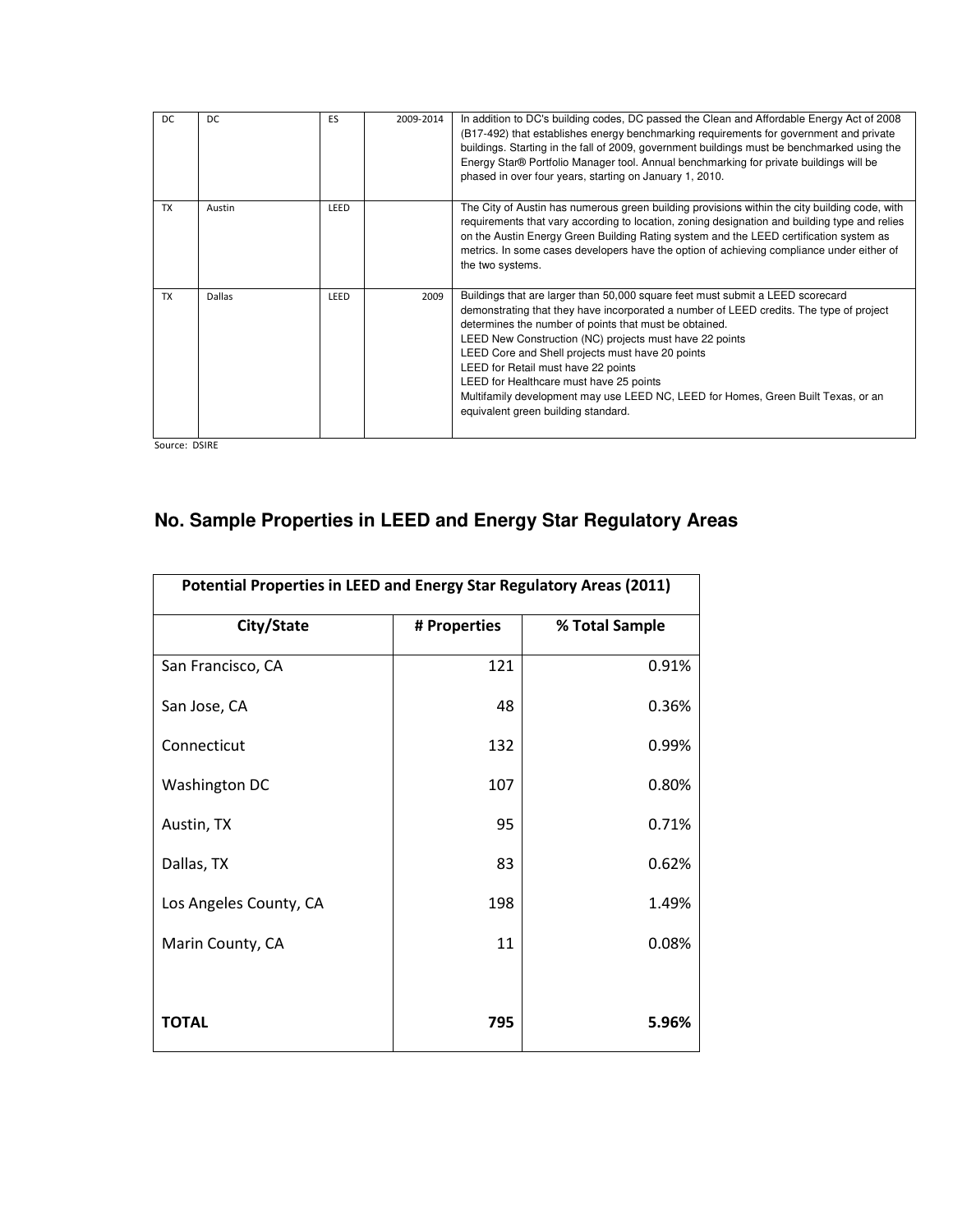#### **References**

BOWMAN, R. & WILLS, J. 2008. Valuing Green How Green Buildings Affect Property Values and Getting the Valuation Method Right. Green Building Council of Australia.

<span id="page-40-7"></span>COHEN, M. A., FENN, S. & NAIMON, J. S. 1995. *Environmental and financial performance: are they related?*, Investor Responsibility Research Center, Environmental Information Service.

CORDEIRO, J. J. & SARKIS, J. 1997. Environmental proactivism and firm performance: evidence from security analyst earnings forecasts. *Business strategy and the Environment,* 6**,** 104-114.

DAS, P., TIDWELL, A. & ZIOBROWSKI, A. 2011. Dynamics of Green Rentals over Market Cycles: Evidence from Commercial Office Properties in San Francisco and Washington DC. *The Journal of Sustainable Real Estate,* 3**,** 1-22.

DERMISI, S. 2009. Effect of LEED Ratings and Levels on Office Property Assessed and Market Values. *Journal of Sustainable Real Estate,* 1**,** 23 - 47.

<span id="page-40-6"></span>EARNHART, D. & LIZAL, L. 2007a. Does better environmental performance affect revenues, cost, or both? Evidence from a transition economy. *Ann Arbor,* 1001**,** 48109-1234.

<span id="page-40-9"></span>EARNHART, D. & LIZAL, L. 2007b. Effect of pollution control on corporate financial performance in a transition economy. *European Environment,* 17**,** 247-266.

<span id="page-40-0"></span>EICHHOLTZ, P., KOK, N. & QUIGLEY, J. M. 2010. Doing Well by Doing Good? Green Office Buildings. *American Economic Review*.

<span id="page-40-3"></span>EICHHOLTZ, P., KOK, N. & YONDER, E. 2012. Portfolio greenness and the financial performance of REITs. *Journal of International Money and Finance*.

EL GHOUL, S., GUEDHAMI, O., KWOK, C. C. & MISHRA, D. R. 2011. Does corporate social responsibility affect the cost of capital? *Journal of Banking & Finance,* 35**,** 2388-2406.

- <span id="page-40-1"></span>FREEMAN, R. E. 1984. *Strategic Management: A Stakeholder Approach,* Boston, Pitman.
- FRIEDMAN, M. 1970. The social responsibility of business is to increase its profits. *The New York Times Magazine.*
- FUERST, F. & MCALLISTER, P. 2011. Green Noise or Green Value? Measuring the Effects of Environmental Certification on Office Values. *Real Estate Economics,* 39**,** 45 - 69.
- <span id="page-40-2"></span>GRIFFIN, J. J. & MAHON, J. F. 1997. The Corporate Social Performance and Corporate Financial Performance Debate Twenty-Five Years of Incomparable Research. *Business & Society,* 36**,** 5-31.
- HARRISON, D. & SEILER, M. 2011. The political economy of green office buildings. *Journal of Property Investment & Finance,* 29**,** 551 - 565.
- <span id="page-40-5"></span>HART, S. L. & AHUJA, G. 1996. Does it pay to be green? An empirical examination of the relationship between emission reduction and firm performance. *Business strategy and the Environment,* 5**,** 30-37.

<span id="page-40-8"></span>HO, K. H., RENGARAJAN, S. & LUM, Y. H. 2013. "Green" buildings and Real Estate Investment Trust's (REIT) performance. *Journal of Property Investment & Finance,* 31**,** 545-574.

- HORVÁTHOVÁ, E. 2010. Does environmental performance affect financial performance? A meta-analysis. *Ecological Economics,* 70**,** 52-59.
- HUNTER, J. E. & SCHMIDT, F. L. 1990. *Methods of meta-analysis: Correcting error and bias in research findings*, Sage.
- JAGGI, B. & FREEDMAN, M. 1992. An examination of the impact of pollution performance on economic and market performance: pulp and paper firms. *Journal of Business Finance & Accounting,* 19**,** 697-713.
- <span id="page-40-4"></span>KING, A. A. & LENOX, M. J. 2001. Does It Really Pay to Be Green? An Empirical Study of Firm Environmental and Financial Performance: An Empirical Study of Firm Environmental and Financial Performance. *Journal of Industrial Ecology,* 5**,** 105-116.